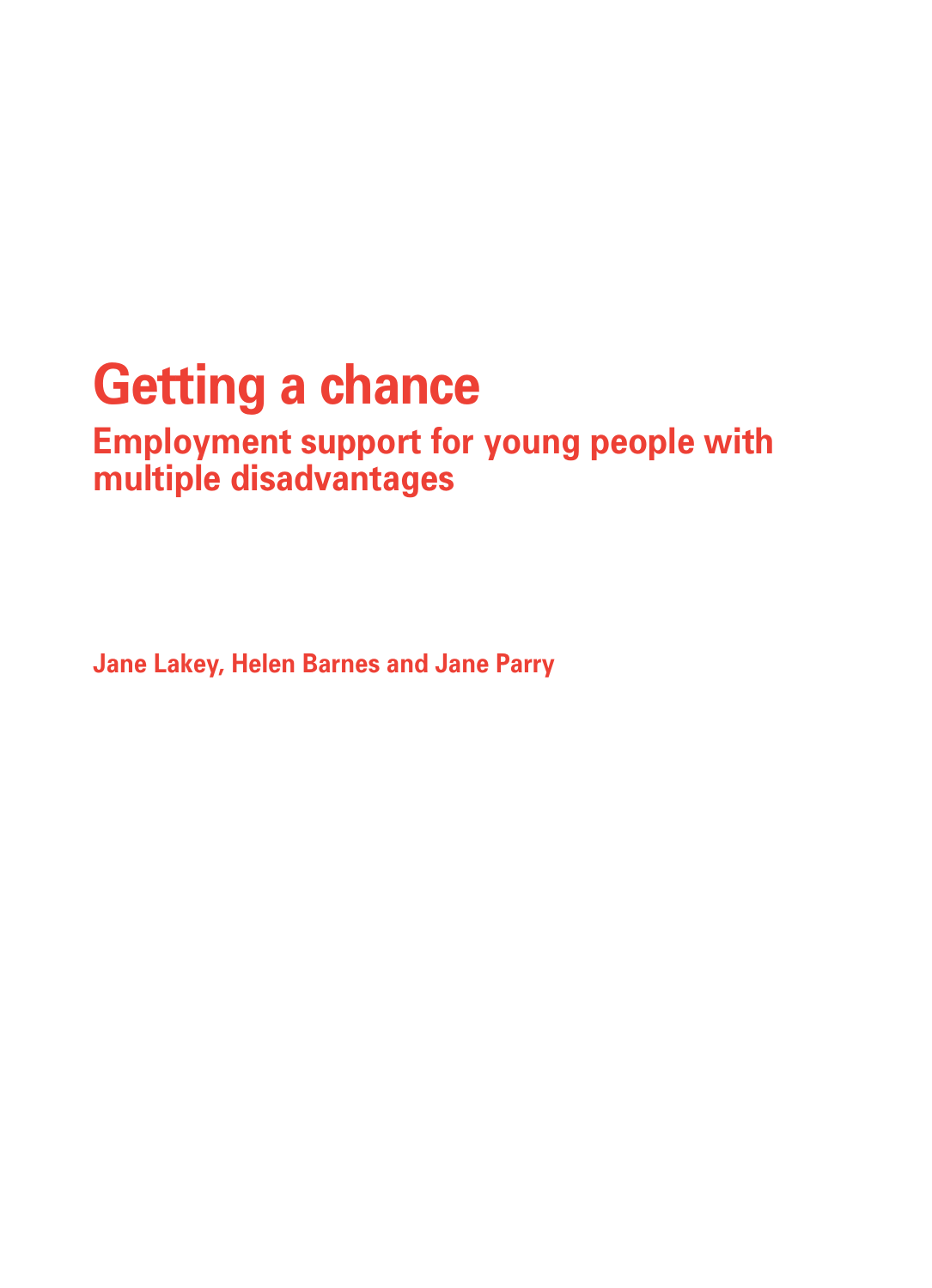The **Joseph Rowntree Foundation** has supported this project as part of its programme of research and innovative development projects, which it hopes will be of value to policy makers and practitioners. The facts presented and views expressed in this report are, however, those of the authors and not necessarily those of the Foundation.

© Joseph Rowntree Foundation 2001

All rights reserved

Published for the Joseph Rowntree Foundation by YPS

ISBN 1 84263 032 6

#### **Work and Opportunity Series No. 28**

Cover design by Adkins Design

Prepared and printed by: York Publishing Services Ltd 64 Hallfield Road Layerthorpe York YO31 7ZQ Tel: 01904 430033; Fax: 01904 430868; E-mailers@yps.ymn.co.uk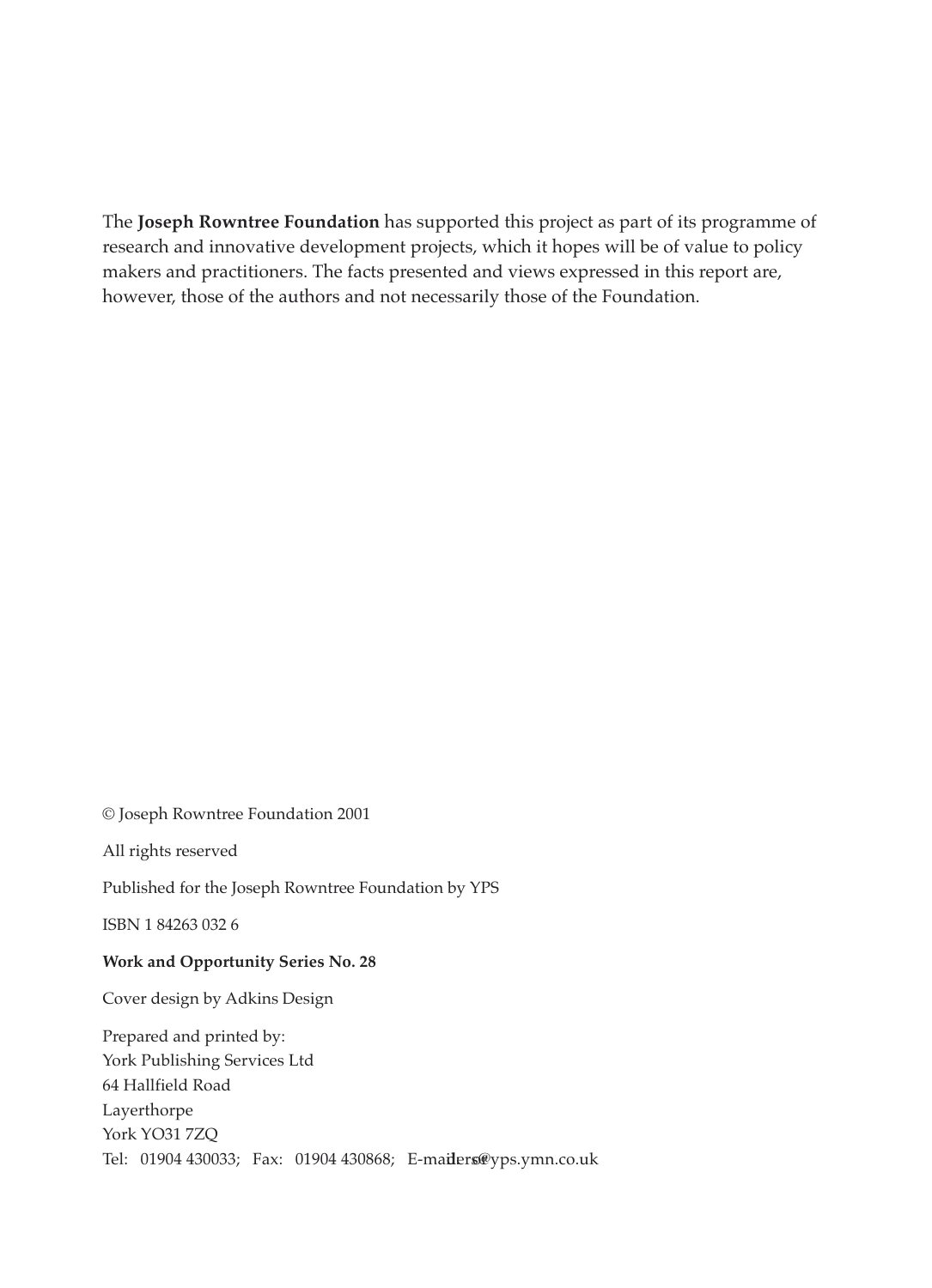# **Contents**

|              | Acknowledgements                                                   | Page<br>iv                |
|--------------|--------------------------------------------------------------------|---------------------------|
|              | Summary                                                            | $\ensuremath{\mathbf{V}}$ |
| 1            | Introduction                                                       | 1                         |
|              |                                                                    |                           |
| 2            | Multiple disadvantage and the labour market                        | $\mathfrak{Z}$            |
|              | Time spent in care                                                 | 5                         |
|              | Homelessness                                                       | 6<br>$8\phantom{1}$       |
|              | Problems with drugs and alcohol<br>A criminal record               | 10                        |
|              | Disability and health problems                                     | 12                        |
|              | Language and literacy problems                                     | 16                        |
|              |                                                                    |                           |
| 3            | Providing support - an organisational perspective                  | 19                        |
|              | Engaging disadvantaged young people                                | 19                        |
|              | The importance of timing                                           | 20                        |
|              | Setting goals                                                      | 22                        |
|              | Preparing young people for work                                    | 22                        |
|              | Overcoming barriers                                                | 24                        |
| 4            | Using employment support - views of young people                   | 26                        |
|              | <b>Experiences of New Deal</b>                                     | 26                        |
|              | Personal adviser services                                          | 28                        |
|              | Support groups                                                     | 29                        |
|              | Job-search coaching                                                | 30                        |
|              | Work trials                                                        | 31                        |
|              | Training opportunities                                             | 32                        |
|              | Employment advocacy                                                | 33                        |
| 5            | Conclusions and policy implications                                | 34                        |
| <b>Notes</b> |                                                                    | 37                        |
|              | Bibliography                                                       | 38                        |
|              | Appendix 1: Organisational characteristics                         | 43                        |
|              | Appendix 2: Characteristics of multiply disadvantaged young people | 45                        |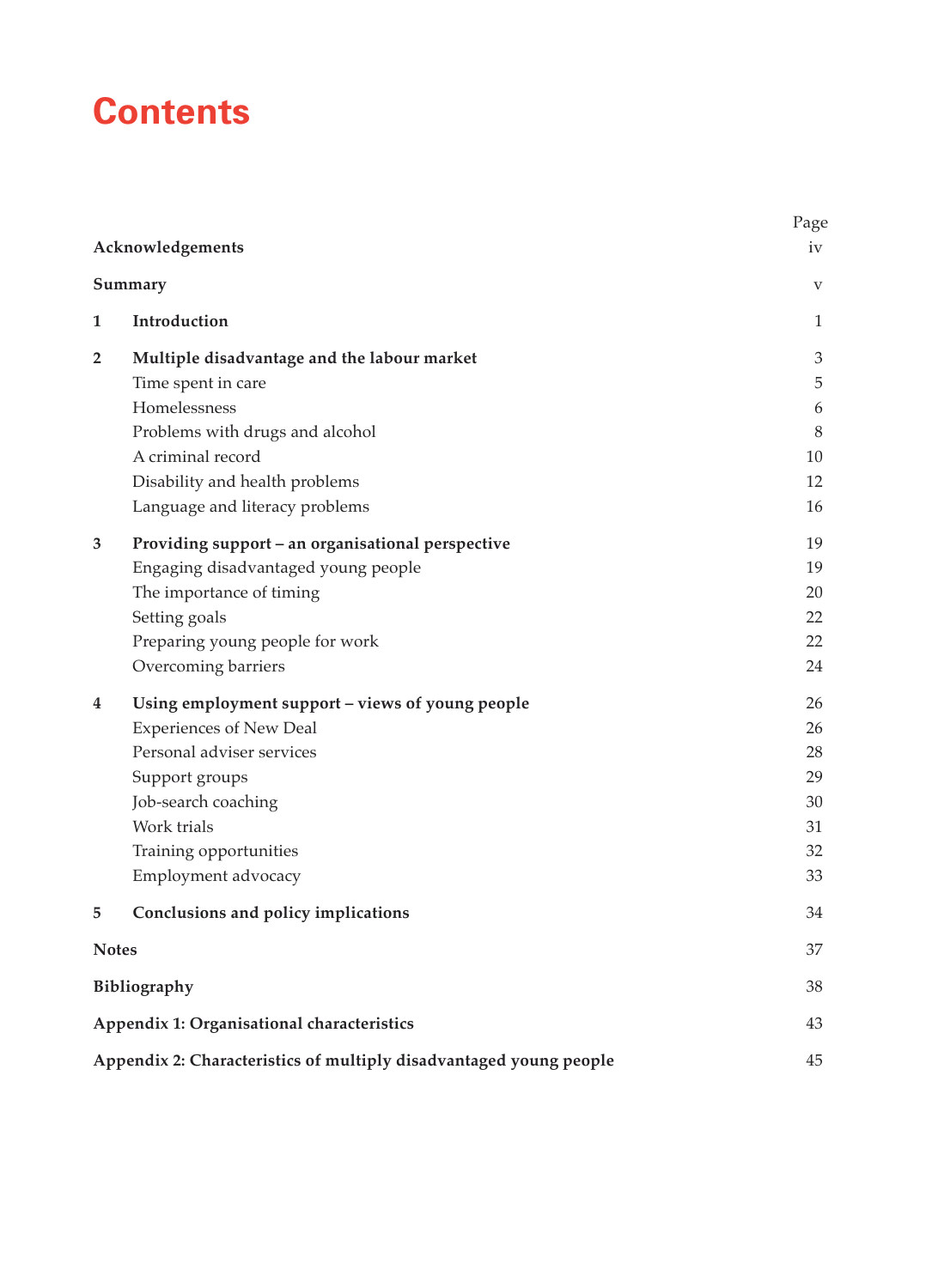# **Acknowledgements**

The authors would like to thank all those who have contributed to this report, especially the young people and the support workers who gave generously of their time to be interviewed. We would like to thank Hanif Ismail and Aliya Darr for their hard work in carrying out many of the interviews, and all those who have worked hard to type up the tapes. We would

like to thank the Employment Service for providing access to data from their survey of New Deal entrants. We particularly appreciate the support, ideas and helpful comments of our Advisory group, and the support of the Joseph Rowntree Foundation (JRF) project manager, Mark Hinman.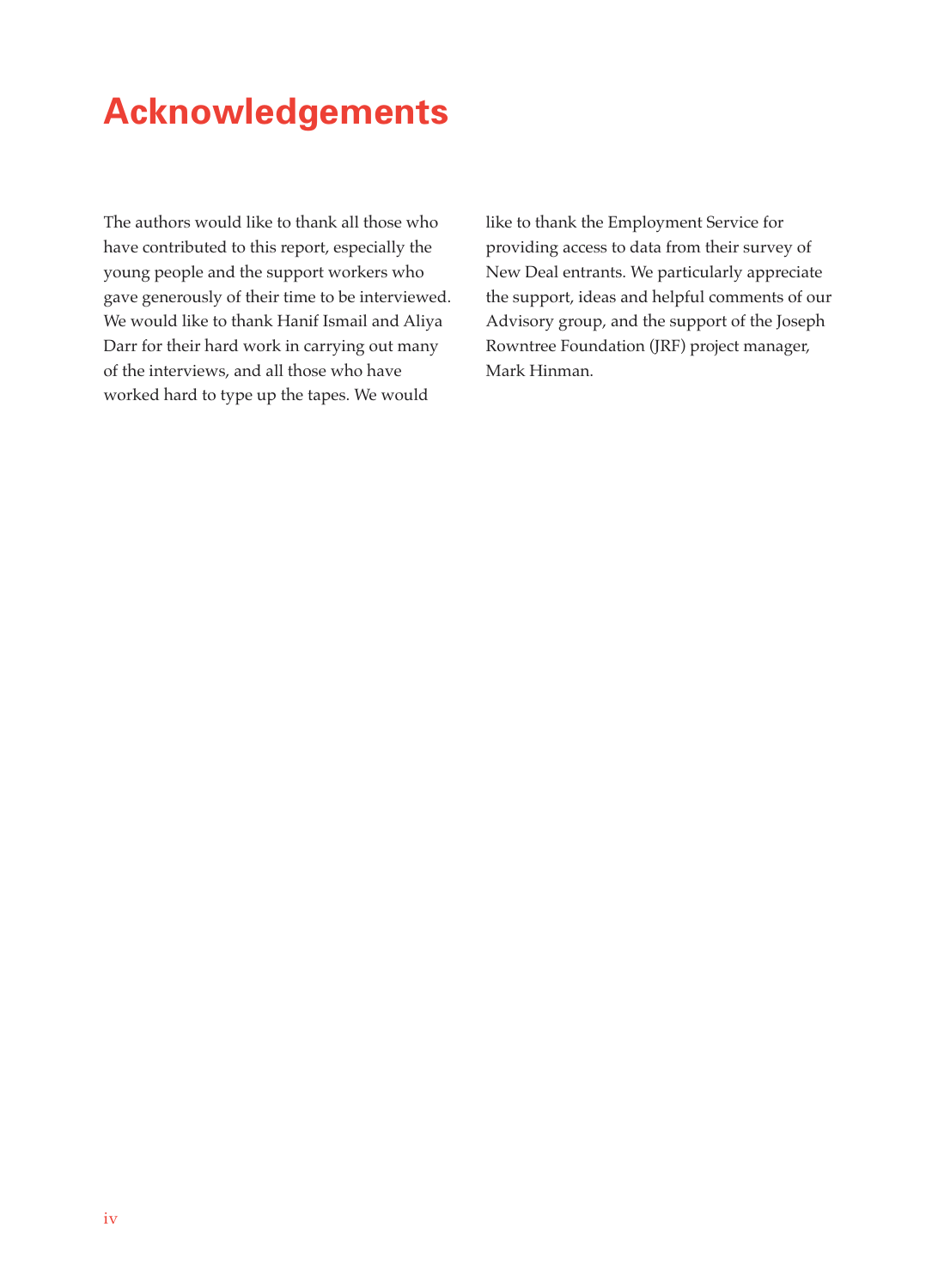### **Summary**

There is concern that young people who experience multiple disadvantages receive insufficient help to find employment. Using depth interviews with 49 young people who had experienced various combinations of disadvantages, and with workers from 20 organisations providing support to disadvantaged young people, this study aimed to generate a better understanding of the ways in which their employment prospects could be improved. All of the young people interviewed had entered New Deal at some stage. They were asked for their perceptions of help received from this programme and their ideas on ways of providing better labour market support.

While changing patterns of employment and unemployment are largely due to structural changes in the labour market, personal characteristics and personal circumstances are also major influences on the labour market prospects of individuals. The report examines the effects of a range of characteristics and experiences on young people's ability to progress in current labour market conditions. Key findings were as follows:

- Care leavers were particularly likely to lack qualifications as a result of disrupted educational experiences. Lack of confidence and emotional problems could adversely affect their ability to find and keep work, and they often lacked support networks. Problems with accommodation and housing benefit rules also created barriers to employment.
- Many young people had passed through periods of homelessness, which made it difficult for them to focus on education or work. Experience of homelessness tended

to mean longer and more chequered transitions into stable employment.

- Problems with drugs and alcohol could make it difficult for young people to continue in employment or education, but employment could also help young people to overcome dependence on drugs and alcohol, particularly where they had access to additional support.
- The ex-offenders we spoke to were generally highly motivated to work. Most had been in and out of temporary and casual jobs since leaving school. Employment could help young people stay clear of crime, but employers tended to be unwilling to take on people with a criminal record.
- Disabled young people were the most likely to have been excluded from any opportunities to work. Some of them clearly needed more intensive help to access job opportunities. More work also needs to be done to encourage employers to provide these opportunities.
- Young people with language and literacy problems would have benefited from more support at school and college, and a more flexible approach to meeting their needs as learners. Basic skills courses were often criticised and young people with language and literacy problems tended to prefer more individualised forms of labour market support matched to their particular needs.
- Difficulties accessing good quality childcare often created insurmountable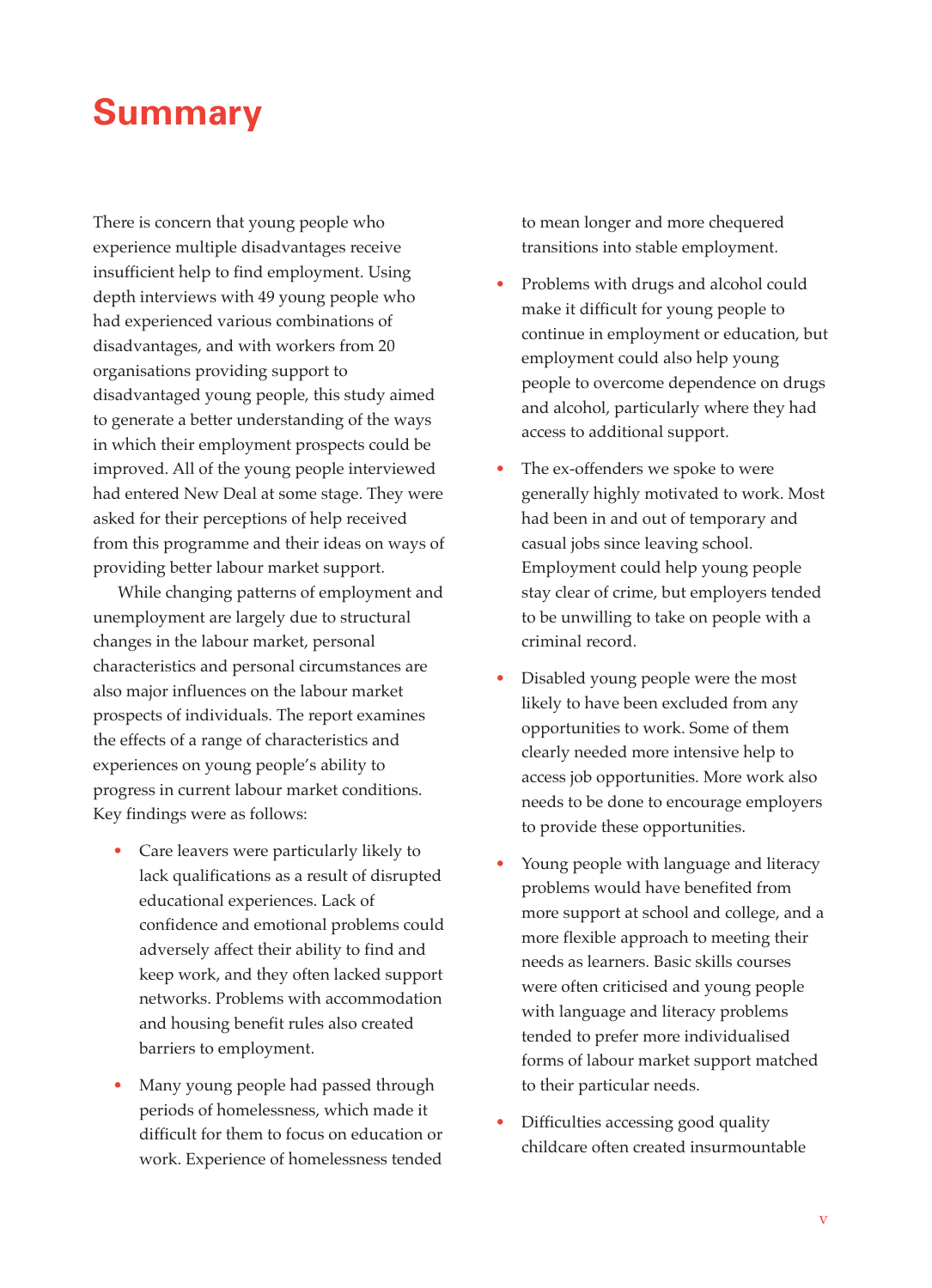barriers to work for young mothers, particularly where they did not have help from partners or other family members.

Support workers from the organisations we spoke to tended to deal with disadvantaged young people who were at some distance from the labour market. They provided suggestions for ways of:

- encouraging young people to take up employment support
- helping them to set goals and prepare themselves for work
- providing opportunities to succeed
- building resilience and helping people learn to cope with rejection
- working with employers to counter discrimination and break down barriers to employment.

Their approach to the provision of labour market support, combining friendly accessible services, flexible support provided when young people needed it, specialist help with particular issues and a focus on selling young people to employers on the basis of their abilities, was largely what disadvantaged young people themselves wanted, but it is resource intensive and existing services are heavily oversubscribed. New Deal could embody many of the same elements, but its success in doing so was highly dependent on the commitment of individual advisers, who did not always have the resources to provide an intensive service. Although many disadvantaged young people valued the help they received from Employment Service advisers, some had not received the help

they needed. Some found it difficult to trust them, because they had the power to cut their benefits as well as the responsibility for providing them with labour market support. Restrictions on eligibility for New Deal and on the length of time for which support could be provided also reduced the value of the programme for many disadvantaged young people.

A key finding of this research was that appropriate labour market support was highly valued by young people with multiple disadvantages. They were keen to receive more labour market support and were motivated to make an effort themselves where they saw the possibility of improved employment prospects. Inappropriate provision, on the other hand, was seen as a waste of resources and of young people's time.

The research has a number of implications for policy development in this area:

- Many young people require additional support in school, either as a result of special educational needs or because of personal circumstances such as being in care.
- Young people with multiple disadvantages have longer and more complex transitions from education to the labour market than their peers, and are likely to require support beyond the age of 19. This is particularly the case for care leavers and others who are not in close contact with their families.
- As levels of unemployment fall, the unemployed population is increasingly made up of people with multiple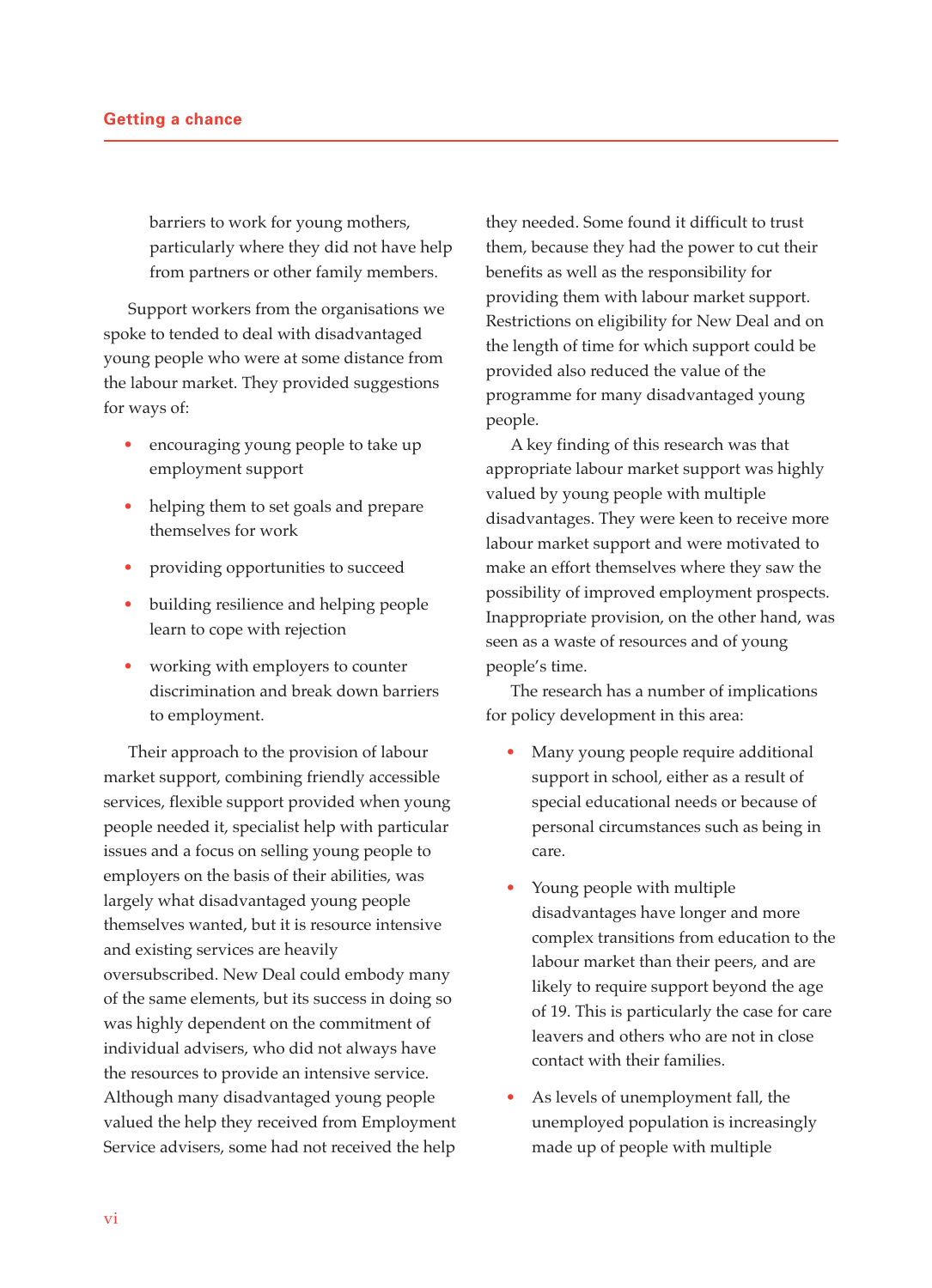disadvantages. The New Deal for Young People will need to incorporate personalised, intensive and flexible support if it is to help this group.

- Funding for employment support work needs to recognise the long-term and incremental nature of redressing labour market disadvantage, by measuring effectiveness in broader terms than simple job outcomes. It also needs to be flexible enough to allow support in at least the early stages of employment.
- Disadvantaged young people need to be given a chance. Many face discrimination from employers and have trouble getting the work experience they need. The expansion of social firms and Intermediate Labour Markets could provide one source of vacancies for people finding it hard to get a foothold in the labour market, but mainstream employers should also be encouraged to employ more disadvantaged young people.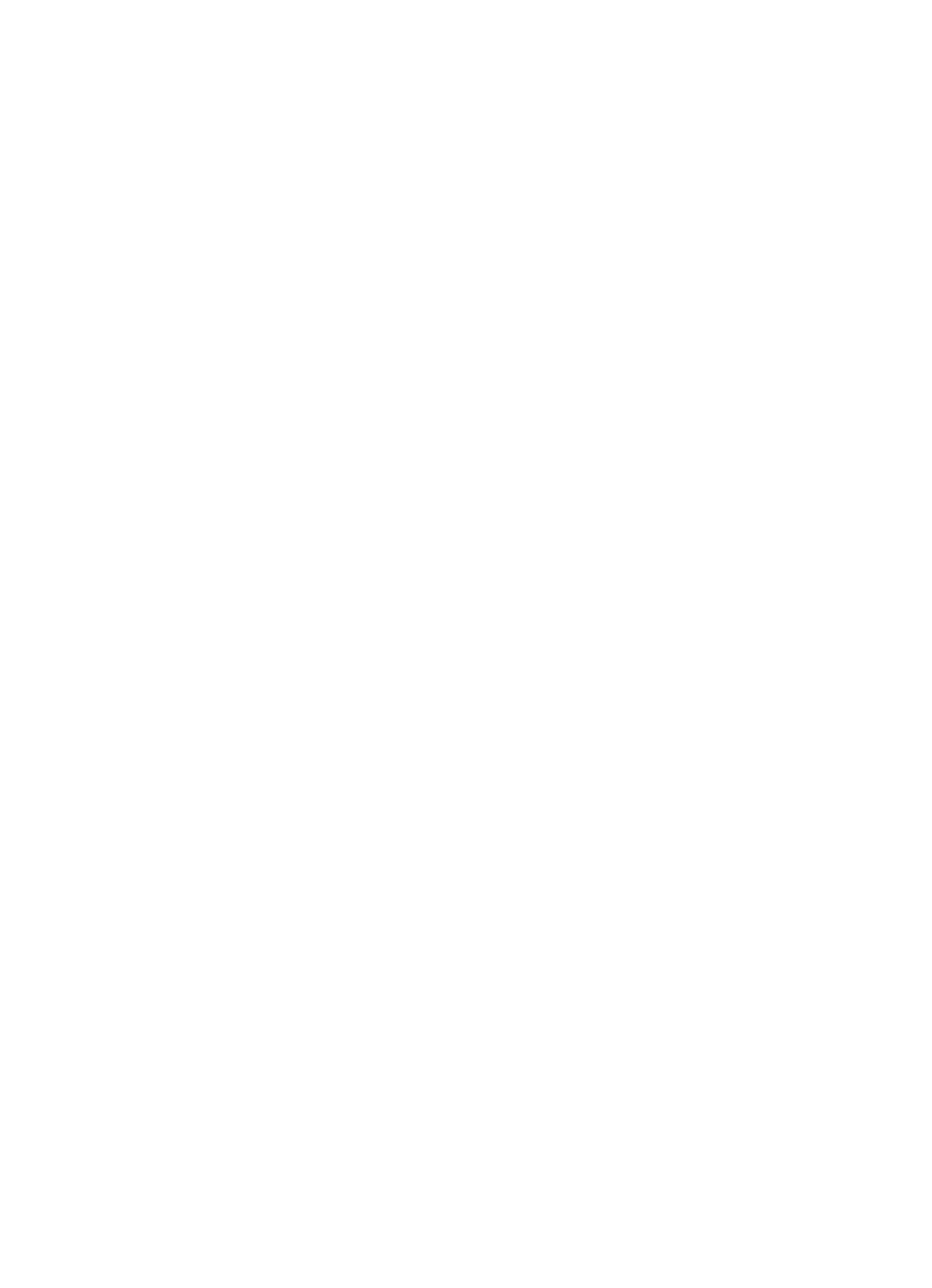# **1 Introduction**

Although employment is one of the most important escape routes from social and economic exclusion, there is concern that young people who have experienced multiple disadvantages are not currently receiving sufficient help to progress in the labour market.<sup>1</sup> This research was commissioned by the Joseph Rowntree Foundation as one of a series of projects examining the issue of labour market support for people with multiple disadvantages. The study aimed to generate a better understanding of the ways in which prospects of obtaining and retaining employment might be improved for young people who have experienced multiple disadvantages.

The New Deal programme for young people, rolled out nationally in 1998, was intended as the main source of employment support for young people who became long-term unemployed, although disadvantaged young people may also receive employment support from a variety of other sources. A feature of this study is that all the young people interviewed had entered New Deal at some stage. They were thus able to compare the support that they had received from New Deal with other kinds of support that they had received or would have liked to receive.

This report is based on analysis of:

- 48 depth interviews2 (each of which lasted for between 45 and 90 minutes) with multiply disadvantaged young people
- 20 depth interviews with workers from organisations providing employment support to various disadvantaged groups.

All interviews were taped, fully transcribed and analysed with the assistance of the latest

computer software for qualitative analysis.3 All interviews were coded in detail to explore both content-related and conceptual themes, and broader categories were constructed from the themes that emerged from the interview data. Quotes used in the report are typical of the views expressed in relation to a particular theme.

The 20 organisations selected for the study were chosen to cover a range of locations, sources of funding, ways of working and user groups. They included:

- three voluntary sector disability projects (two of which also had some statutory funding)
- one New Deal for Disabled People project involving a partnership between a further education college and local voluntary organisations
- one community college serving a disadvantaged urban area
- one National Association for the Care and Resettlement of Offenders (NACRO) project providing support to ex-offenders
- one New Deal project involving a partnership between the Employment and Probation services
- two voluntary sector organisations providing support to refugees
- one voluntary sector and one for-profit organisation providing employment support to disadvantaged young people, with a focus on those from minority ethnic groups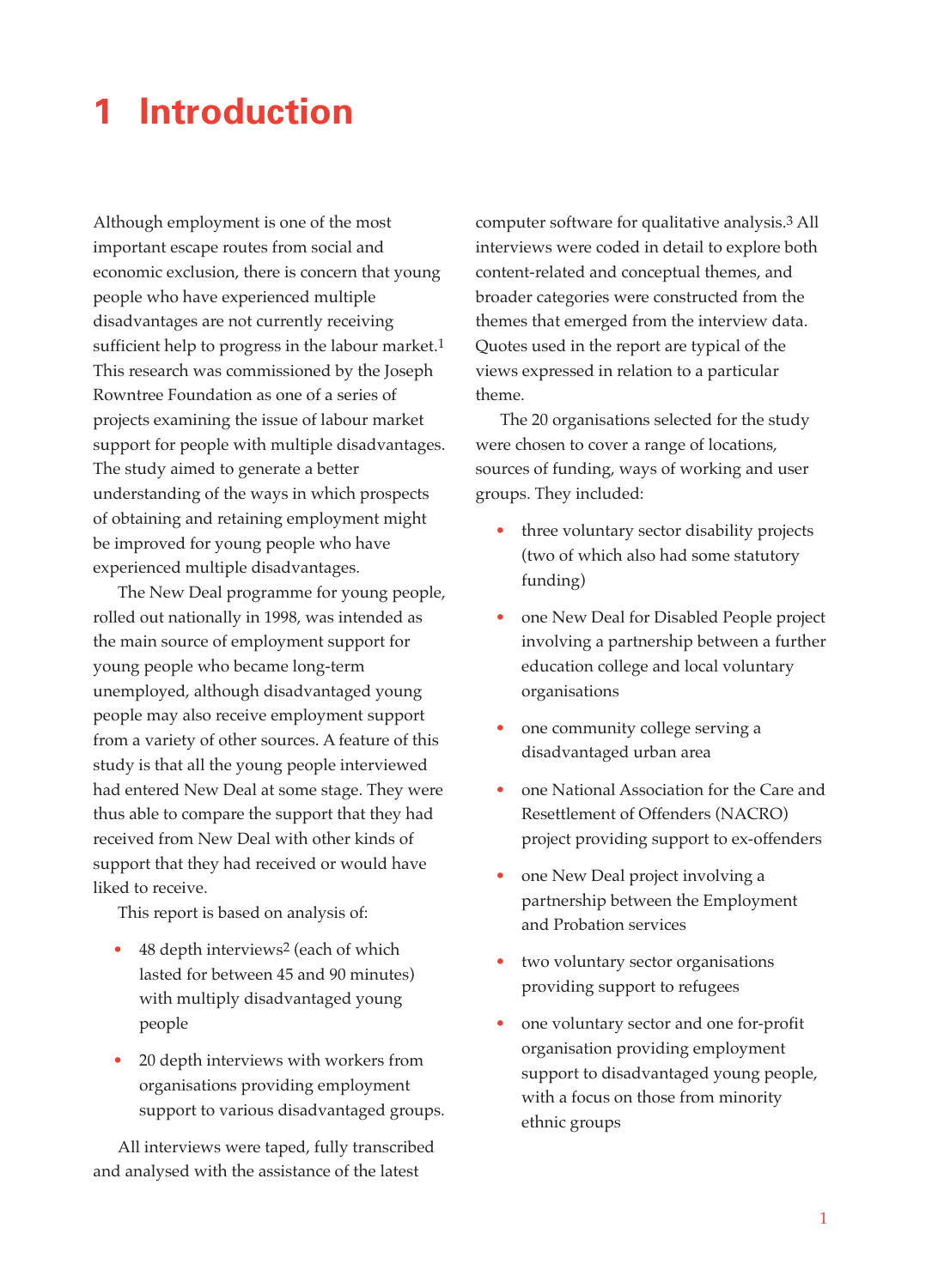#### **Getting a chance**

- one social services run project providing employment support to care leavers
- one careers service project providing support to care leavers and ex-offenders
- one Training and Enterprise Council (TEC) covering a disadvantaged urban area
- two voluntary sector projects providing employment support to homeless young people and refugees
- four projects providing employment support to young people with drug and alcohol problems (two of these were voluntary organisations, the other two involved partnerships between the Employment Service and other organisations).

The support workers who were interviewed all had regular contact with service users. They were asked to describe the kinds of barriers to work that faced their clients and to discuss their preferred methods for providing support. A table summarising the key differences between organisations is provided in Appendix 1.

The young people interviewed for this study were drawn from those who responded to a national survey of more than 6,000 New Deal entrants, commissioned by the Employment Service as part of their broader evaluation strategy for New Deal.4 Information from the survey was used to identify young people who had experienced combinations of the following disadvantages:

- problems with the law
- homelessness
- problems with drugs or alcohol
- time spent in local authority care
- disability or long-term health problems which affected work
- poor mental health
- problems with English language or literacy.

Analysis of the survey data showed that New Deal entrants who had any one of these experiences were more likely to be multiply disadvantaged than not (see Appendix 2, Table A2.1). Those who were multiply disadvantaged, in the sense that they had more than one of these experiences, also had an increased probability of experiencing other forms of disadvantage (Appendix 2, Table A2.2). Survey results also showed that patterns of disadvantage varied by gender and ethnicity (Appendix 2, Table A2.3).

In order to achieve a good representation of young people from various ethnic groups we selected young people from the three regions with the highest proportion of ethnic minorities: London and the South East, Yorkshire and Humberside, and the West Midlands. A breakdown of the depth interview sample by region, gender and ethnicity is provided in Appendix 2, Table A2.4.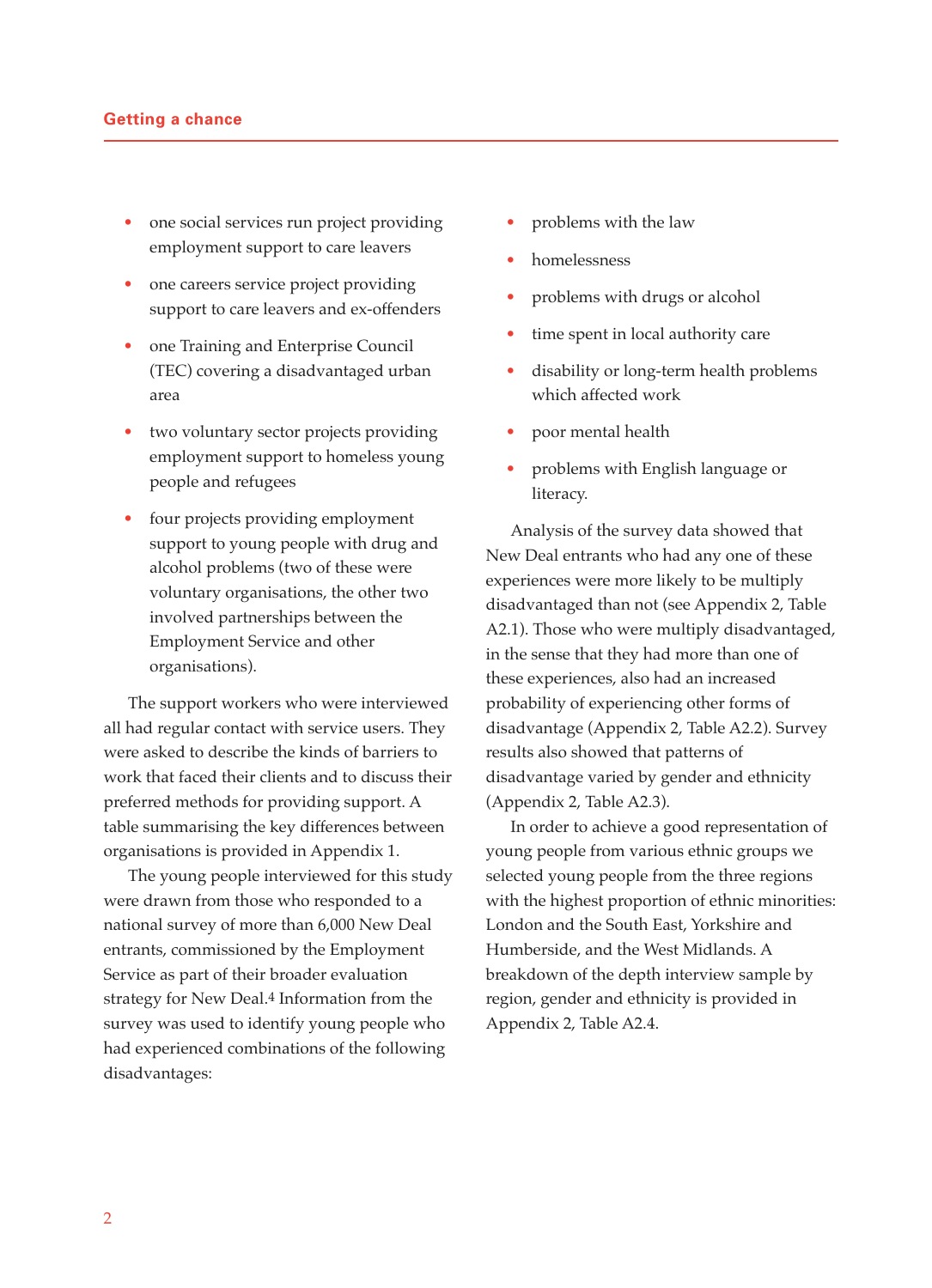### **2 Multiple disadvantage and the labour market**

Changes in the UK labour market over the past 20 years or so have increased the risk of disadvantage for certain individuals and communities.

An individual's ability to realise his or her skills and abilities depends on both personal circumstances and on a range of external factors, including macro-economic demand, employer recruitment and selection behaviour, the nature of local labour markets, benefit rules and labour market regulation (Hillage and Pollard, 1998). Labour market disadvantage may therefore arise from deficits in individual qualities (such as lack of qualifications or previous work experience), personal circumstances (such as disability or homelessness), external factors, or any combination of these. The employment prospects of an individual are determined largely by local labour markets, and by the state of the economy more generally, but individual characteristics are also important. For instance, the shrinking number and range of job opportunities for those without qualifications has contributed to the paradox of unemployment continuing to rise, or decreasing only marginally, in areas of high job growth (Campbell *et al.*, 1998).

The service sector has seen relatively rapid job growth, but much of this has resulted in increased opportunities for part-time, temporary and low-paid employment. Recent research found that only one-third of entry jobs (those taken by individuals following a period of unemployment or labour market inactivity) were full-time and permanent, compared with three-quarters of jobs in general (Gregg and

Wadsworth, 1997). 'Flexible' jobs are important to unemployed people because high turnover in these sectors guarantees a steady stream of vacancies. Changes in the benefit system have also increased the pressure on unemployed people to accept such forms of work. However, they frequently result in poorer conditions for workers, who have low levels of unionisation, reduced levels of job security, lower earnings, fewer training and development opportunities and few fringe benefits (White and Forth, 1998).

Among the 48 people interviewed, five were looking towards professional jobs and a further seven had mainly creative interests, but were sometimes pursuing them in their own time, while working in more conventional jobs to make a living. The remainder were divided between those looking for low-skilled manual work (including driving) and those looking for jobs in IT, office work, traditional male trades or female occupations such as childcare, beauty and nursing. Many young people spoke about the lack of jobs in their local areas and the difficulties they had in travelling to places where there were more jobs. More than twothirds of those we interviewed had spent their working lives in and out of temporary, casual or part-time jobs. Several commented that in their areas only agency work was available to people with their level of skills.

There was evidence that agency jobs were easier to obtain for disadvantaged young people, as they placed less reliance on previous experience and paper qualifications. Josie, who had used an agency to find her first job after seven years of unemployment, said: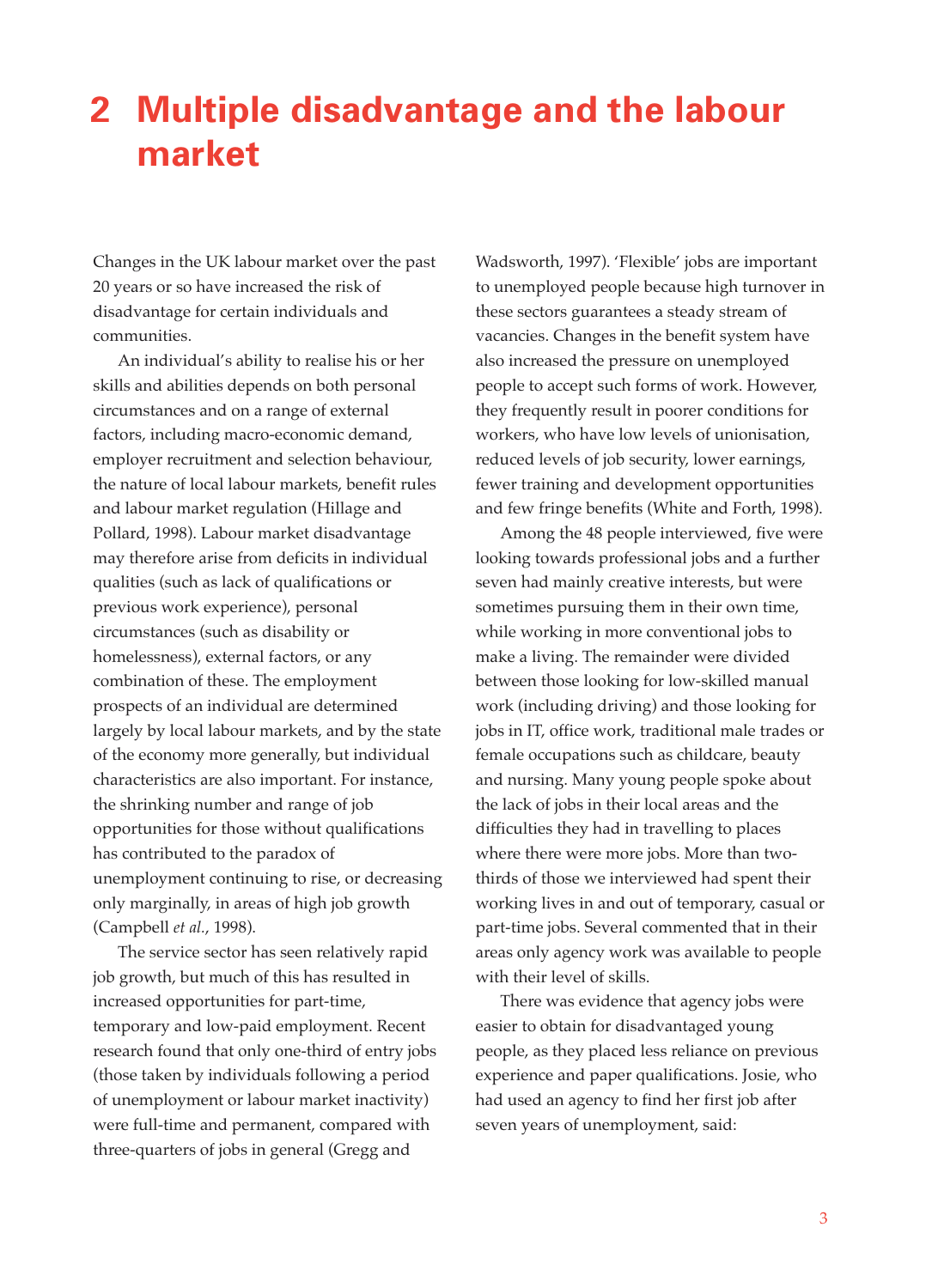#### **Getting a chance**

A good thing about the agencies, they don't really mind if you haven't had a job before as long as you can handle the job you're doing.

Although temporary, casual and part-time jobs were easiest to obtain, they did not provide the advantages of secure work, and most of the young people dreamed of finding a full-time permanent job, which would be a steppingstone to further progress in the labour market. They described a number of problems with agency work, including the lack of any guaranteed income, which made it difficult to raise finance for a mortgage or hire purchase, and the lack of a stable routine, which made it difficult to arrange childcare and caused problems with benefits. Some young people felt that agencies actually prevented people from reaching the stage where they would be entitled to a permanent job, because this might damage their business. Others described the difference in value between references given by agencies, which tended to be little more than a standard covering letter, and the type of reference that might be forthcoming from a longer-term job. The insecurity of agency work was a particular problem for young people who were already suffering poor mental health related to the stress of unemployment. They described how they felt 'stuck', 'annoyed', 'frustrated' and 'messed around' by the agency routine.

The most frequently mentioned barrier to work for these young people was their lack of skills, experience and qualifications. The depth interviews showed that around two-fifths had actually left school before the statutory leaving age, and others had been poor attenders. Young people cited a broad range of reasons for disengagement from school, including:

- exclusion
- bullying and difficulties fitting in
- problems with academic work
- problems with authority, including perceptions that expectations were unreasonable or unfair
- the lure of jobs in the informal labour market
- involvement with peers who also played truant, or who were older and did not go to school.

Whatever the reason for disengagement, the result was generally that young people missed out on the opportunity to take GCSE exams. Some young people blamed themselves for messing around at school and failing to obtain the qualifications that employers were looking for. Others described how they felt unfair demands for previous experience were used to filter applicants to jobs demanding quite low levels of skill. As Fatima explained, this could lead young people into the vicious circle of no job, no experience, no job:

It's this experience, you know. I don't understand. Maybe you might need to do a course or something, but when they say 'Oh, you need experience', you know, for the work for sales assistants, or packing, or this and that, I am just thinking, wherever you go they say no. And if you don't get any job and you don't have experience, how you gonna get experience if you don't get the job?

The personal circumstances of some young people may limit their employability by affecting employers' attitudes, or by affecting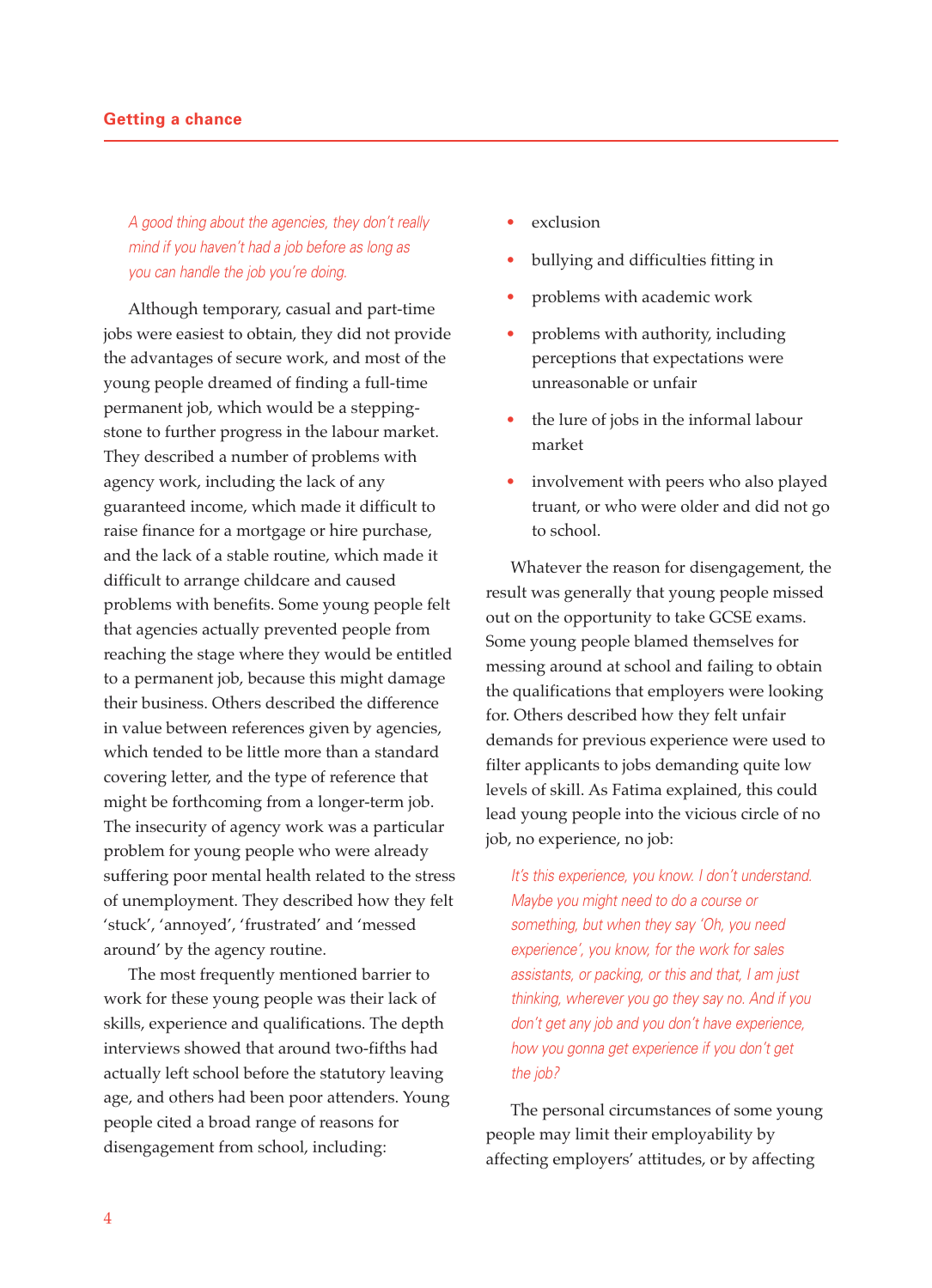their own motivation and inclination to work. Sometimes, personal circumstances may actually restrict access to work (for instance, where disability or caring responsibilities limit the hours or range of tasks which can be carried out), although many barriers could be removed or reduced by greater flexibility in working hours and job descriptions, improvements in the built environment, the provision of personal assistance for disabled people and a greater supply of affordable childcare.

Problems relating to a lack of job opportunities were common to almost all of the young people we interviewed, regardless of the particular personal circumstances that had led them to be selected for the study. Many young people from minority ethnic groups found it particularly difficult to access the opportunities that were available, with several describing experiences of actual or suspected racial discrimination. The young people also experienced a range of specific difficulties associated with the circumstances that had led them to be selected for this research. The remainder of this chapter outlines some of these.

#### **Time spent in care**

Young people who have spent time 'looked after' by a local authority are vulnerable to a number of labour market problems. Their education is often disrupted and they are much more likely than other young people to be excluded from school. Currently, 70 per cent of young people who have been in the care of a local authority leave school without any qualifications, and only 4 per cent achieve five or more GCSEs at grade A–C, compared to a

national average of 49 per cent. Educational outcomes are particularly poor for those who have spent a number of years in care (Stein, 1997; Department of Health, 2000).

Even when differences in levels of education are allowed for, young people who have spent time in care are still more likely to be unemployed or in relatively low-skilled work. Stability of care (as indicated by the number of placements) appears to be an important factor influencing stability of career path (Banks *et al.*, 1992).

Care leavers have consistently been identified as a group over-represented amongst the young homeless, and they experience a range of employment problems connected with their lack of access to permanent accommodation. Forced to cope independently from an early age, many experience financial problems and feelings of isolation. Frequent moves may disrupt education, employment or training, and can lead to an overall loss of stability for the young person. Early experiences of neglect or abuse may lead to problems in forming relationships, including those with work colleagues (Stein, 1997).

Six out of the eight care leavers we interviewed had left school before the statutory leaving age. The disruption of being moved around different care placements and different schools was a major factor leading to their giving up on education. Although difficulties associated with moving secondary schools were also a problem for some of the other young people, those who had spent time in care were particularly likely to have had to move schools several times. Young people who had experienced such disruption often felt that schools could have done more to help them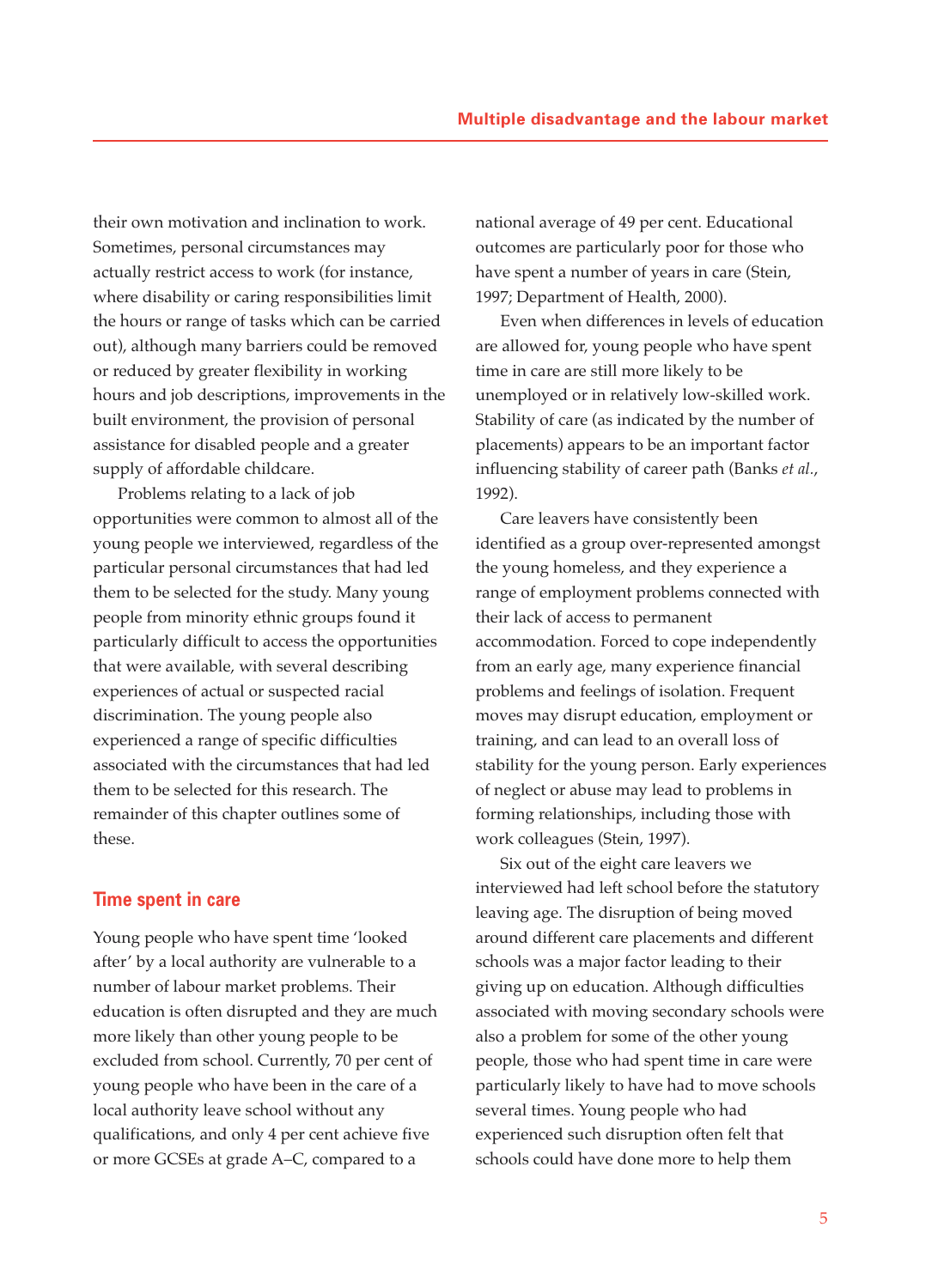settle, and that they should make more allowances for the difficult experiences that could lead to aggressive behaviour. For Paula, who was of black Caribbean origin, the problem of moving schools was exacerbated by the fact that the new school she was sent to was predominantly white. A high achiever before she went into care, she ended up leaving school early without taking any GCSEs. Like several other young people who had been in care, she found that non-attendance at school was eventually accepted:

At first, they did try to send me to school but I just never went and in the end they just gave up … Everybody wasn't in school so I wasn't lonely or anything.

Difficulties in managing financially while undertaking further education were common among young people who, for whatever reason, were attempting to live independently of their parents. Care leavers were particularly likely to be expected to manage independently at an early age and to experience problems with housing. Mary was the only one of the care leavers we spoke to who had not experienced a period of homelessness – she had gone to live with her grandmother after a relatively short period in foster care. Josie described how work and college only became a realistic possibility for her once she was again living with family members. When she was living in her own flat, she was reliant on benefits to pay the bills, and it would have been too great a risk to take up the kinds of insecure employment that were generally available.

Young people who had spent time in care were particularly vulnerable to mental health problems. Several described a period of feeling confused and mixed up, others said that they had very low self-esteem, and some had problems managing feelings of anger and dealing with situations where they were put under pressure or criticised. Tammie described how the emotional effects of her experiences at home and in care sometimes made it difficult for her to find and keep work:

It does affect you mentally, it gets you down, but it does make you very insecure. Because of my past and that I get like really short tempered, which makes it hard for me to hold a job. And I haven't really got the right attitude for interviews and stuff like that either because of it, really nervous and just don't feel comfortable. I didn't finish school either.

Most of the care leavers we spoke to had a work history that combined periods of unemployment with spells of temporary or part-time work. Few had received the support they felt they needed at key times of transition, such as moving into independent accommodation or starting work. For some of them, achieving stability in their family life was more important than work at the time of the interview. Several of those who had experienced disruptions to their education would have welcomed the chance to study or train for the qualifications they had missed out on. However, none had the resources to pay for this themselves, or to live without the income brought in from benefits or work.

#### **Homelessness**

Homelessness may encompass a wide range of experiences, from living rough on the streets to staying in various forms of insecure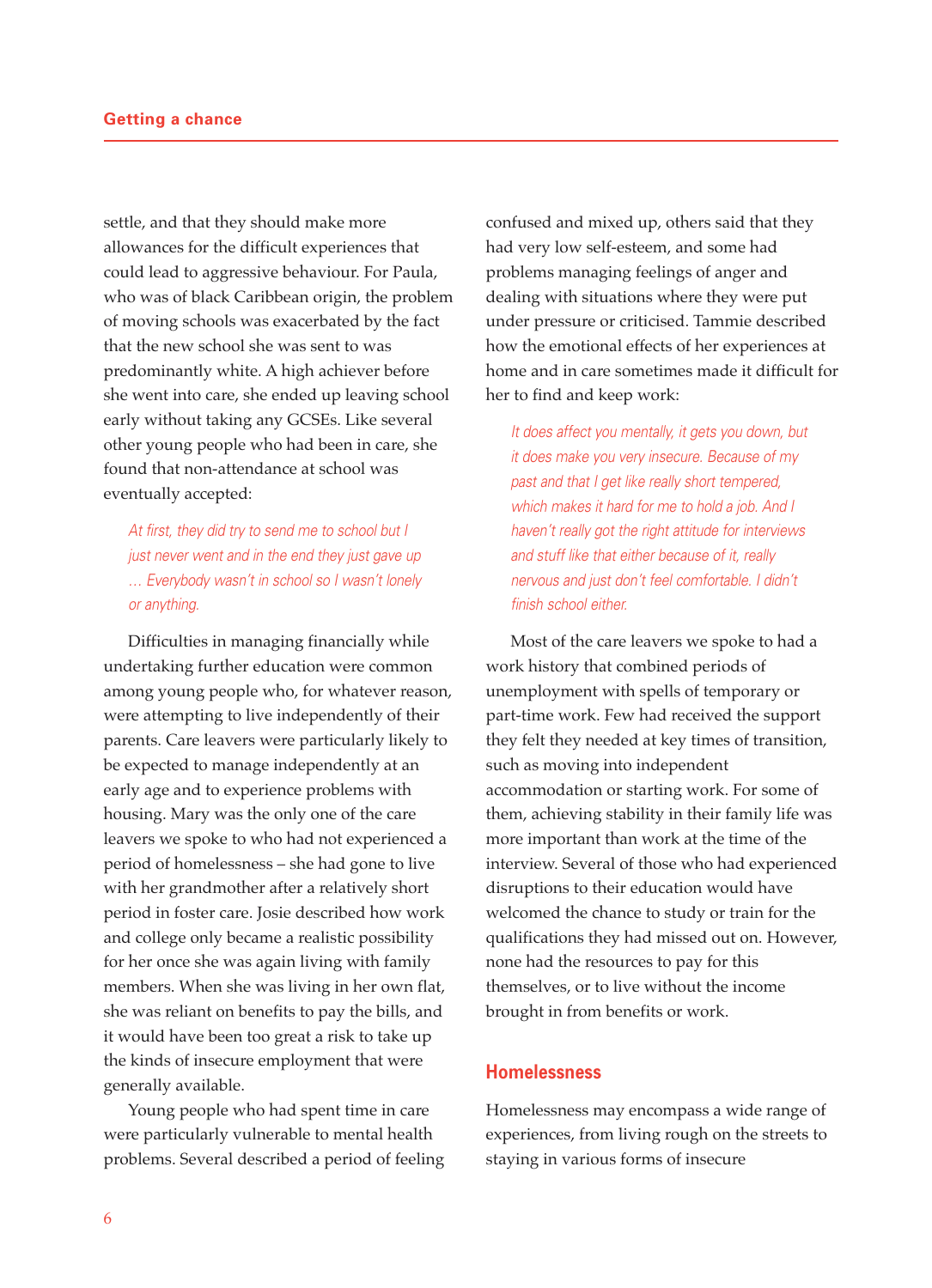accommodation, such as hostels, squats and the houses of friends. Between 80 and 90 per cent of young, single homeless people are unemployed, and there is a circular relationship between homelessness and unemployment, since being homeless makes it harder to find or keep work, and being unemployed makes it harder to find or keep accommodation. Not having a fixed address creates practical problems in finding employment, including not being able to get enough rest or appear presentable for interviews, and many employers are also prejudiced against homeless people (Spilsbury and Cummins, 1997). Evaluations of the New Deal have highlighted the impact of homelessness on the employment histories of some young people, and the need for additional support if they are to obtain maximum benefit from the programme (see, for instance, Richardson and Thompson, 2000; O'Connor *et al.*, 2001).

Homelessness and living in insecure accommodation were relatively common features of the transition to living independently for disadvantaged young people. Three-quarters of those who were living alone at the time of their depth interview had some experience of homelessness or insecure accommodation. Where homelessness had been a fairly brief and transitory experience, young people often said little about its effects on their work prospects.

Care leavers were often moved into temporary or hostel accommodation and the lifestyle and low status associated with living in such accommodation could set them apart from people with a working lifestyle:

The life in B and B is not associated with working. I'm sorry, it's like you feel you're the bottom of the heap in it. (Paula)

Amber had moved around a number of shared houses and squats, living with friends who were heavily involved with drugs. She described some of the problems this had caused her in terms of finding a job:

I was squatting for a while and that was an issue because, like, at the chemist job, he lived just round the corner from the squat and because it's obviously a squat I knew I couldn't put my real address down … because he was quite sort of narrow-minded in that way … If you're moving addresses all the time and then you've got to put down that you keep moving addresses, then people find it funny … I was using my mum's address mainly … I use [her] address all the time now because I've moved around so much in the last few years.

For a number of young people, periods of homelessness were associated with drug use or mental health problems. The combination of these problems sometimes meant that it was impossible to hold down a job.

Young people who lived at some distance from their parents appeared to be particularly vulnerable to homelessness. Two of the young men we interviewed had moved to the UK without their parents, in order to pursue their education, and both had subsequently experienced homelessness. Another young man went to live in a hostel when his parents returned to the Caribbean. He spoke about some of the difficulties of continuing in education without the financial and other support that parents would normally provide: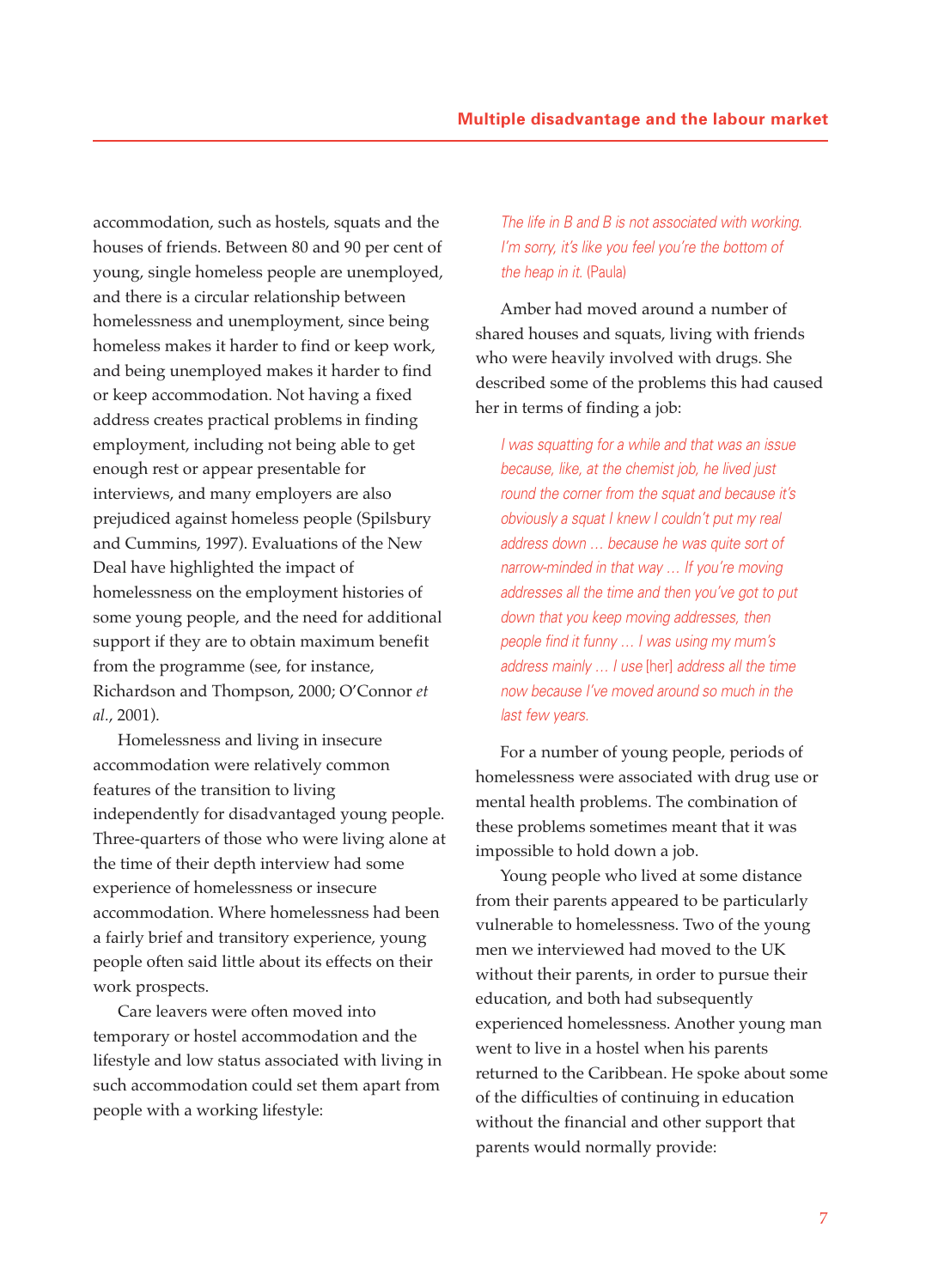You live in a hostel or whatever you don't get like 'Here's lunch money' or a fiver and all that sort of thing … When we used to go college when we were in the hostel, it used to be me and another guy who used to go to same college. It was like our lunch money was out of our normal giro, innit. So, like, you don't go college some days … cos, if you got no money, you not going to go college … so them sort of things happen and you start slacking behind. (Aaron)

Tammie was living with her foster brother when she was interviewed. Although he supported her ambition to return to college, she was unwilling to rely on him financially. Her experiences since being taken into care meant that she was also reluctant to ask for help from authority figures:

This is my home. This is where I live. I would have to put a lock on my door just so they could come round and check it and stuff … I think [my brother] thinks that I should just get help with … housing benefit, but it's more difficult and it just stresses me out and I don't need it. People wanting to come round and look at your house and that, they don't trust you.

Homelessness was generally seen as a phase that people had passed through.1 Those who had once been homeless were diverse in their ambitions, activities and achievements. However, their periods of homelessness had often been wasted time, when other distractions and issues made it difficult to focus on education or work. Experience of homelessness tended to mean longer and more chequered transitions into stable employment, as well as disruption to further and higher education.

#### **Problems with drugs and alcohol**

Unemployment is known to be associated with increased consumption of drugs, and some researchers have suggested that the considerable effort involved in securing and financing drug supply may provide a psychological substitute for work routines (Vaillant, 1988, cited in Platt, 1995). Drug users and people with alcohol problems are particularly likely to experience other barriers to work, such as health problems, homelessness and criminal records (O'Connor *et al.*, 2001). The chaotic lifestyle often associated with drug use is also not conducive to finding or keeping employment (O'Connor *et al.*, 1999). In addition, because the areas where drug use is widespread have high rates of unemployment, those with such problems are usually operating in a highly competitive labour market (Neale, 1998).

Drug use is often connected with a particular area or social circle, which may need to be avoided if dependency is to be overcome, and employment may improve the ability to do so, both by providing an alternative source of income and by broadening the range of social contacts. Because work increases self-esteem and provides a time structure, it is often viewed as an element of treatment for addiction as well as an indicator of a successful treatment outcome. Employment is also associated with a reduction in criminal activity amongst drug users, although the level of earnings appears to be more significant than employment in itself (Platt, 1995).

Young people generally used drugs and alcohol in order to feel good. Drugs and alcohol were often taken socially, and drug use in particular was associated with being in an environment where others were using drugs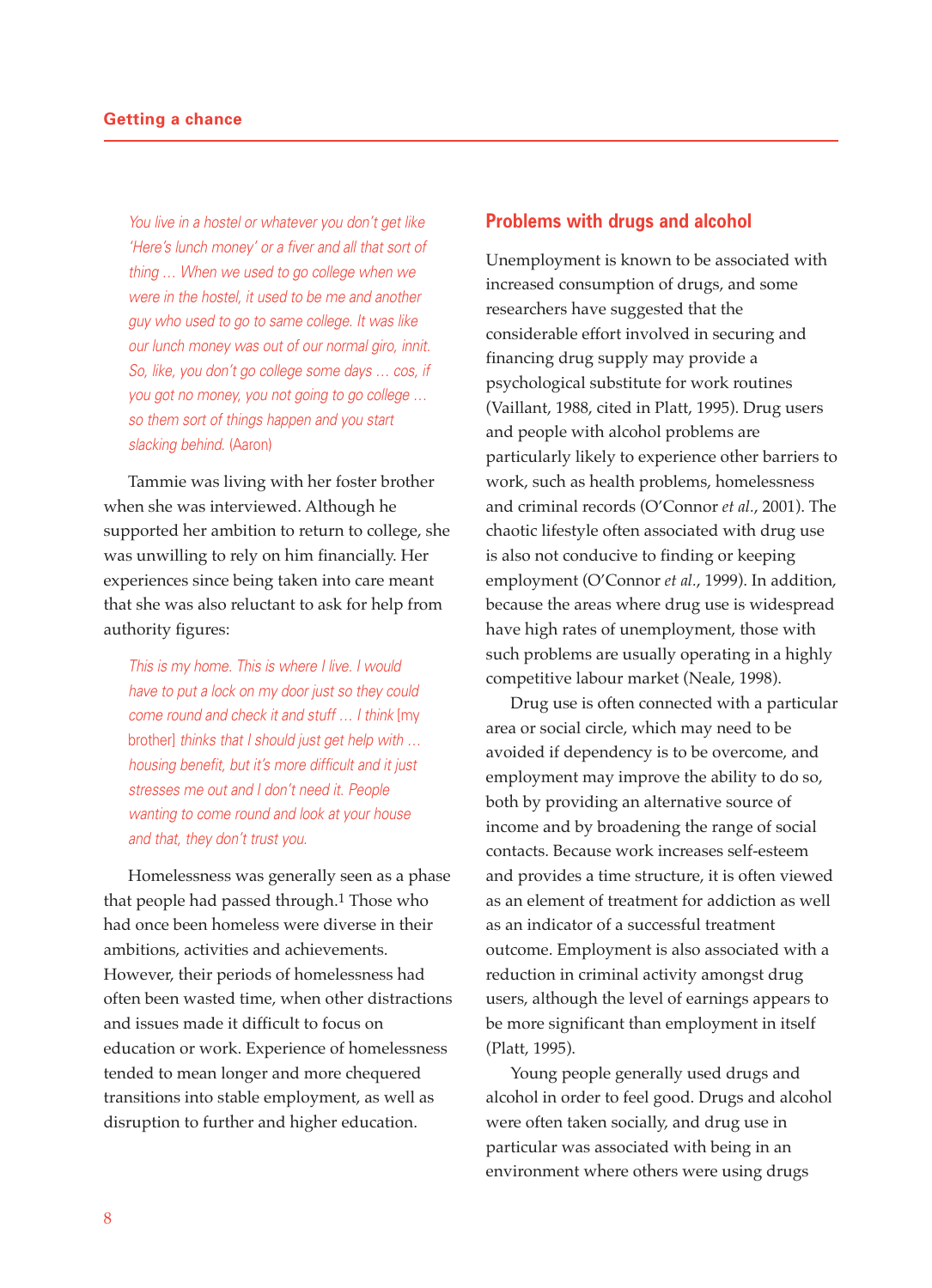and where they were easily available. Young people who had a lot of time on their hands, because they were unemployed or truanting from school, felt that boredom was a factor which encouraged them to get involved with drugs. Peer pressure was also a factor for many young people, although, as Amber explained, the decision to use drugs or alcohol also reflected aspects of individual personalities and circumstances:

It was just there all the time and I was doing it quite a lot and I was a druggie doing drugs basically … it was obviously something to do with the group of people I was going round with … that's what got me started doing it but then … I had other friends who had the same group of friends who didn't do that and never had, so I don't think it's all sort of peer pressure.

Many young people used drugs and alcohol as a form of self-medication to help them deal with or escape from problems in their lives. Daniel, for example, developed a drink problem after he couldn't cope with his father's death. Mary started to use alcohol and drugs when she was depressed about bullying at school, and Helen, who had developed a social phobia in response to personal problems, would 'get quietly drunk' as a way of coping with her isolation.

Young people with low self-esteem were vulnerable to the temptation of drug or alcohol use, as a way of making themselves feel better. At the same time, many resented being addicted to drugs or alcohol, and the fact that they were unable to change this made them feel more badly about themselves. Akash described the way that he perceived the relationship between drug use and self-esteem:

I had to start respecting myself because if you ain't got no self-respect you ain't going to get respect from anyone else … When you're a drug abuser or anything alcoholic you know you don't have a high self-esteem. That's why you do it. You don't believe in yourself, you know. You want to feel good all the time, you want to feel reassured.

Some young people managed to work or study during the period when they had a drug or alcohol problem. Mark, for example, had received support from various sources to stay in work and he described some of the ways in which a working lifestyle helped him to moderate his use of drugs and alcohol. Mary also found that employment was helpful:

As I started working more often, I didn't really have the time to do that sort of thing, and then I got into liking my music so it was just like staying at home listening to music rather than going out on the street.

Other young people spoke about the difficulty of holding down a steady job while they were using drugs. The main issues were incompatible lifestyles and the effect of drugs on their mental and emotional health. Amber, for instance, said that:

You're just involved in completely different things and you're not interacting with people on a normal basis every day, and also because it's quite anti … it just takes up your whole life … a lot of the time I wasn't getting on that well with people at work … I just wasn't making any effort to communicate with anybody else, so that has an effect.

The cost of illegal drugs meant that young people who became addicted were at risk of being drawn into criminal activity to pay for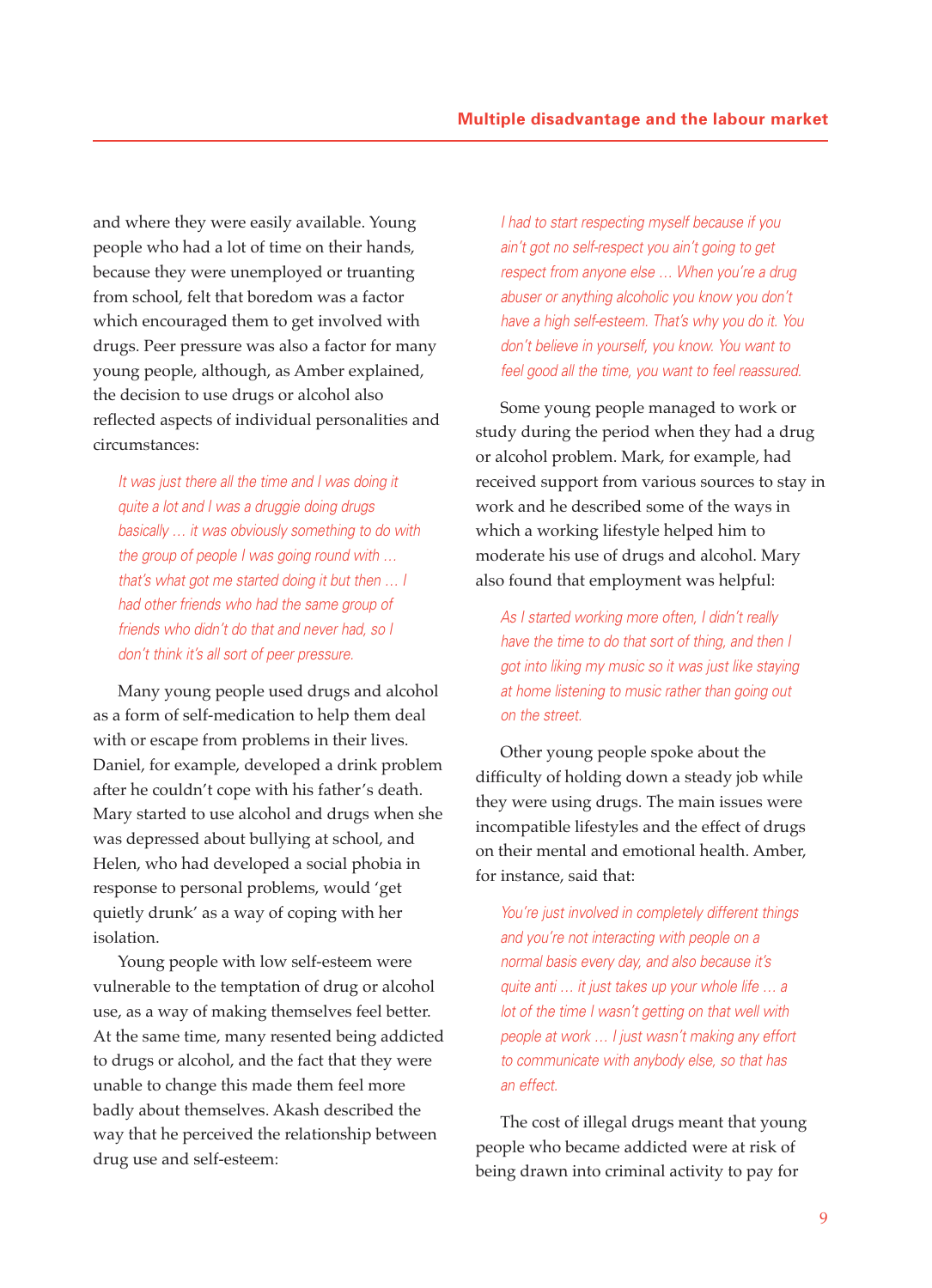their habit. Becky described the culture of drug use among young people on the estate where she lived, and the culture of crime that existed alongside it. She said that it would not have been a good idea for her to take a job while she was using drugs, as she would probably have ended up stealing from her employer and getting into even more trouble.

Daniel described help he had received from a specialist 'misuse' officer working as part of the probation service. He had also received good support from his New Deal adviser, which helped him to gain employment shortly after he came out of prison. However, other young people described the negative attitude of New Deal advisers towards people who appeared to have drug or alcohol problems:

First couple of minutes [the adviser] thought I was an intelligent guy and I'd get a job, no problem … but afterwards she realised I was not getting a result, cos I'd come in here stinking of weed and stuff … I hated that and even looking at it now … it wasn't right what she did. You know, I'm not asking for sympathy. I just wanted her to treat me like a … human being. Don't talk … down to me, you know, but she did. (Akash)

One of the more difficult aspects of staying off drugs appeared to be the social isolation that many young people experienced as a result, which could exacerbate pre-existing mental health problems. Becky, for example, had managed to stay free of illegal drugs but this had meant severing contacts with most of her former friends and she had been put on prescription drugs for depression. Martin was depressed at being unemployed and was afraid of slipping back into heroin use, which was widespread in the area where he lived.

#### **A criminal record**

Employment can be a key factor in helping offenders to change their behaviour, because it provides a different set of values and social contacts, as well as an alternative source of income. Released prisoners who find work are less likely to re-offend and many ex-offenders describe employment as part of a 'turning point' experience enabling them to move away from crime (NACRO, 1997).

However, levels of employer discrimination against ex-offenders are known to be high and, despite an increased policy emphasis on employment work since the mid-1990s, probation officers vary considerably in the extent to which they offer assistance with employment issues. Where probation officers do take an active role in providing labour market support, the likelihood of employment is doubled (Bridges, 1998).

Among the young people we interviewed, offending behaviour was linked with a number of other disadvantages, including poverty, poor school histories, a lack of opportunities for engagement in constructive activity, use of alcohol and drugs, and living in a lawless environment where young people became the victims as well as the perpetrators of crime. Many of the ex-offenders we spoke to had low self-esteem and suffered from poor mental health – problems which were also linked to their difficulties finding work.

Alan's story was typical:

Alan: I was just messed up at school ... I didn't listen to none of the teachers and I did my own thing. So obviously I ended up not going to school quite a lot of the time ... I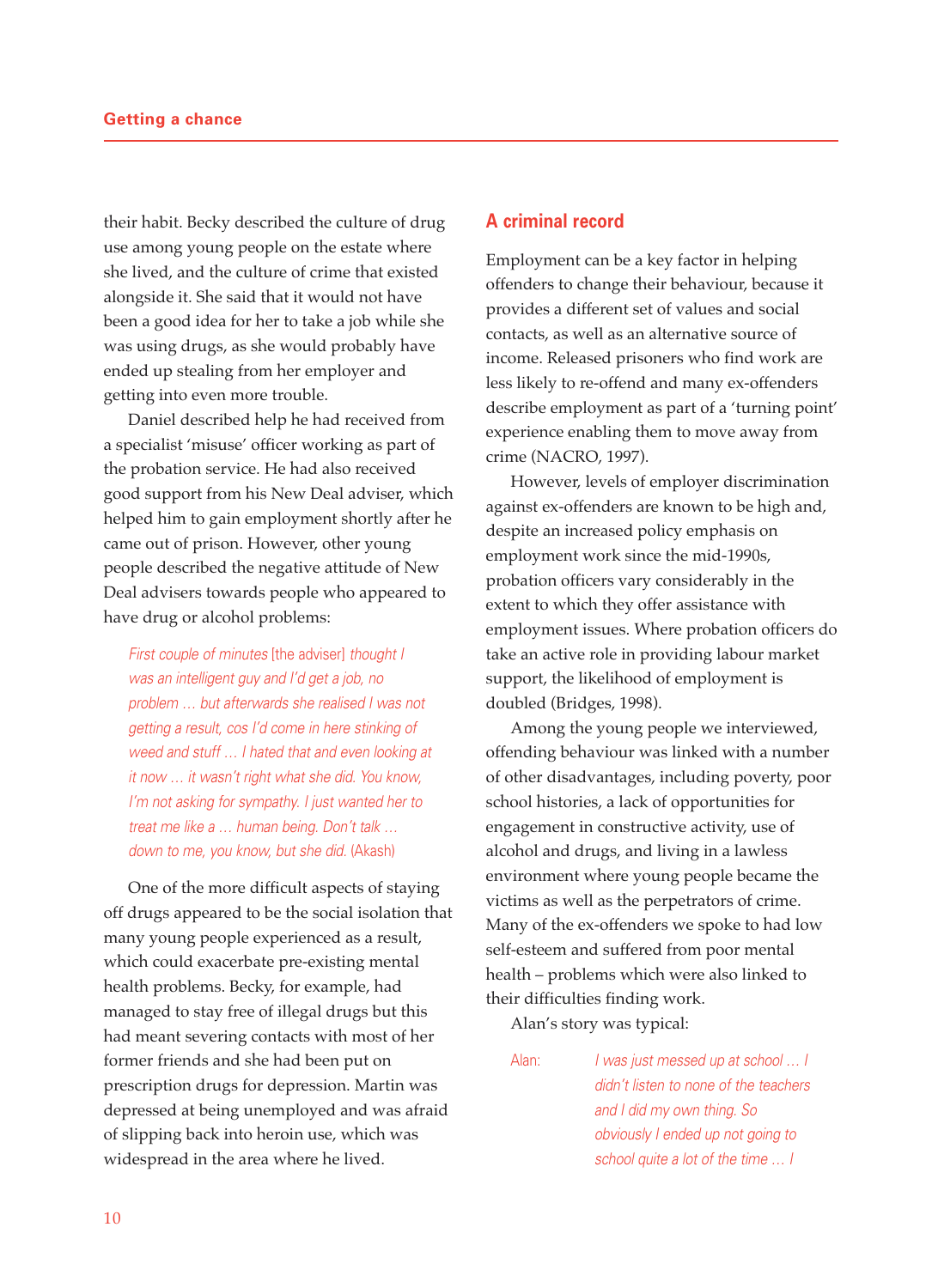#### **Multiple disadvantage and the labour market**

think it was an inevitability actually, me getting locked up …

- Interviewer: What actually happened, what did you do then?
- Alan: Just theft, stuff like that. Obviously, having no money and wanting to do things, it's quite hard on a teenager, and peer pressure as well and certain individuals. When I wasn't going to school I met certain people, do you know what I mean?

Unemployment after leaving school could also leave young people in a situation where they had no money and few opportunities for productive legitimate activity, which put them at risk of being drawn into crime. Strikingly, those who became involved in crime because they were bored often had a strong work ethic. Scott, who was first arrested for shoplifting at the age of eight, told us that:

I love working, you know what I mean. Because there's an outcome at the end of it … You can graft all day and you're guaranteed something at the end of it, so it's like a bonus, innit? Yeah, I like working, me.

None of the ex-offenders we spoke to had been continuously unemployed since they had left school. Their typical work history was one of short-term agency jobs in low-skilled areas such as labouring or warehousing, interspersed with periods of unemployment. Indeed, the opportunities available for casual employment in some areas played a part in tempting young people out of school. Lee stopped going to school when he was 13 to pursue such opportunities:

| ee:   | If I was at school Lcouldn't earn<br>nowt, but if I was not at school I<br>could go work for somebody |
|-------|-------------------------------------------------------------------------------------------------------|
|       | Interviewer: What sorts of things did you used<br>to do for people?                                   |
| l ee: | Window cleaning, clearing gutters,<br>papers.                                                         |

Some young people were able to develop skills that they had learned in their criminal careers. Akash moved from being a well-known local graffiti artist to setting up his own freelance business in computer graphics, using his underground contacts to get himself started:

I grew up with all the boys who're doing pirate radio stations now … and I told them what I was doing. They said 'Yeah, yeah' cos they knew I was doing graffiti at school and they knew I was a bad boy and that sort of thing. So I said, 'I could fix you up boys. I could do a little record badge on your jackets', little designs for them, flyers you know … so that's what I started doing, how I got into it.

Many of the young people we spoke to lived on deprived and desolate estates where drugs and crime were serious problems. Several of those who had been selected for the study on the basis of their own offending behaviour described experiences of being the victims of crime. Wahid, for example, was disgusted and angry about the racial harassment that members of his family had suffered after moving to the UK from Somalia. As a young man he was not prepared to take harassment and abuse from other youths and ended up in regular fights as a result.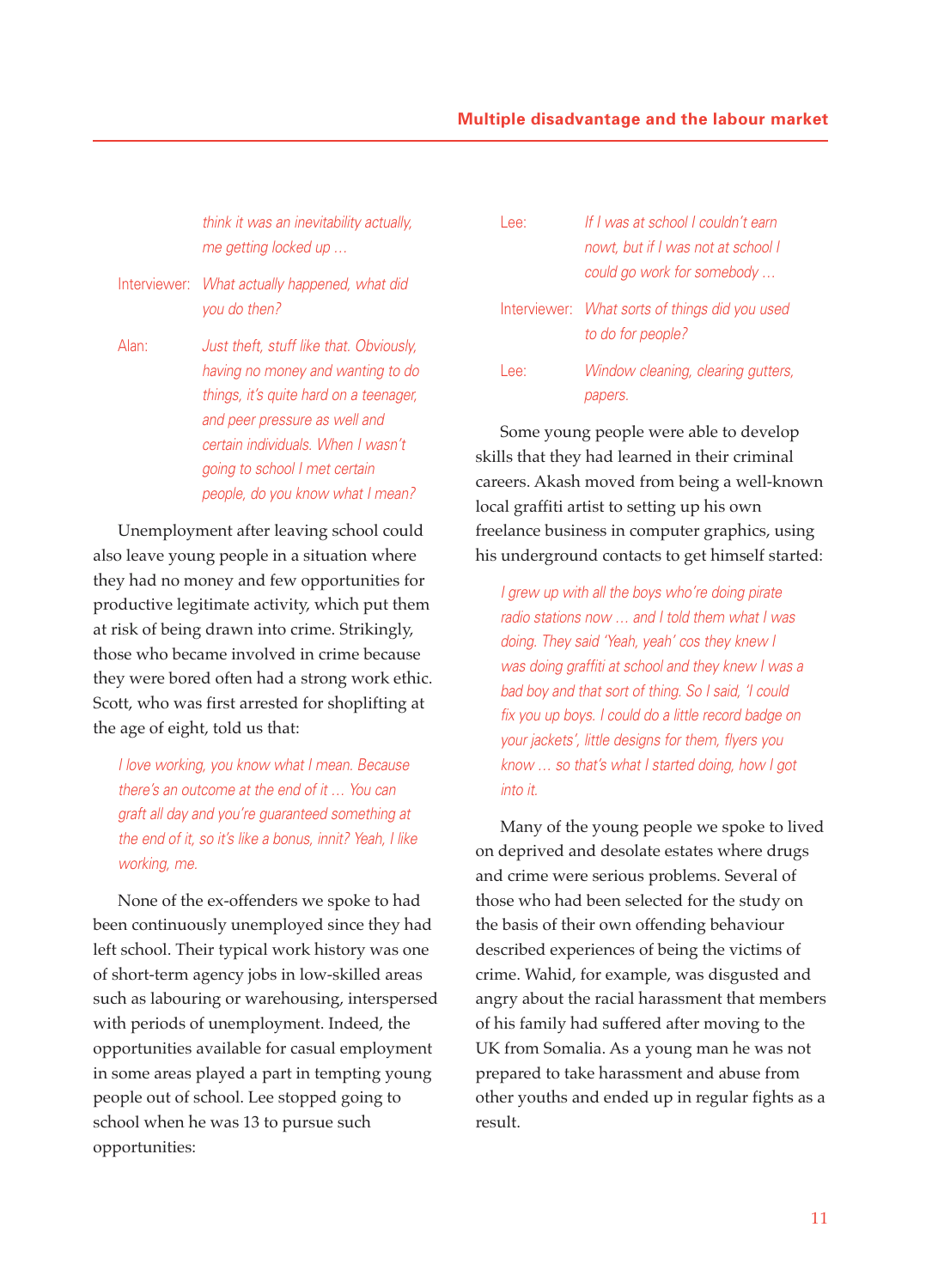One or two young people provided political interpretations of the reasons why they and their peers had become involved in crime, viewing offending behaviours as a response to the injustice and exclusion that they had experienced. Liam, who lived in quite an affluent area, talked about some of the reasons why young care leavers might get drawn into crime:

If they're in a home or whatever and they're being looked after then, yeah, that's fair enough, but if they're out on the streets and … if you can't afford to live then that's where crime starts. … A lot of the children, when I was in Children's Homes, they were, like … robbing and that, and every now and then you'd have the police in … A lot of them were a problem, you know, but all the people there were on low income … there's other people in the society that are getting a damn sight more, and they've already got a damn sight more, and that's not fair … I'm past that stage now, so it doesn't apply to me, but, if I was put in the same situation again, I would have liked there to have been more help.

Most of the young people we spoke to gave the impression that they had reduced or stopped their offending behaviour. Many, like Daniel, saw offending as a stage that young people go through:

To me, it's like from when you're like 13, up until say 20, them sort of ages, but once you turn 20, 21 you can't be doing them things any more. You've got to grow up.

Several talked about a particular moment when they realised they needed to start making changes in their life. This decision was often associated with the development of a realisation

that they had something worth working for. For example, Scott described how he had stopped offending as soon as his daughter was born. Several of the young men had found time to think more deeply about their lives during spells of imprisonment and had started some sort of training on their release. Aaron, for example, said that prison had made him 'wiser':

You start thinking, shoot, I never had a driving licence, and then I thought, wow, then I'll get up in the morning, I will get a driving licence. And I want to do this, I want to do that. And I think that's when I did the IT course, after that, the first one. I got my licence maybe around six months after I came out.

Although most young people tend to grow out of offending, the stigma of having a criminal record is much harder to grow out of. All of the exoffenders we spoke to felt that having a criminal record would discourage employers from taking them on, were they to find out about it. Some never disclosed their criminal convictions and several of those who did reported that even convictions for minor offences had formed a considerable barrier to employment. The introduction of Criminal Record Certificates as part of the new Police Act, to be implemented in 2001, is likely to increase the visibility of offenders in the recruitment process. This has the potential to increase discrimination and make it more difficult for ex-offenders to sell themselves to employers on the basis of their positive qualities (Fletcher *et al.*, 2001).

#### **Disability and health problems**

Figures from the United Kingdom Labour Force Survey (LFS), undertaken in the summer of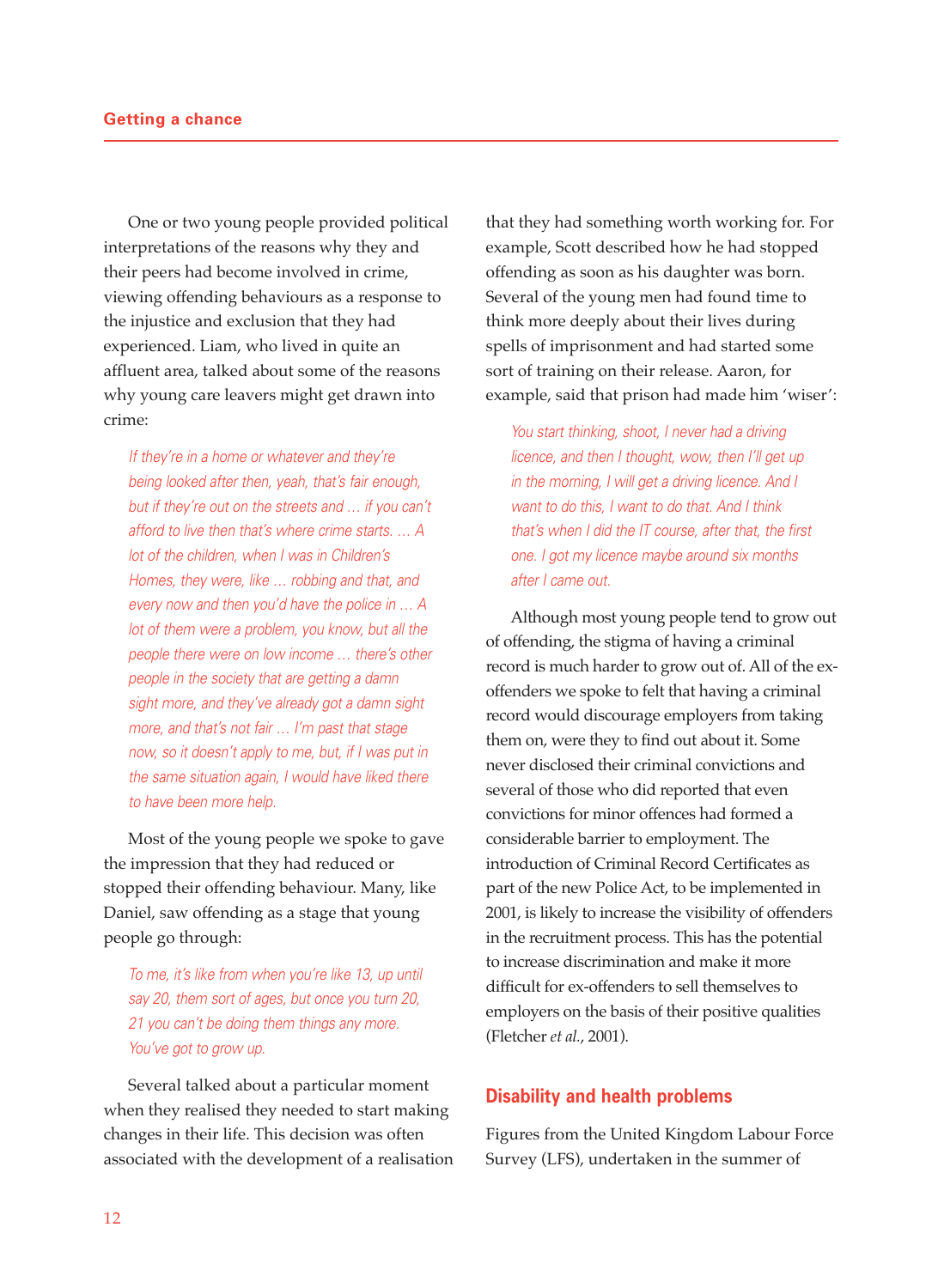2000, show that the economic activity rate for disabled people was around 52 per cent, compared with 86 per cent for non-disabled people. The unemployment rate for disabled people was approximately twice that of nondisabled people. People who reported mental health problems had the lowest rates of economic activity, at around 22 per cent, followed by those with learning difficulties (slightly more than a third of men and slightly less than a quarter of women with learning difficulties were economically active). In contrast, those who reported having skin conditions or allergies, diabetes, hearing problems and breathing problems all had economic activity rates of around 70 to 80 per cent (Twomey, 2001).

People who become disabled while in work often lose their employment; survey evidence shows that fewer than one in five employers suggest anything that could facilitate a return to work (Erens and Ghate, 1993; James *et al.*, 1997). Disabled people who are in work are disproportionately likely to be in manual occupations and have lower hourly earnings even after taking account of differences in age, education and occupation. This earnings gap has grown substantially since the mid-1980s (Burchardt, 2000).

Nineteen out of the 49 young people interviewed for the JRF study had said they had a disability or long-term health problem that affected work. The depth interviews showed that, of all the disadvantages used to select respondents, disability was the most varied in its consequences for labour market experience. All of the young disabled people we interviewed were economically active. However, they had experienced a broad range

of health problems and impairments, and had different kinds of need for employment support.

Five of the young people we interviewed reported that they had dyslexia, which some of them defined as a disability affecting work. Their employment support needs are described in the next section, which looks at the effects of language and literacy difficulties. Two had other learning difficulties, three had sight or hearing impairments, three had asthma and one had epilepsy. Three young people referred to longstanding mental health problems, two were concerned about their size and one had had to leave an education course because of glandular fever.

The effects of conditions such as asthma and epilepsy on labour market experience varied according to the severity of the condition. Daniel's epilepsy was mild – he had only ever had one or two fits – but it still placed limitations on the kinds of work that were safe for him to do. He was working in an assembly job at the time of his interview and said that he had to avoid working with machinery.

Asthma also limited the kinds of jobs which young people could do and it often disrupted the education of young people who suffered from severe attacks. Martin described how his school had failed to pick up on his truancy for an extended period, because they assumed his poor attendance was the result of asthma:

I did have asthma then, so for me to be off for long periods of time, the school thought it normal. But after six months they rang my mum and said 'Is he all right, because he has been off an awful long time?' My mum says 'What are you on about – he has been going every day … for six months.'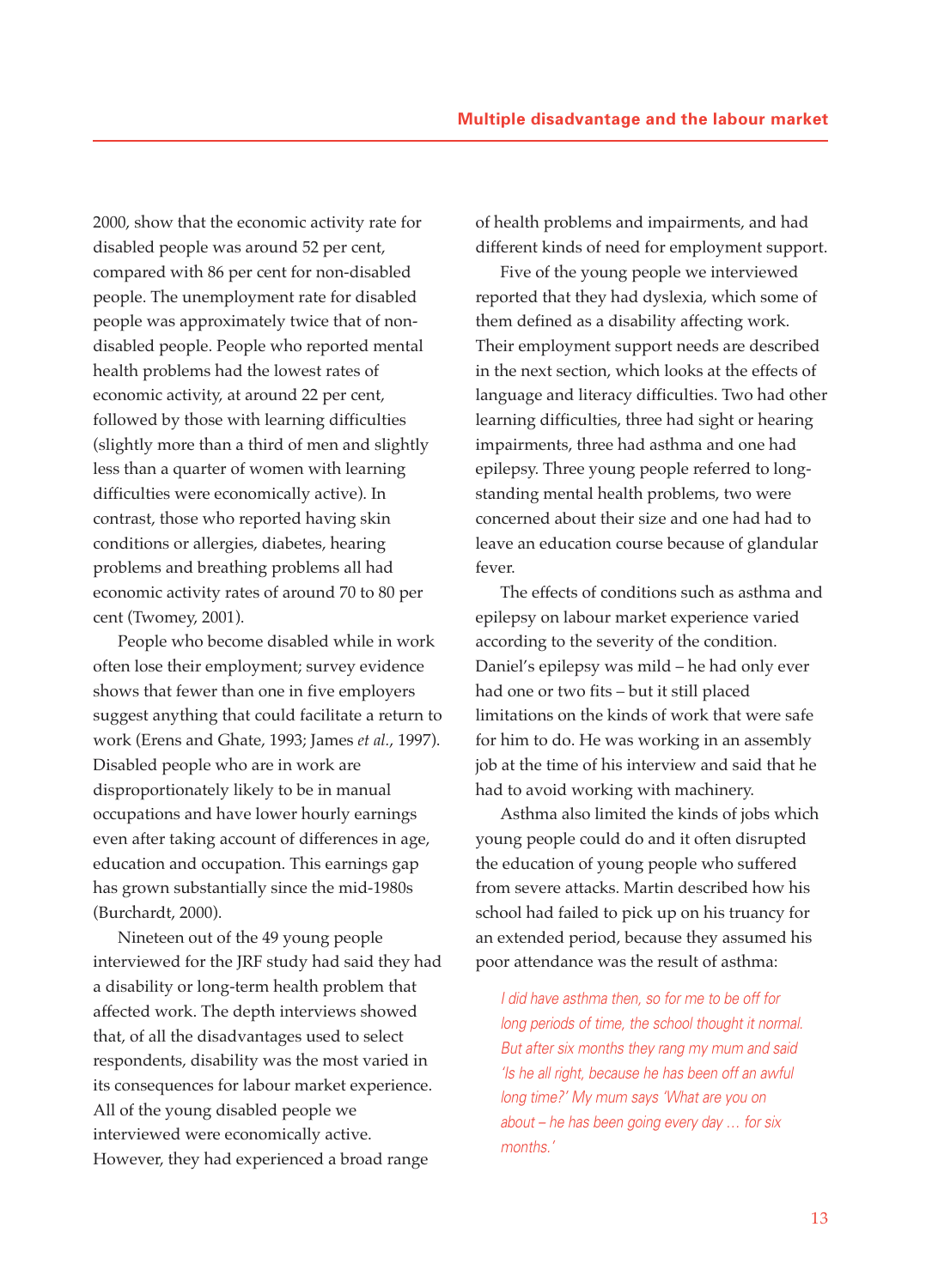Julie also missed school regularly as a result of asthma-related illness and she left altogether at the age of 12 years. She was also dyslexic and her mother was disabled. Julie described how she was bullied at school and was 'petrified all the time of going in'. Bullying was a common reason for poor attendance at school and young people with any kind of impairment or physical difference were particularly vulnerable to bullying. Mary, for example, also left school early after being bullied because she was overweight.

Several young people described how a lack of appropriate support for their impairments or health problems had affected their education, with knock-on effects on their employment prospects later on. Fatima, for example, felt that a lack of support for her visual impairment had prevented her from doing well in school:

If [the teacher] would be understanding, if they really took notice then they would have made me sit at the front all the time, but they never took any notice and I had to sit at the back and when they used to see my book, you know 'Oh, what have you wrote down?' and all these awful things and she go 'Why didn't you do anything? Look – all the class did properly' and, you know, they just kept forgetting, and that was why.

Although Fatima, like many of the disabled young people we spoke to, had a typical work history characterised by periods of temporary work interspersed with unemployment, three out of the four young people who had never worked since leaving school were disabled. Richard, for example, had attended a mainstream school and had later studied at a specialist residential college for blind people, where he had managed to achieve an NVQ Level 2 in horticulture. Despite his ability and

qualifications, he had been unemployed for six years. He was depressed and angry at the lack of opportunities for him to work and his frustration became apparent when the interviewer asked about the kinds of options he had considered:

Well, believe me, I've looked at me options. You don't spend six years off work and not think about how you could get back into work, and into courses. I have tried places. I've tried going back at colleges. I have tried to work. But nowt seems to happen.

Sandeep, at the age of 25, was also in the position where he had never worked. He had attended a special school for deaf people, which he had enjoyed, and he had spent most of the eight years since he had left school attending various college courses, in motor mechanics, spreadsheets and accounting, and building. At the time of his interview, he was attending college part-time, studying computing, maths and British Sign Language (BSL). Sandeep's adviser was attempting to persuade him, after eight years on courses, to attend a residential course designed especially for deaf people. Sandeep was reluctant to go, as the college was in a different area of the country, which he perceived to be racist.

Sandeep had applied for a lot of jobs, without any success. He had recently attended an interview for a job as a car park attendant, which he described as 'difficult'. It was hard for the employer to understand his speech and the employer also spoke too quickly for him to understand. Although he was learning BSL and used this to communicate with his friends, there was no sign language interpreter available at the job centre, and this kind of help had not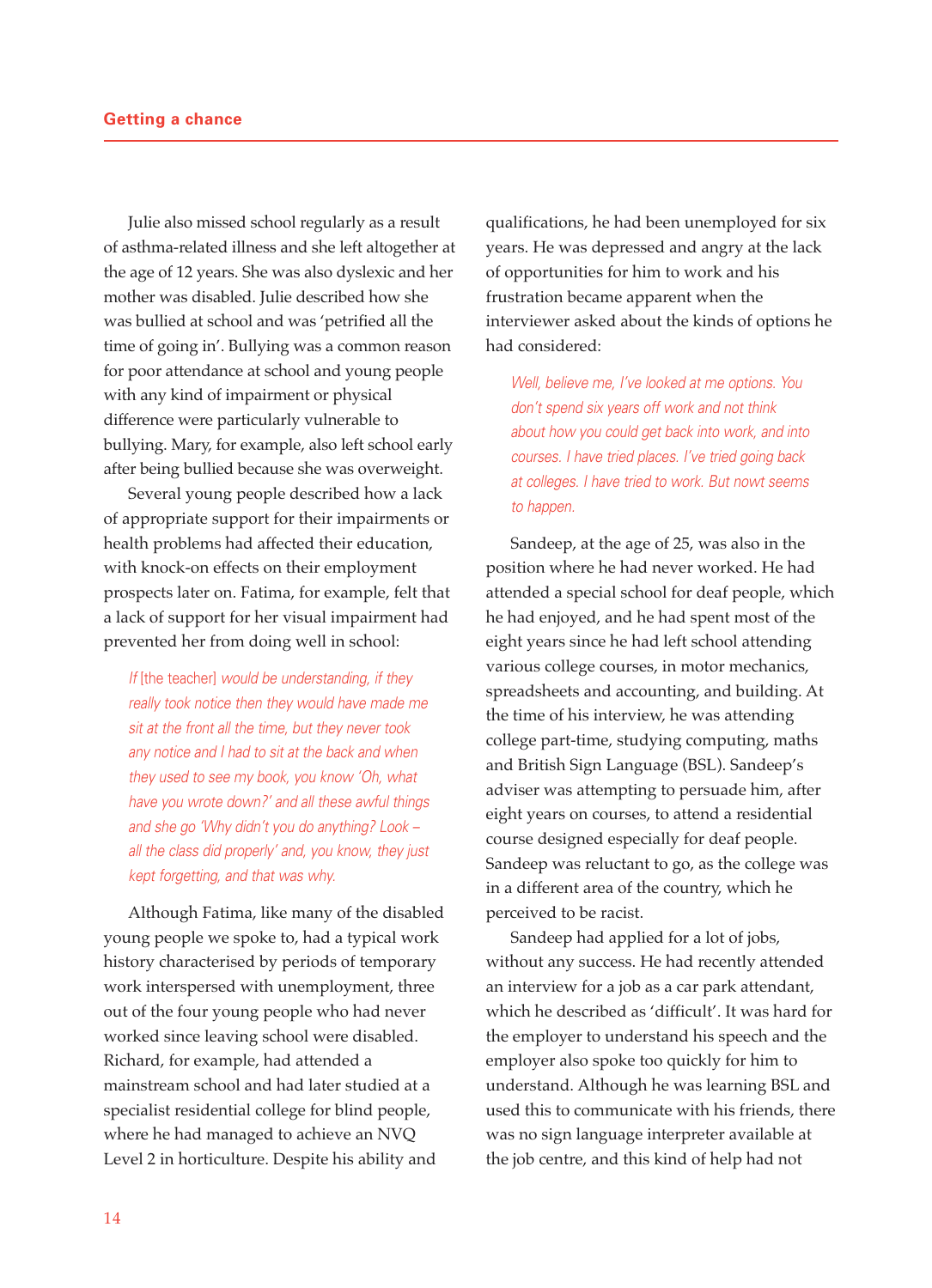been made available to him when he went to job interviews.

Dana had learning difficulties and had attended a special needs school. She had been on two work experience placements in the six years since she left school but had no actual paid employment. Her most recent New Deal placement had involved work in a care home. It was defined as a full-time education and training option but Dana appeared to have had little actual training. The lack of any follow-up support to build on the placement was particularly disappointing as, despite its limitations, the experience had meant a lot to Dana. She felt that going out to work every day for six weeks had made her more confident and happy in herself, and she would have liked to continue building up the experience necessary to gain actual paid employment.

Dana felt that Employment Service advisers and the organisation providing her New Deal placement had not really understood the kinds of help that she and others with learning difficulties needed. When asked to describe some of the main things that made it difficult for young people to find work, she replied:

It's like, when you've got special needs like me. Because they don't understand the back up that we need, and the encouragement that we need. Which makes it more difficult for us than it would for any normal person.

She also criticised the lack of communication with her personal adviser:

The communication simply ain't there. Cos, if I could go and see my adviser and say to her 'I'd like to try this … I'd like to try that.' But it doesn't work like that.

The survey questions on mental health mainly identified young people who were suffering from anxiety and depression. Sometimes, these feelings were associated with difficult life experiences, such as bereavement and other forms of loss. Often, they were associated with unemployment, with its experiences of poverty, frustration and lack of opportunity. Depression and low self-esteem in combination could lead to apathy and reduced effort in looking for work.

A few young people described how mental health problems had made it impossible for them to work at a particular time. Glen, for example, was still suffering from a severe social phobia after experiencing an armed assault. He had previously been in full-time factory employment but was unable to work at the time of his interview. Glen had loved work and found that the inactivity and loneliness of unemployment exacerbated his mental health problems:

Yeah, cos, if I'm not working, I'm depressed as well. I don't want to do nothing. I'm bored and, when I'm bored, there's more chance of the flashbacks coming back.

He had not felt able to discuss his experiences with the Employment Service advisers. Eventually, he had been to see his doctor, who referred him to counselling services.

Carl's life had been made difficult by family problems, dyslexia and mental health problems. Although he had a record of warehouse employment in agency jobs, he was finding it difficult to get jobs at the time we interviewed him after an accident at work, and it was clear that his mental health problems made it difficult for him to sustain employment. Like Glen, he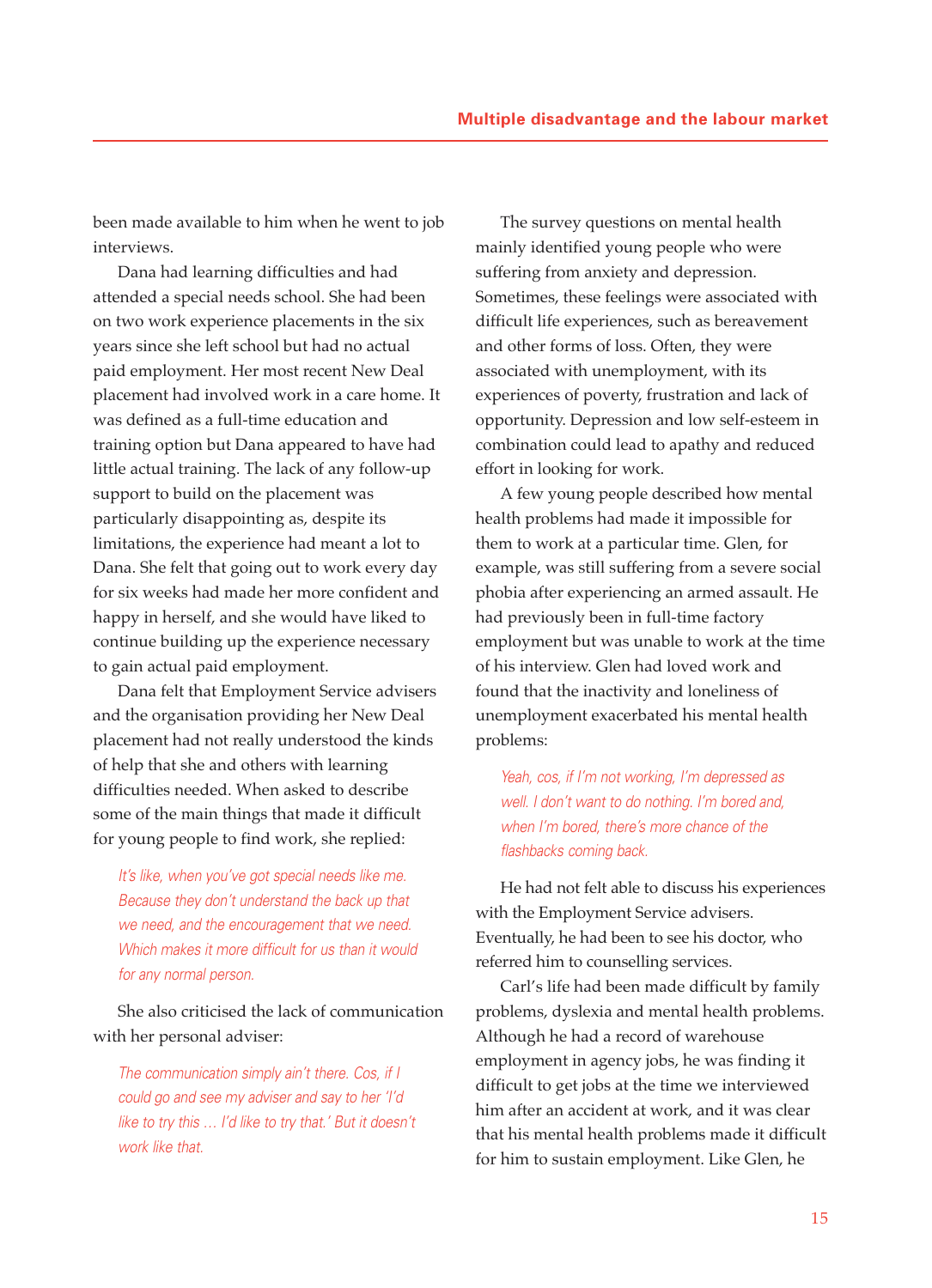described how he became more depressed when unemployed.

#### **Language and literacy problems**

Literacy and numeracy difficulties are common among unemployed young people and research suggests that they are associated with many different kinds of disadvantage, including disengagement from school and offending (NACRO, 1997).

Young people who come to the UK as refugees are particularly likely to have language problems. Some are academically able and require support to facilitate their progress in higher education or professional careers. At the other end of the spectrum, some are not literate in their first language and cannot be expected to become literate in English without a great deal of support.

White New Deal entrants were as likely as those from ethnic minorities to say that they had experienced problems with English language or literacy, but the depth interviews showed that the roots of literacy and numeracy difficulties tended to be different for white and minority ethnic young people. Minority ethnic young people who mentioned such problems tended to speak English as a second language and several of them had moved to the UK as teenagers, speaking no English when they arrived. For white young people, literacy and numeracy problems were most frequently associated with poor school experiences and dyslexia.

The relationship between literacy and numeracy problems and problems at school was complex. Language and literacy problems could be the result of disrupted or incomplete schooling, but they could also play a part in

causing difficult educational experiences. For example, having been competent and confident learners in their own countries, young people who moved to the UK speaking little English often found themselves defined as problem learners. Although some additional support was often provided at school, this was generally insufficient to help young people achieve good qualifications. Saeeda, whose long-term ambition was to study medicine, explained how she had left school early because there was no point in trying to keep up. She had subsequently studied at college and was hoping to do an access to higher education course. However, college was not an easy option for young people struggling with the English language, as the ratio of students to lecturers tended to be high. Zabir described how he had struggled in the face of this lack of support:

You don't tend to get the sufficient assistance from the lecturers because they tend to be really busy and they don't give you much care. Even, I believe, that if somebody can't speak English and goes to college, it is hard for [the lecturers] to find out … because they never … talk on a personal basis. So they never knew, you know, either I knew the English or I didn't in the last three years … I was only one guy and I was really shy to express my feelings and that's when I struggle.

Young people with dyslexia needed specific kinds of help to succeed at school, but many described how their learning difficulties were mistaken for disruptiveness. When dyslexia was eventually diagnosed, young people were often required to move schools in order to obtain more specialist help, an experience that they found difficult to cope with. Steve had been sent to a special school when he was 13, but stayed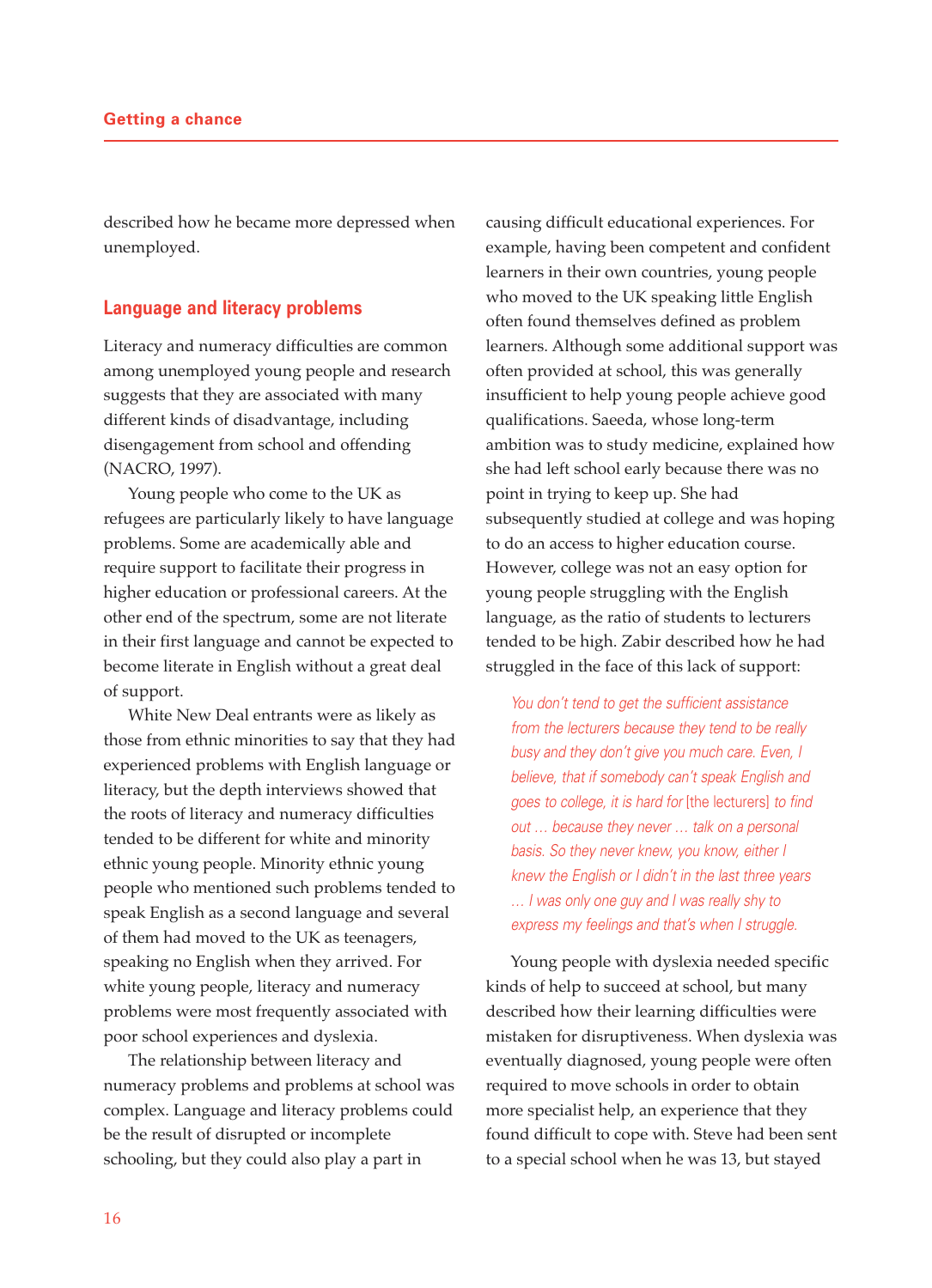for only three months because he found it to be too far from his home. He was not offered alternative educational arrangements.

Like many other dyslexic young people, John had found school work extremely difficult. Teachers, who labelled him as disruptive, initially dismissed his problems and when they were eventually recognised he was forced to move schools. Although he was offered a more appropriate type of education at this stage, mixing school lessons with vocational courses at college, John felt that he could have overcome his reading and writing problems if they had been diagnosed earlier. As it was, he was still unable to read and write and this made it very difficult for him to find employment.

Even when dyslexic young people had managed to achieve some qualifications from their secondary schooling, they still tended to describe the experience as stressful. In many cases, this had long-term implications for their self-confidence and mental health. Melanie's dyslexia had been diagnosed relatively early, and she had managed to complete school and to pass seven GCSEs. However, she described her time at school as 'horrible' and she contrasted the way that different teachers had handled her needs:

Some teachers … they handled it, they got through to me. But others, they just thought that pushing and pushing and pushing would work, but it didn't. I was separated from the group quite often – that made me feel like an outcast.

Like Zabir, whose difficulties were related to English not being his first language, Melanie felt that she would have benefited from concentrating on fewer subjects at school. Lack of support when taking exams was generally a problem for dyslexic young people who got as

far as exam entry. John described a typical experience:

We did ask, like, even with my GCSEs and that, they did ask if I could do it by tape, and they said no. So I walked out of one of my exams, and I didn't go to the others, cos the examiner just put a piece of paper in front of me and said 'Do it'. And I just walked out.

Dyslexia continued to be a problem for young people who progressed into further and higher education. Melanie described how she had dropped out of a course to become a PE teacher because she found the academic content too difficult. She had subsequently left a course at art college as a result of family problems.

Many young people who had difficulties with reading and writing tended to prefer work that would play to their non-academic abilities. The young white men with such problems were most interested in manual work, practical trades and jobs that took them out and about. The women were interested in careers that would use their creative and personal skills.

In contrast, many of the minority ethnic young people who had experienced problems developing facility in the English language were looking for medium or higher level jobs which demanded quite high levels of literacy. Several felt frustrated by the lack of encouragement for them to pursue such careers, as Zabir, who was currently studying law, described:

They said I cannot be a lawyer ... This is my aspirations and my family's aspirations to become a lawyer and they just put me off in the first place. They said you came late, it is going to be too unrealistic for you. I remember my form tutor saying that and  $\ldots$  a lot of my school mates  $\ldots$ Better, you know, I do packing work or go factory.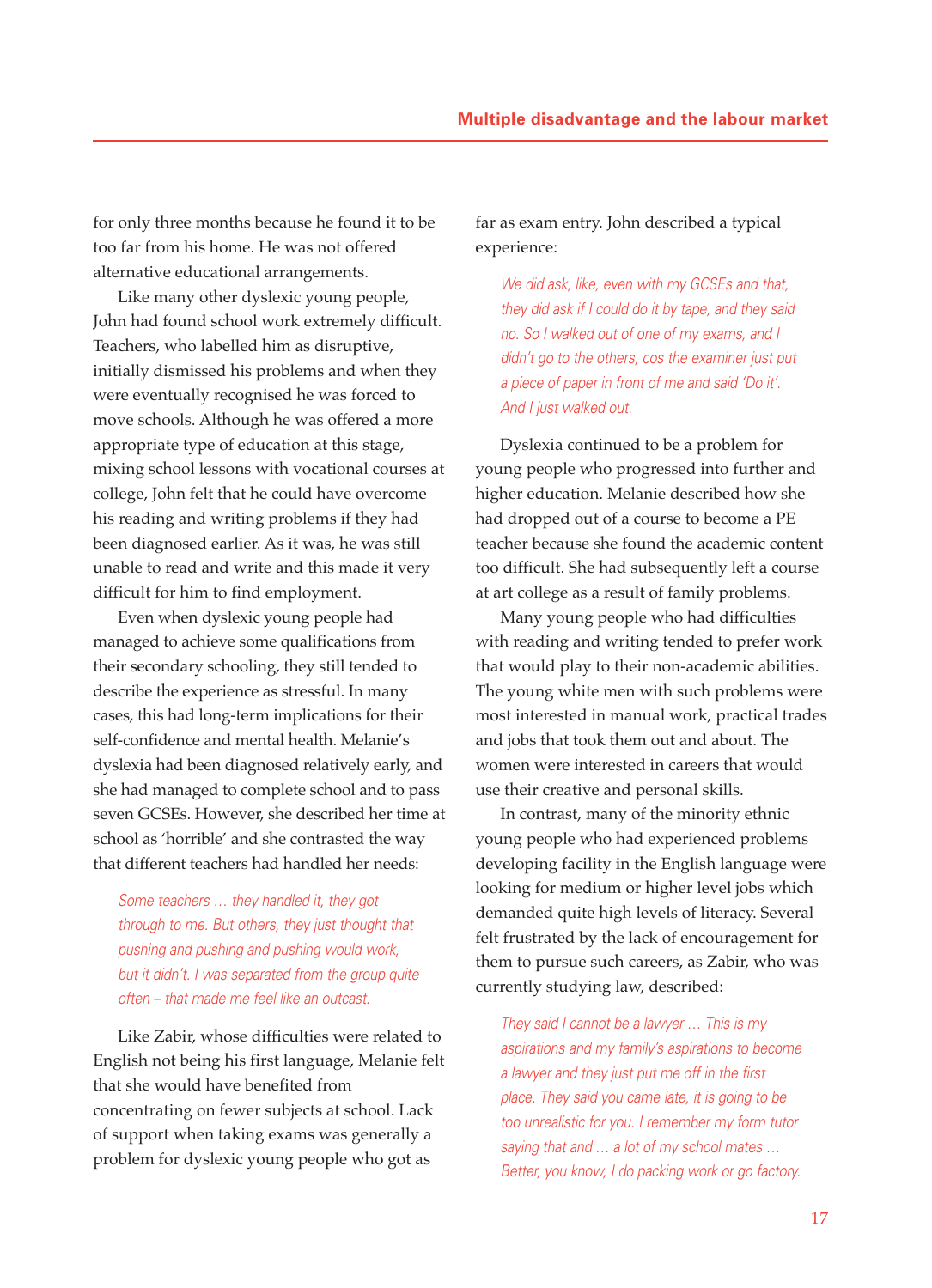Young people with dyslexia tended to view literacy difficulties as a key factor responsible for their disadvantage in the labour market. Steve, who also had a criminal record, introduced himself in the following way:

My name's Steve. I'm not very good at reading and writing and all that, and I want a job, but that's stopping me from getting one.

Reading and writing difficulties were less easy to disguise than a criminal record. The experience of young people with severe literacy and numeracy difficulties paralleled that of young disabled people who found that employers were unwilling to adapt jobs to suit their needs. Employers were perceived as stereotyping people with literacy problems and as understanding little about dyslexia. When asked whether it would be useful to have more support explaining her needs to employers, Melanie replied:

I don't see how it could help much with being dyslexic. I mean, unfortunately people still have the opinion, especially older people, that if you're dyslexic you're just thick.

Reading and writing problems caused difficulty throughout the job-search process, from reading adverts, to filling out application forms and attending interviews. John described his repeated experiences of rejection for jobs:

I've got loads of experience … They don't offer me things, I think, because I can't read and write. And they're 'You can't do this, you can't do that, we're going to see the next applicant that can read and write' … It's filling out application forms. Or, even if you go to an agency now, you have to do a test, you have to sit down and do a test.

Young people with literacy problems valued personal adviser support, particularly where advisers had allowed them more time, or given them one-to-one help with reading and writing tasks. On the other hand, there was some dissatisfaction with the format and content of basic skills courses. Steve, for example, found that his New Deal education option in basic skills development involved too much reading and writing. He felt that he would have coped better if the course had alternated this with more practical hands-on activity:

You had to do reading and writing for 26 weeks, and then you could go on to another option. But it got boring doing the same thing over and over again. If I'd have had two things I would have liked it, cos I used to do woodwork before as well … and I got really into it. And they did it there, but I only done it for a day, then they put me on to reading and writing.

However, vocational courses could have limited benefits where employers were not prepared to take young people who could not read and write. John had obtained his fork-lift licence through New Deal but had no success in finding a job in this area, because of the requirement to follow written instructions and make written reports. Tasneem had done sewing and packing jobs, and was looking for any kind of manual work. She resented being sent on a one-year basic skills course as part of New Deal. Zabir, who was studying to become a lawyer, had also been sent on such a course. He described this as completely inappropriate for his needs, saying that it had wasted his time and damaged his mental health.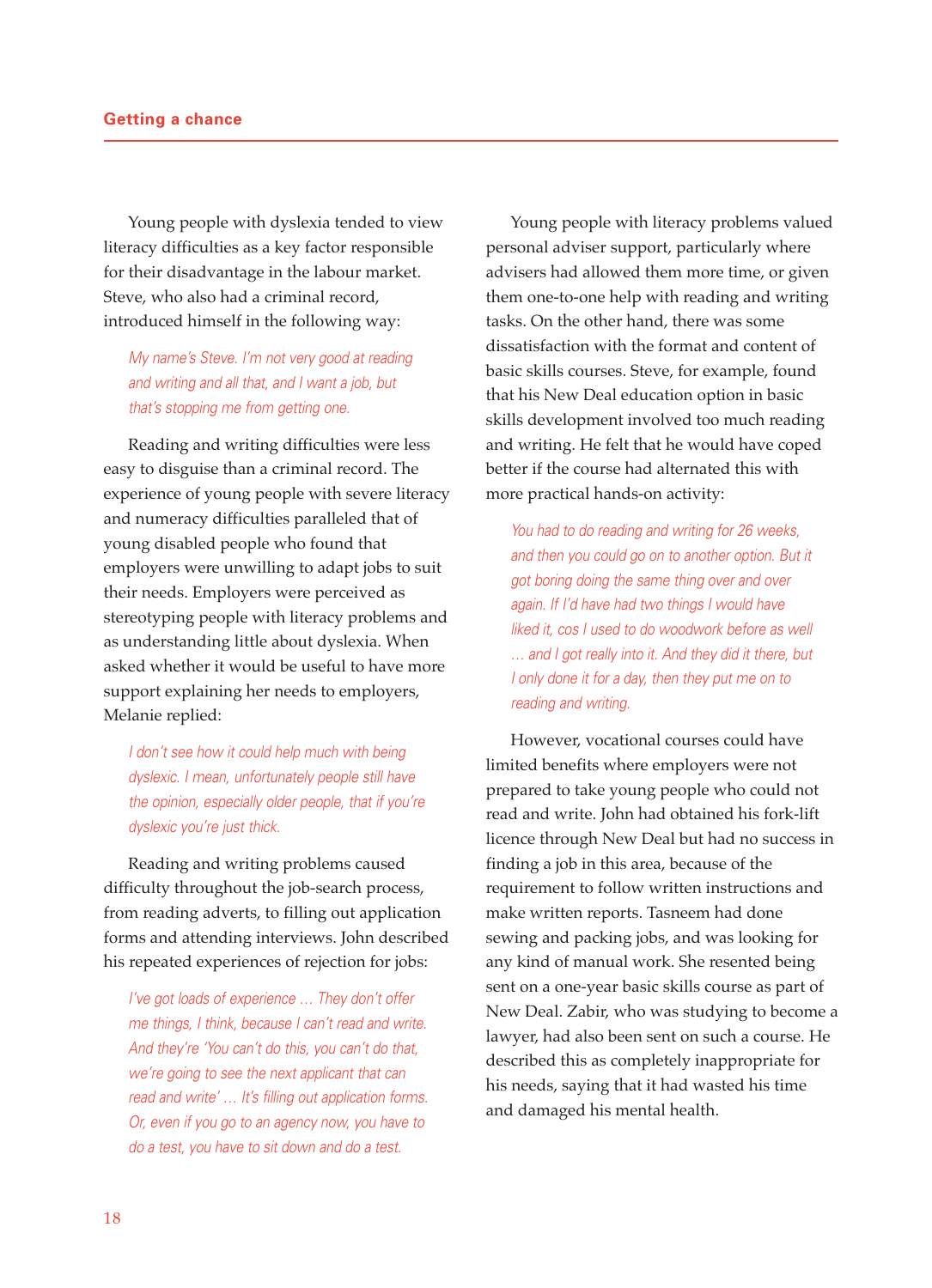# **3 Providing support – an organisational perspective**

Workers from organisations providing employment support to disadvantaged young people emphasised the importance of taking an individualised approach. The main themes arising from their interviews concerned:

- ways of engaging disadvantaged young people
- the importance of timing and continued support
- setting goals
- preparing young people for work by developing confidence, motivation and discipline
- overcoming barriers to employment.

### **Engaging disadvantaged young people**

Negative earlier experiences of authority can lead disadvantaged young people to become wary of official agencies, and help that is provided within a framework of conditions and sanctions may be particularly difficult for them to access. They may be reluctant to use services unless they are provided in familiar environments that are perceived as safe. The support workers drew attention to the difficulty of engaging with such young people. One worker from an organisation providing services to people with substance dependency problems described the feelings of fear and shame that sometimes made the first contact particularly difficult:

I think it takes a lot of courage for someone to cross our threshold … One woman, she stood outside for six weeks and looked across the road to see who came in and out our front door, before she came in herself. And that's an awful long time to keep turning up and then just watching to see if it's safe to come in.

Most of the support workers emphasised their organisations' commitment to voluntary participation. Many felt that young people were resistant to compulsion and would find ways of avoiding participation in mandatory programmes. They contrasted their way of operating with that of New Deal, where sanctions are meted out for non-compliance. There was a strong feeling that their services would only be effective where participants were themselves motivated to succeed, as a worker providing careers guidance described:

It's obviously this thing about not forcing them to go. We can't. We have no powers to and we would never do that anyway. Because, at the end of the day, if they are not wanting to make a move towards engaging with those things, and if there's not commitment on their part, there's no way that that would succeed. They obviously have to be motivated … And, if they have that … there will be something I can do to support them.

However, organisations hoping to reach disadvantaged young people could not simply sit and wait for their clients to come to them. A worker providing support to homeless young people described the effort involved in attempting to make contact with young people who were afraid of making the first step themselves:

It's a matter of chasing them – mobile phones, excuses and all that sort of thing. And I think the thing that is holding a lot of these youngsters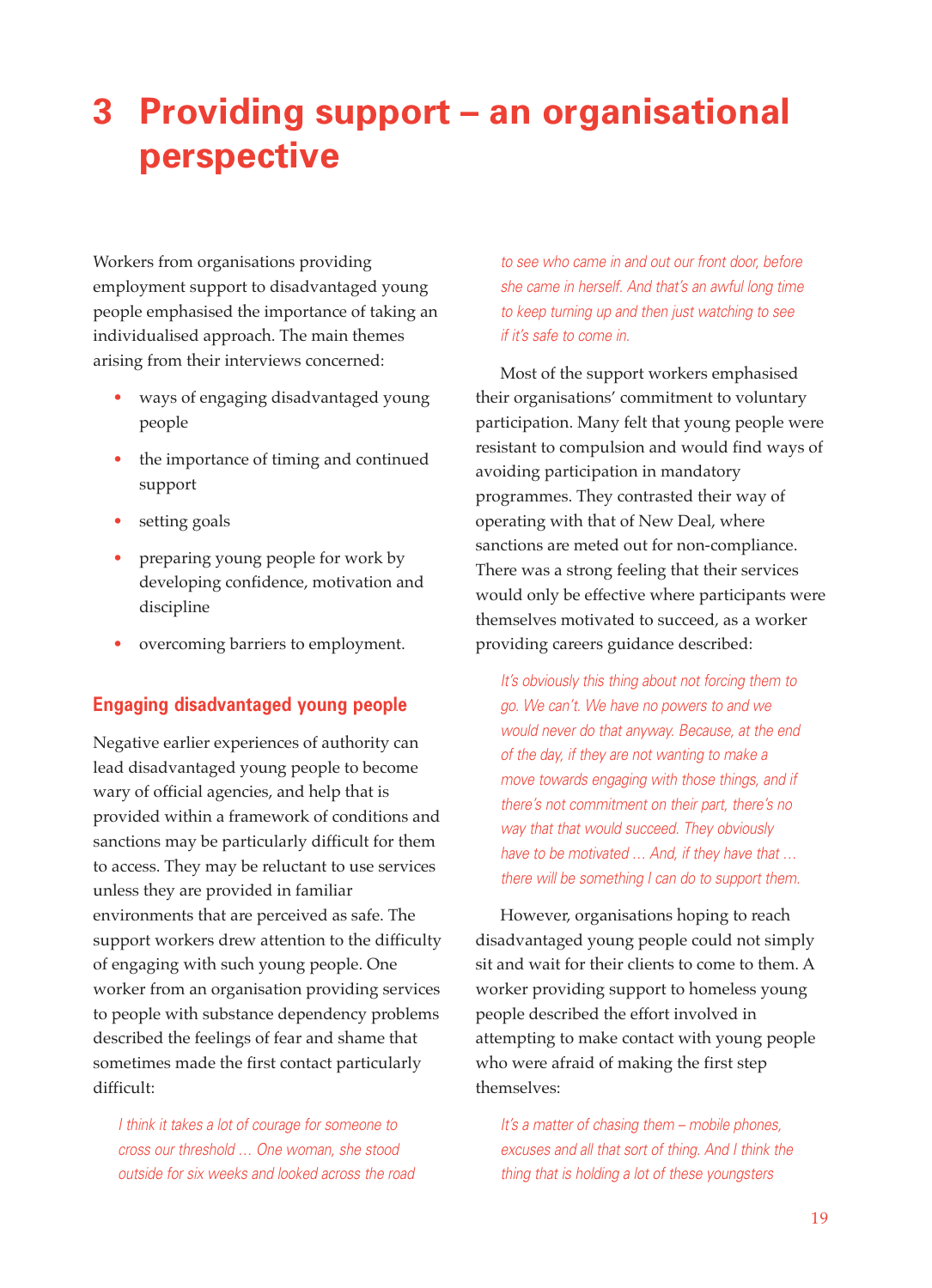back – why they don't want to be jump started into something – is because they're so frightened of failure they're frightened to do anything.

Providing a range of services that were likely to be attractive to different individuals was one way that organisations tried to encourage access. Some ran outreach and drop-in services, or provided taster sessions of work experience or training. Some had open groups so that people could attend only when they felt able, while others used closed groups to build trust and overcome feelings of isolation and shame.

#### **The importance of timing**

Labour market policy for disadvantaged groups often shifts between a focus on improving employability and the idea of 'work first'. Deferring action on employment incurs the risk of missing important windows of opportunity. On the other hand, failed attempts at employment can be disastrous for people who are already lacking in confidence and have many previous experiences of rejection or failure. Qualitative research on the New Deal for Young People has shown that young people with longstanding personal issues tend to cope more successfully than those who have a crisis (such as illness, pregnancy or bereavement) during their time on New Deal (O'Connor *et al*., 2000).

The support workers we interviewed described how some young people were so preoccupied with other aspects of their lives that there was little scope for engagement around issues of employment. Sometimes people only started to tackle longstanding issues after reaching some kind of turning point, triggered perhaps by having children, a

bereavement, or a spell in prison. Employment had an important role to play in encouraging people to maintain progress in their personal development. As well as providing an income, it was seen as an important source of social contacts and time structure. A worker supporting drug users and ex-offenders described the importance of finding employment quickly:

Employers have said we can't take you for a couple of weeks because of contracts or whatever, and you can just see the fear in their face. 'What am I gonna do for a fortnight? I know I'm going to maybe go back on drugs.'

An important factor in encouraging disadvantaged young people to access employment support services voluntarily was being able to provide these services as and when they were needed. A worker from a homelessness organisation described the importance of being able to offer a service immediately for young people in difficult circumstances:

Because of the nature of homelessness, we sort of have to grab people as and when … They can come any time during the week for an initial assessment … then they could start the following Monday. So, that way, we keep their interest. Rather than say 'Start three weeks down the line', because I know from experience that they won't show.

Contrasts were drawn between the accessibility of services that these organisations tried to provide and the various eligibility criteria that restricted access to mainstream government programmes. One worker, supporting unemployed drug users,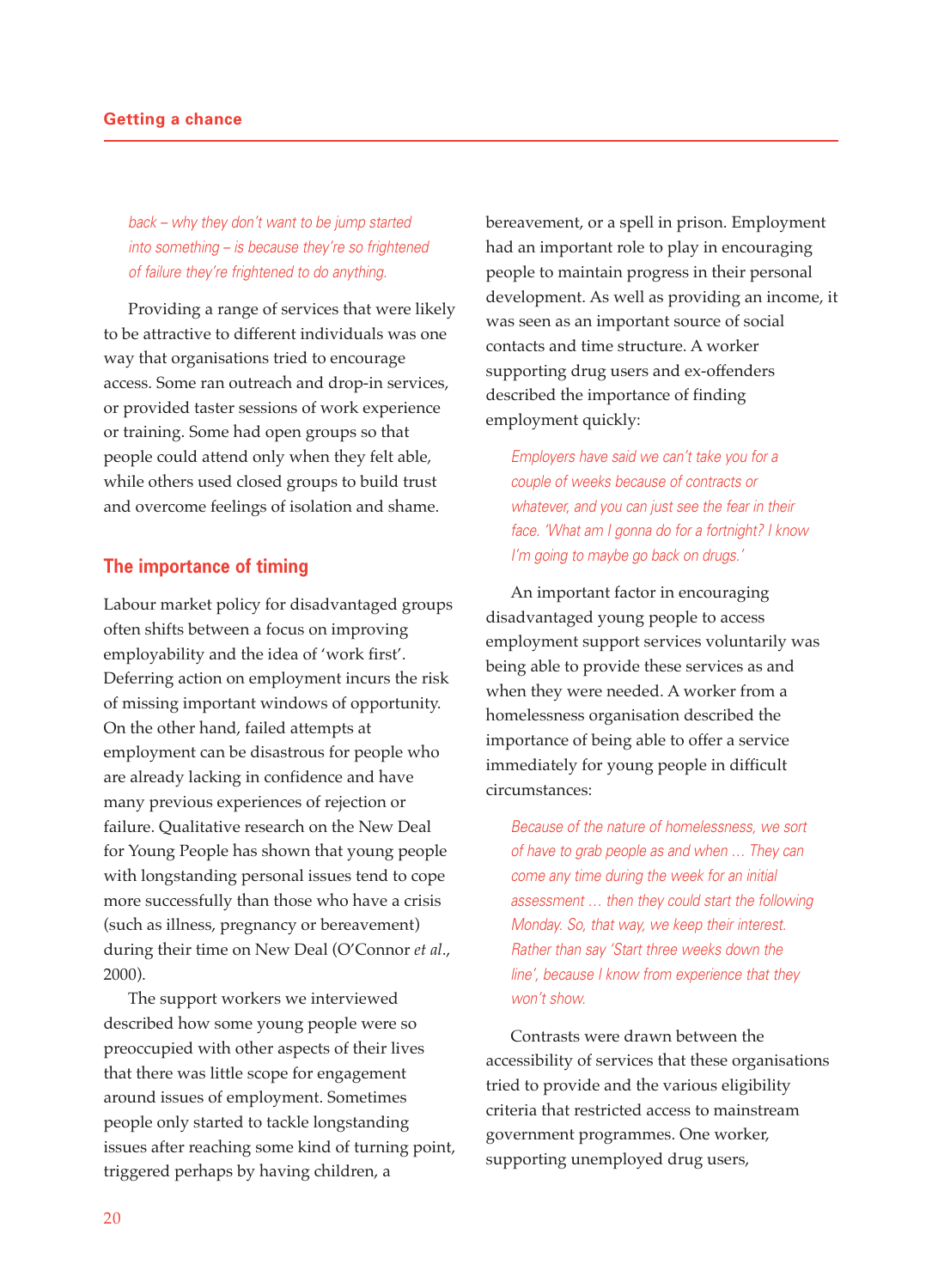commented that some young people appeared to have been repeatedly missed by previous initiatives, so that their problems had become entrenched:

I am seeing the same people with the same problems time and time again, and I am particularly seeing young people, 16 and 17 year olds, who are in the hardship part of their claims … becoming 18 years old in New Deal and turning 25 and still being long-term unemployed.

Although young people in particularly difficult circumstances are allowed to enter New Deal early,<sup>1</sup> support workers felt that this provision was under-used, and most of the young people did not seem aware of it. One worker dealing with care leavers described how she accompanied them to New Deal interviews, to make it clear that they did not need to meet the six-month eligibility criterion.

Flexible access according to individual needs was a principle applying not only to the point of initial engagement but also to the frequency and length of contact. Support workers described how interaction with clients might need to be particularly intense at times of stress, such as the first few weeks of employment. Young people who had been in care were particularly in need of the kind of informal support that parents would normally provide:

I shall be monitoring these young people if they have any difficulty in the workplace … to let them know, you know 'I'm still wondering how you are and how you're getting on.' Because, let's face it, a lot of these young people do not have contact with their natural parents ... and they're not in a position that at the end of the school or working day they can go home and sit around the dining

table and talk about their experiences and talk about new friends and what they did today. A lot of them, when they close that door, that's it.

Most organisations found it difficult to continue supporting young people who had started work, as they were constrained by funding arrangements linked solely to the achievement of job outcomes. Where organisations were able to offer in-work support, there were obvious benefits in preventing the breakdown of employment.

Organisations pointed out that dealing with long-term problems was often a long-term process, not one that could easily be achieved within the short timescales of some forms of employment support. As well as making efforts to stay in touch with young people while they were looking for work, many support workers felt that it was important to offer the opportunity for people to return if they needed help in future. When young people were moving between different services, perhaps because of an age or accommodation change, or coming to the end of a course, a job or a period of custody, they could easily lose touch with support providers and progress made in training, education and employment could be lost. A worker providing support to young people from ethnic minorities explained:

When people say they've found a job and we can take them off the books we always say to them they can come back at any time, to get another job or about any work problems. The door is always open for them. We can help them if they feel they're being picked on or if they are discriminated against.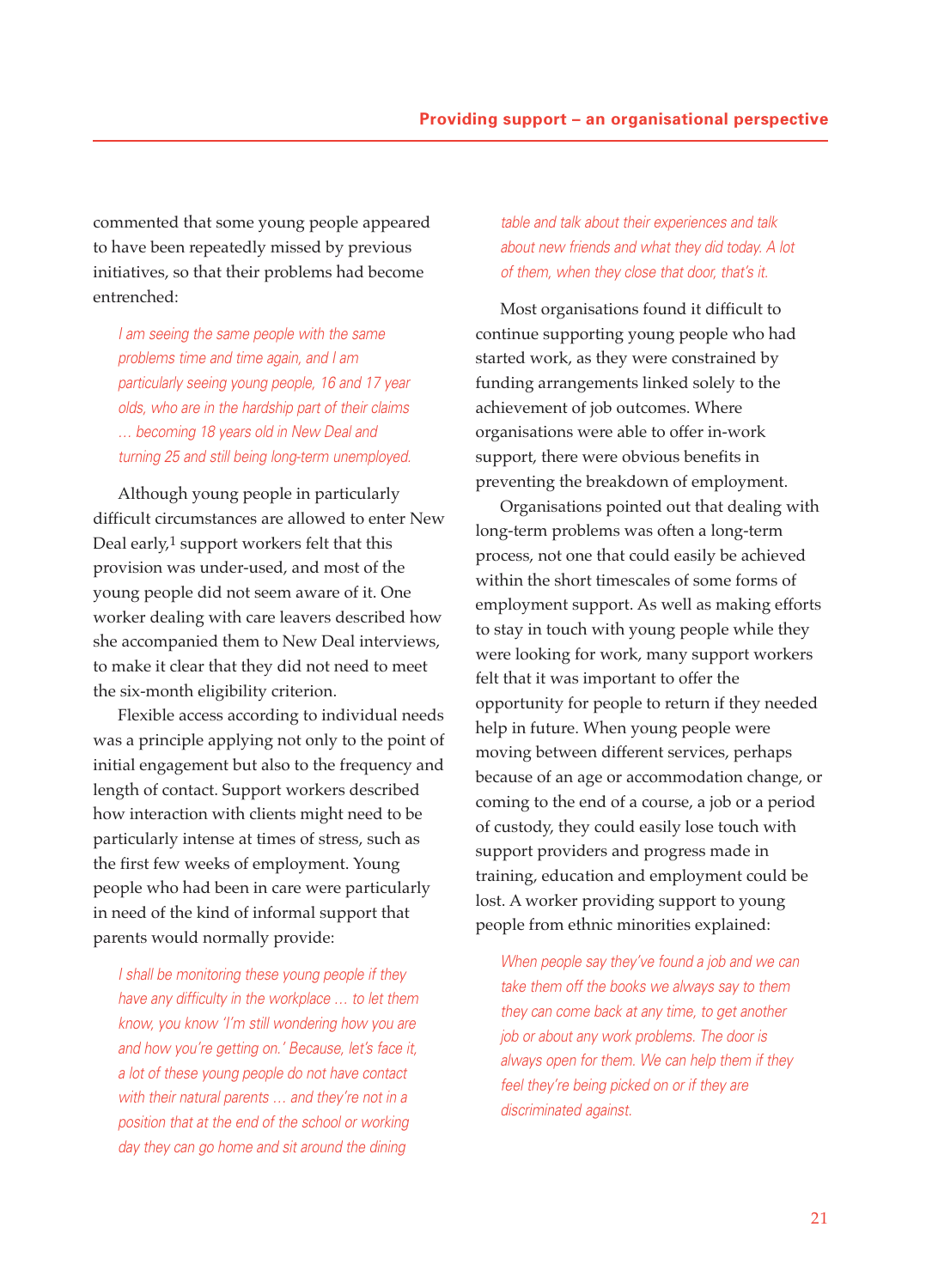Providing support for job moves is likely to be an important element in making sure that disadvantaged young people achieve long-term success in the labour market, rather than remaining trapped in entry-level jobs, but only a minority of the organisations we visited were able to maintain this sort of long-term involvement with clients.

#### **Setting goals**

The research literature suggests that many young people facing multiple disadvantages in the labour market have unrealistic expectations of the type of job and the level of wages that they can expect to obtain (Spilsbury and Cummins, 1997; O'Connor *et al.*, 1999). Some of the support workers also made this point. Others described how some disadvantaged clients under-estimated their abilities. Several described ways that they worked with young people individually to discuss the appropriateness of their expectations and to develop longer-term goals:

Our role is obviously to get to know that person, quite in-depth knowledge about who that person is and where they want to go … and to romanticise it slightly. To say that, you know, we as human beings tend to dream quite a lot. Well, I do and you probably do too. You look at yourself in the mirror and you go 'If only' … we encourage people with disabilities to do that. Which is a bit of a challenge, because their expectations generally when they walk through the door are fairly low.

Some organisations distinguished between short-term, medium-term and long-term goals, and emphasised the importance of revisiting the goal-setting process as the people they were working with increased their confidence and skills.

#### **Preparing young people for work**

Although some employers specify a minimum level of qualifications and skills, many place more emphasis on general job readiness. Many of the disadvantaged young people these organisations worked with were far from jobready when they first began using their services. Their lives were often chaotic and many had little confidence in their own ability to make progress in the labour market. Although mainstream labour market programmes tend to focus on the achievement of qualifications, vocational skills and work experience, the support workers we interviewed spoke mainly about earlier stages of preparation for work, with the emphasis on developing discipline, confidence and motivation. However, pressures to generate employment outcomes in order to meet targets set by funders meant that organisations were not always able to provide these services to more than a minority of their users. Some had been obliged to change their priorities over time in response to such pressures, even where they had originally planned to work more flexibly with the most disadvantaged.

Although the organisations were reluctant to operate in an environment where young people were compelled to use their services, they recognised the importance of rules and sanctions once young people were engaged. These were seen as an important way of providing structure and stability, and they also provided a model for the types of environment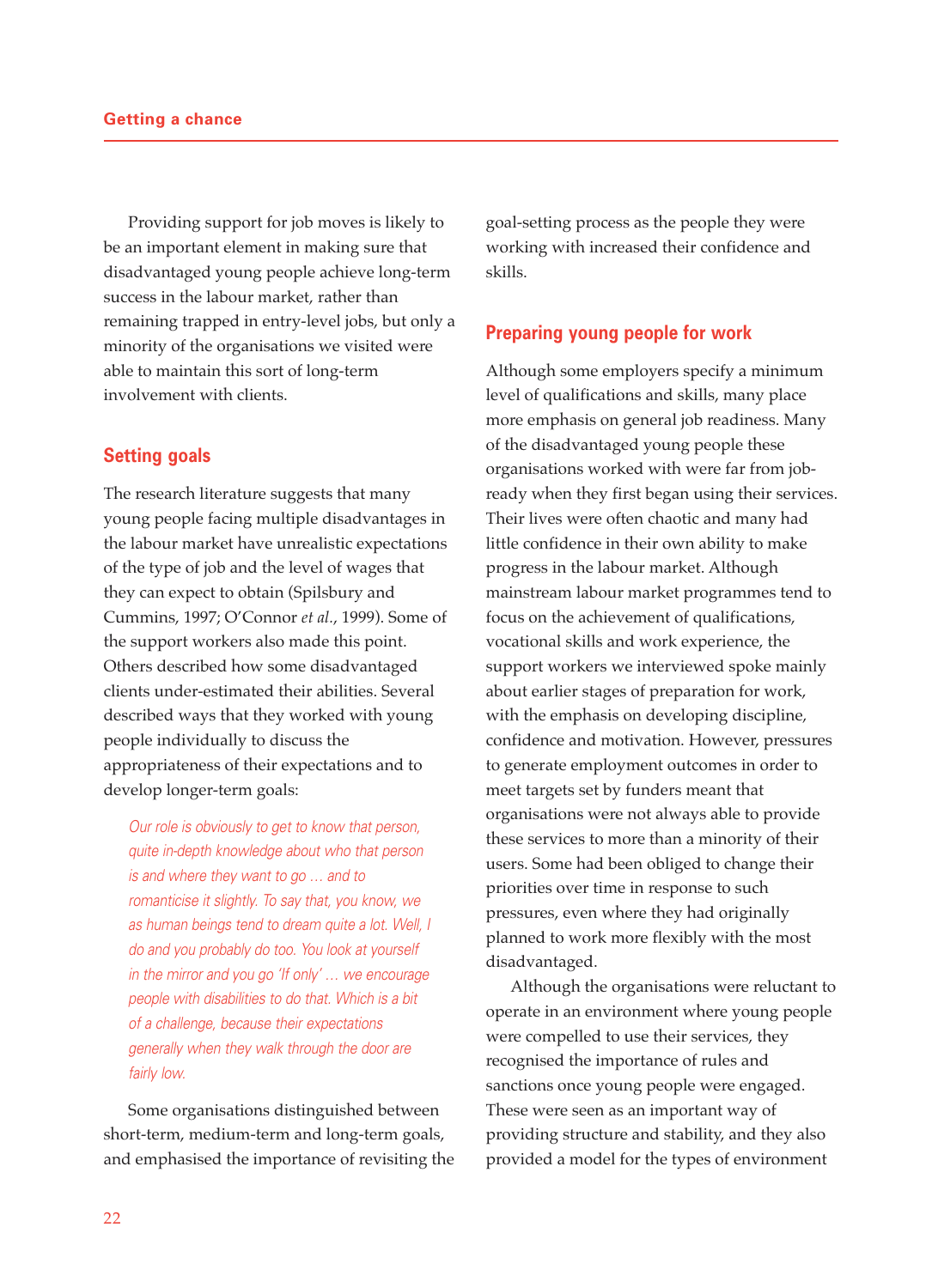young people were likely to encounter in the workplace. A support worker for care leavers described the importance of creating an environment that was comfortable for young people, but not too informal:

There needs to be some sort of mixture and balance, so young people don't think that, when they walk into an education environment, for example, or an employment environment, they can sit down and expect to be sitting on sofas with their legs up. It's not like that. There's a danger with being too lenient with young people, which then works to their disadvantage sometimes.

The organisations were primarily concerned with building the young people's confidence and belief that they could succeed in a working environment, which might be totally alien to some of them. An adviser working with drug users and ex-offenders felt that lack of confidence was a fundamental reason why disadvantaged young people tended to drop out of employment and education:

They all have never worked and then they've got into the drug culture. I think there might be a thread running through that. They don't have fundamental belief in themselves. They're not willing to take a risk to do something and, when it then gets a bit hot, they back off or go off sick, and they won't see it through. They won't. They've not got that push.

Providing opportunities to achieve success was seen as an important way of building the confidence of disadvantaged young people. Some organisations provided outward-bound courses. Others were able to provide feedback on interviews. Some had small ceremonies and issued certificates to show that people had successfully completed a course, even where it did not result in a recognised qualification. Others helped people to prepare a portfolio that demonstrated their progress. Organisations made a strong case for funding to recognise 'distance travelled', rather than simply job outcomes, and some were in the process of developing appropriate measurement systems.

The staff of some organisations described how disadvantaged young people benefited from working alongside others with similar problems. A worker supporting disabled people and those with mental health problems described the progress that some had made in group work:

People who would not say a word at the beginning have blossomed by the end. I can hear them laughing, and you can just see the difference between them all, caring for one another. And they get a great sense from finding out that people out there have the same problems ... I think that's a great confidence builder … to help them overcome what they see as the difficulties getting back to work.

A support worker from another disability organisation described how one person's success in finding employment could boost the confidence of others in a group:

When Joe got his part-time job at the stables, the whole of the group, it totally altered their attitude … They said 'Oh, I never thought any of us was going to get a job.' It pulled everybody … pulled them up, didn't it? You could see it in their bodies.

Although achievements were celebrated, organisations also emphasised the importance of helping people to feel comfortable with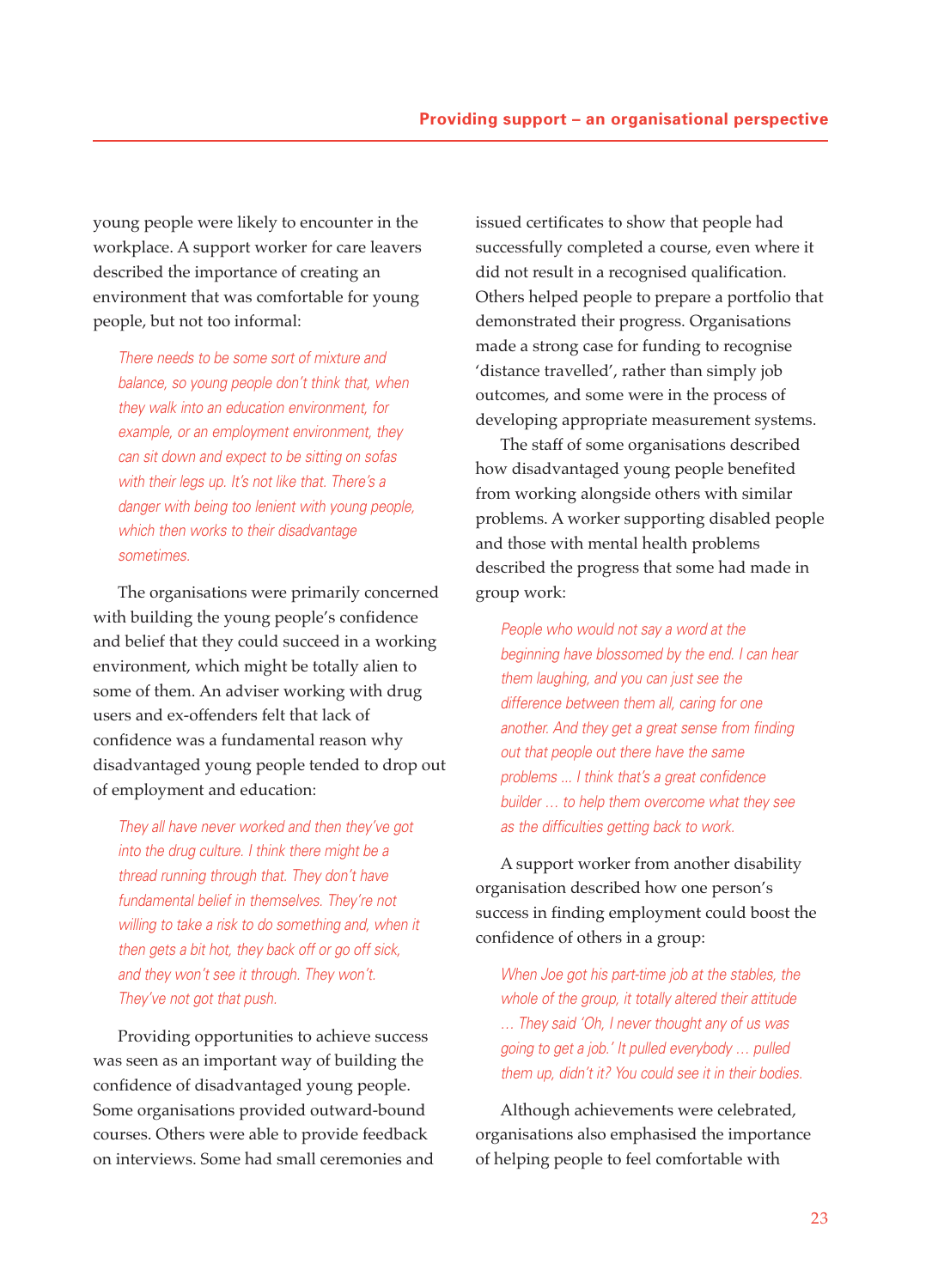failing sometimes, of learning how to pick themselves up and try again, rather than feeling defeated by setbacks.

#### **Overcoming barriers**

The development of resilience was particularly important for multiply disadvantaged young people, operating within a labour market that puts up many barriers to their employment. The two main types of barriers that concerned support workers were benefit traps and employer attitudes.

Problems with social security benefits were mentioned by most organisations. The most commonly cited was that of the high rate of benefit relative to the wage people could expect to command, especially for disabled people, and for those with high housing costs (as in supported housing or hostel settings). Benefit traps were particularly likely where local wage rates were low, and where the whole family was on benefit. While Working Families Tax Credit and Disabled Persons Tax Credit were seen to have made a difference for those eligible, they did not resolve the housing costs issue and many organisations were working with single people who were not eligible for either of these benefits.

Some organisations working with disabled people and those with mental health problems expressed the need for more flexibility in the benefits system, so that people could work for a few hours a week, either initially or over the longer term.

Discrimination by employers was mentioned as a barrier by organisations working with refugees and members of minority ethnic groups, people with a physical or mental

impairment, homeless people and ex-offenders. Bearing in mind the number of people eligible for New Deal who fall into one or more of these groups, the potential scale of such discrimination is striking. Perhaps even more significant than outright discrimination were negative attitudes on the part of employers, which were difficult to challenge because they were usually not made explicit. One adviser from the South East described the problem of covert racism:

You are fighting a battle against employers ... they don't say it, they all wave the banner of equal opps and, you know, non-racism, but I've been down and I've got my suspicions.

Educating employers about the types of issues that might be raised by employing someone from a disadvantaged group emerged as a key theme. For instance, workers from organisations working with refugees and people with mental health problems commented on the damage done by sensationalist media coverage, and the negative effect this had on employers' attitudes. One organisation held annual events on disability and learning disability issues, which were very popular with local employers.

Organisations varied in the extent to which they saw it as part of their role to directly challenge discriminatory employers. They typically avoided sending candidates to organisations known to have negative attitudes. The representative of a disability organisation explained the reasoning behind this approach:

You get ... a range of different reactions from callers, from excuses to downright discrimination, to people who are excellent and have got really good practice. And our reaction to that is you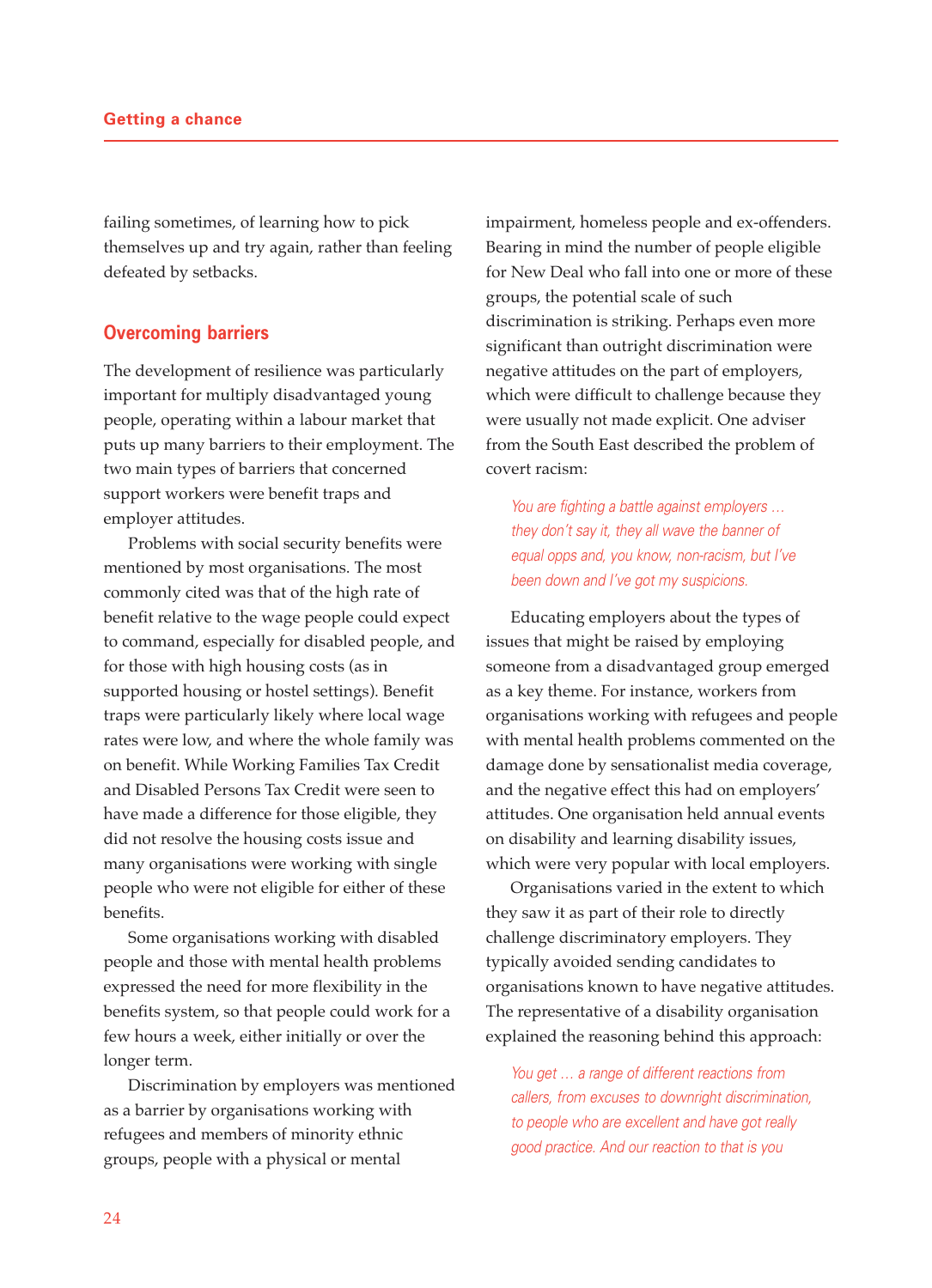don't want to work for somebody who's going to discriminate against you anyway, so don't bother applying.

A worker from another disability organisation explained how they took a more proactive approach to changing employers' attitudes:

It is very much a selling job. A lot of it's cold calling, just going into employers. It's trying to persuade them. If they don't want to work with somebody with a disability for whatever reason, you've got to try and overcome those objections, try and find out what it is that's making them not want to go ahead.

Young people with criminal records or health problems faced the issue of whether to disclose these to employers. Disclosure could prejudice their chances of gaining access to employment, but failure to disclose problems could lead to the loss of a job if these problems were subsequently discovered by the employer. Although many young people told us they preferred not to disclose such issues, most organisations favoured strategies of positive disclosure. Sometimes, this was so that the employee would receive appropriate support in the workplace. A few organisations working with disabled people had been able to persuade employers to modify elements of a job to make it suitable for a particular candidate.

Organisations working closely with employers also felt it necessary to be open about such issues in order to protect their own reputations. Advisers from these organisations felt a moral obligation to pass on information relating to convictions that were not spent, or to current drug and alcohol problems. More

pragmatically, they realised that failure to do so would prejudice access to further vacancies. Some organisations effectively acted as a safety net by taking on the employment relationship in an agency framework, or by undertaking to deal with all the personal issues that a new recruit might bring to their post.

One worker who dealt with ex-offenders emphasised the importance of checking whether convictions were spent and, where this was the case, explaining to individuals that they did not have to disclose these to employers:

Quite often ... I'll speak to their probation officer and find out when the conviction is spent, and try to repackage them and advise them that they don't have to tell people.

'Packaging' the disadvantaged job seeker was an important service that related to presentation of their positive skills and qualities as well as their disadvantages. Organisations involved in a brokerage role with employers commented on the importance of selling candidates in a positive way, as an asset to the employer, rather than trying to appeal to the employer's social conscience:

We don't want employers employing people because it's a nice thing to do. It might be, but that shouldn't be the primary reason. The primary reason to employ anybody is to add value to your business, isn't it … you employ people because you've got a role that they can fulfil. Our aim is to ensure that employers think about it in the same way.

Where young people had been given a chance by employers, they generally valued this opportunity highly, and were keen to show that they were loyal and committed employees.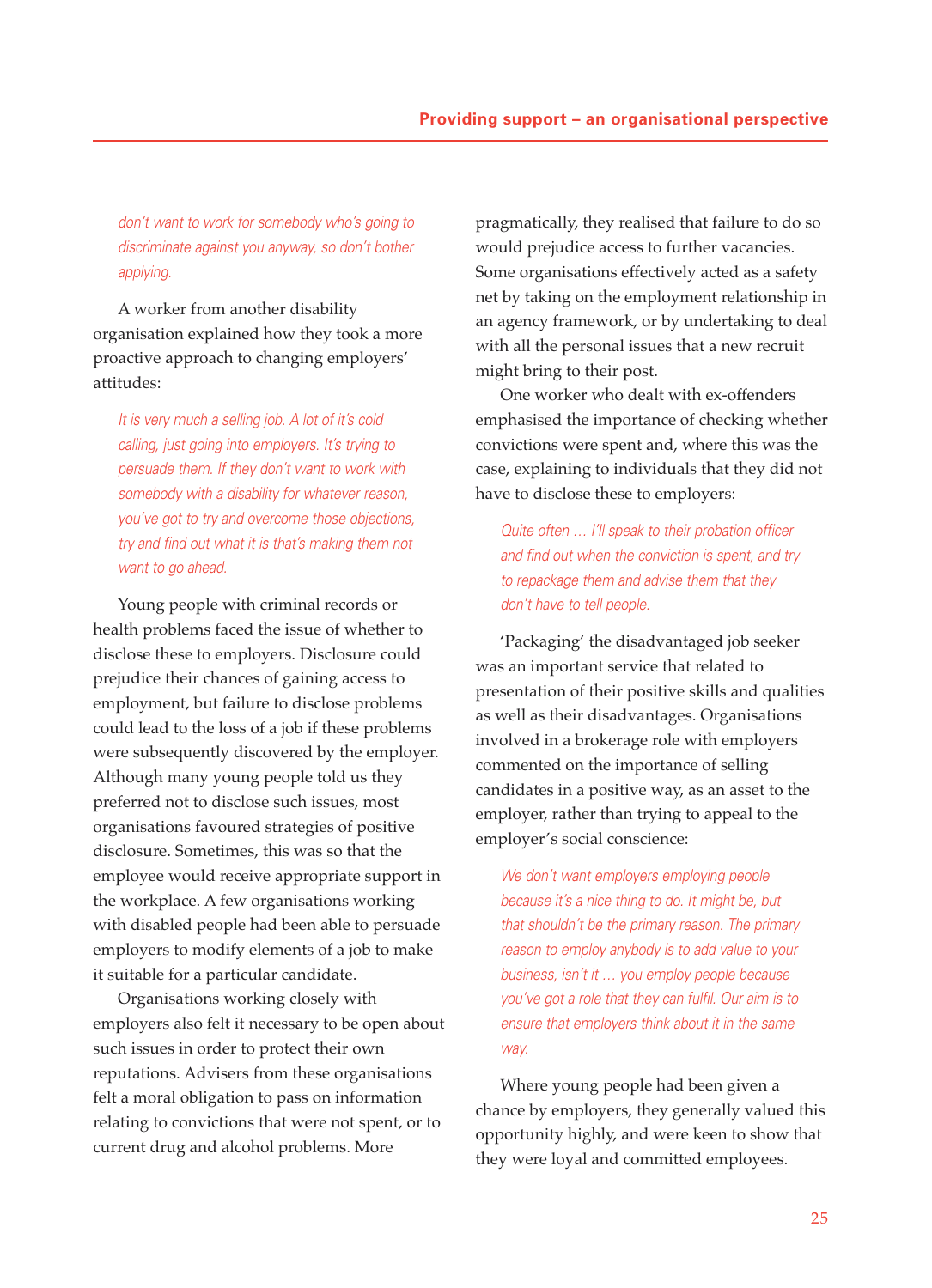# **4 Using employment support – views of young people**

All of the young people we interviewed had been invited to enter New Deal at some stage, and support received from this programme had a high profile in their interviews. They were also asked to describe their feelings about the usefulness of various different types of support, including:

- personal adviser services
- support groups
- job-search coaching
- work trials
- training opportunities
- employment advocacy.

#### **Experiences of New Deal**

Young people who enter New Deal start with a Gateway period, designed to last for up to four months, during which they work with a personal adviser to improve their employability and seek unsubsidised jobs. Those still on the programme after four months may enter one of four main options: subsidised employment, fulltime education and training, work for the voluntary sector, or work with the Environment Task Force. Most options last for around six months, except full-time education and training, which can last for up to a year. Those who have not found work on completing the option are offered further 'Follow Through' support from the personal adviser.

The survey evaluation of New Deal found that, in general, the subsidised employment option was most effective at helping young

people into jobs. Young people from ethnic minorities tended to do particularly well on the employment option, but they were underrepresented on it. In general, however, the employment option did not appear to help multiply disadvantaged participants to improve their chances of entering work. The evaluation research found that the education option was generally the most helpful in boosting the relative performance of young people with multiple disadvantages (Bonjour *et al.*, 2001, Executive Summary).

Among the disadvantaged young people interviewed for this study, only two had taken part in the employment option, four did the Environment Task Force option and six did the voluntary sector option. Sixteen took part in the education option and 21 left New Deal without taking part in any option.

Nine of the young people who never entered a New Deal option left the programme fairly quickly, within the first few months. Five of them had moved into jobs, but only one felt that help received from New Deal had been a major factor in this. The others had returned to inactivity or unemployment.

Twelve other young people stayed on New Deal for relatively long periods of five months or more, without entering an option. There appeared to be various reasons for this. Some had eventually found jobs or education courses. Another group, who were all unemployed at the time of our interview, generally felt discouraged, lacked confidence in their chances of finding a job or a job that would appeal to them, and described themselves as lazy about finding work. They tended to feel that New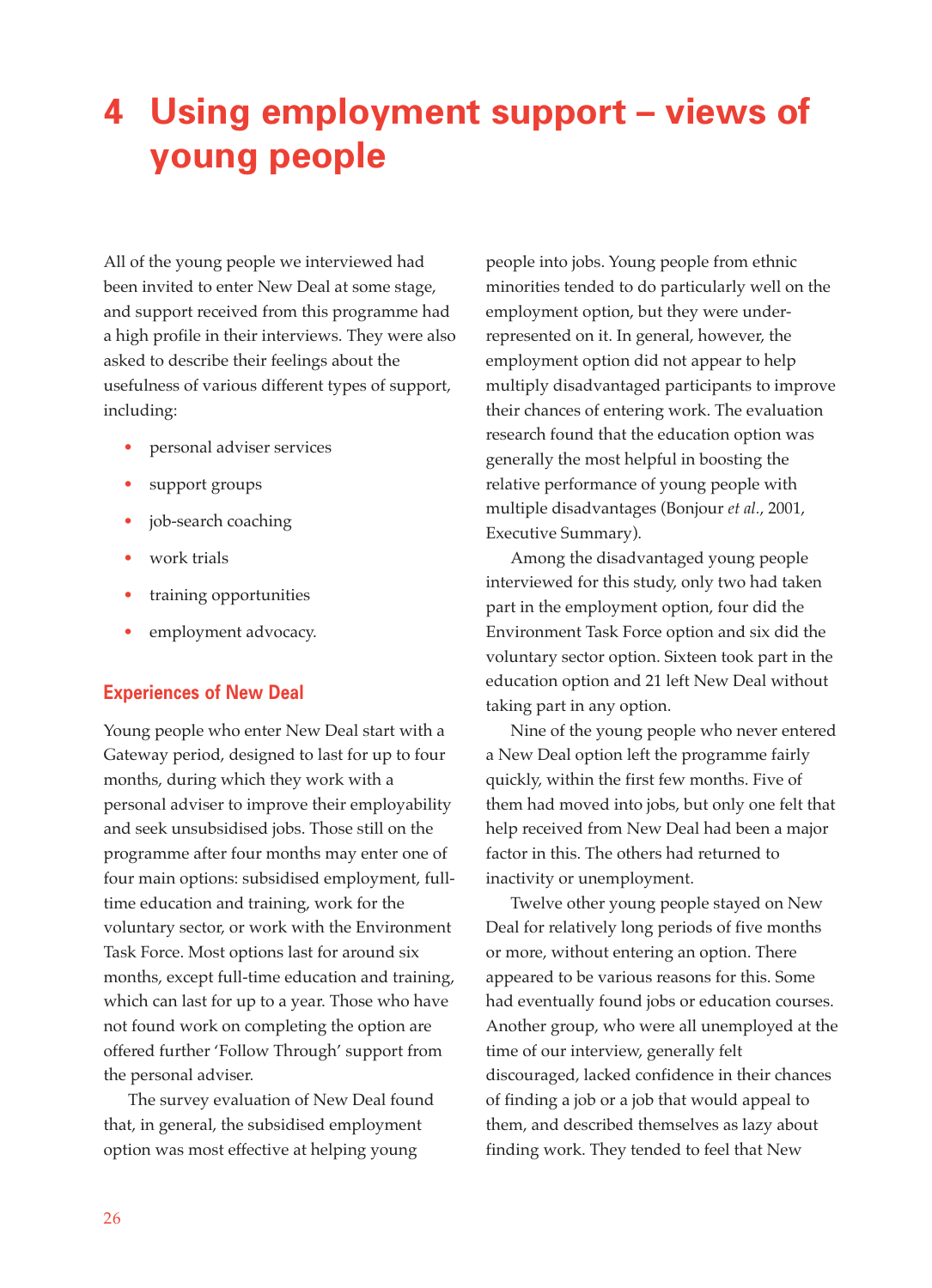Deal advisers had been less supportive than they could have been. Some had initially been enthusiastic about New Deal and other training possibilities but had lost this enthusiasm when their expectations were not met. A third group had problems that made it particularly difficult for them to start work or further education, including drug use, mental health problems, housing difficulties and problems finding childcare.

Although 16 young people had been on the education option, only five said that their courses had been helpful in the long run. Four had dropped out of courses because of pregnancy or family problems. Four others felt they had been forced into doing courses that were inappropriate for their needs. Two had been on work-based training placements but were disappointed when these were not followed by offers of employment or further help.

Feelings of being exploited or let down were common among young people who had completed work-based placements with no tangible reward at the end, whether these were labelled as education, employment, Environment Task Force or voluntary sector options. Some young people felt that employers were abusing the system. Others were left questioning what they had done wrong. Jack, for example, still dreamed of obtaining a job with the employer who had provided his Environment Task Force placement:

I mean, that's what I was told when I started … there's a job guaranteed at the end of it. But, when I got to the end of it, there wasn't. I mean, I'm a good timekeeper, good working together, and all this lot, but whether that comes into it, I don't know. I just couldn't understand why I just did not get the job.

Such experiences of rejection could be particularly damaging for disadvantaged young people, whose confidence was often already low.

Young people's overall assessments of New Deal were closely related to their own experiences and outcomes. At its best, New Deal embodied many of the elements that support workers from specialist organisations described as important for young people with multiple disadvantages. Daniel, for example, described the friendliness of New Deal staff, their interest in him as an individual and the way that they would put themselves out to be helpful:

[The New Deal advisers] have been a lot more interested in me as a person, more willing to give advice. Like, the people before, they didn't used to speak to you when you went to sign on. When you went to sign on they were meant to check if you'd been looking for work. Before I were on New Deal they didn't even check. They just used to sign. Most of them didn't even speak to you but on New Deal it's 'Oh, how's your job search going? We've got some jobs here on the computer. Are you interested in doing this?' They push you into other areas of work and that helps you know, helps a lot … The woman used to phone me with jobs.

Some young people also praised New Deal for encouraging them to be more active in their search for work:

Sure, the New Deal thing, that were good cos … if, like, you wanted dole, you had to do stuff for your money. So ... cos I think, if people get used to sitting around … they are going to want an easy life. You have actually got to work … and showing them that they have got to work and giving them good rewards, I reckon that's what will make them, do you know what I mean? (Alan)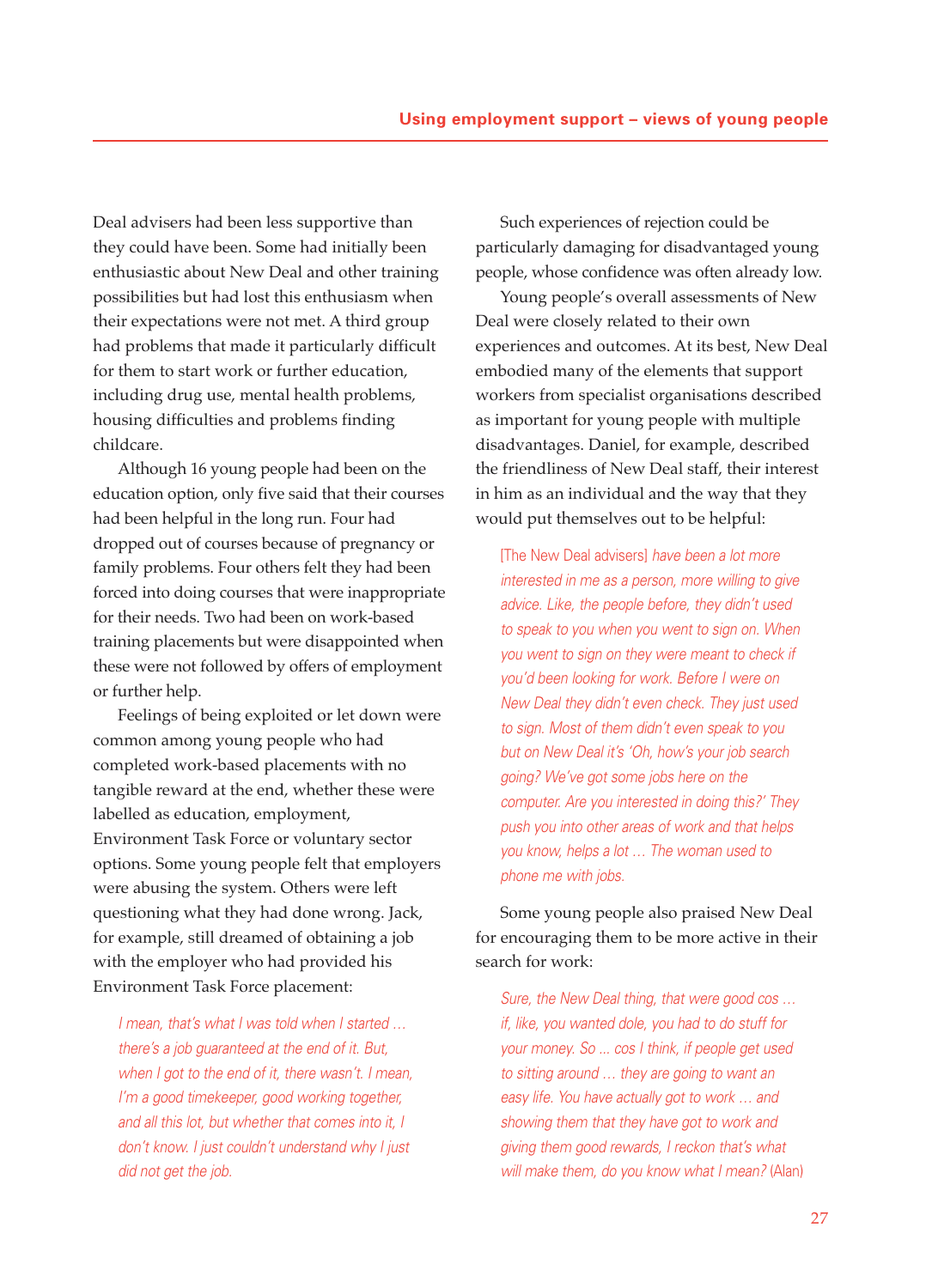However, New Deal was also seen by some young people as unfriendly, inflexible and unhelpful, with advisers having little time to provide one-to-one help. Kendra, for example, who was feeling emotionally vulnerable after experiencing several bereavements, described the problems she had experienced in engaging with New Deal advisers:

Two weeks ago, I said to him 'When am I going to be able to go back on my New Deal [course]?' Typed in my National Insurance number, 'Oh, March. See you later.' I said 'Oh, OK.' Then I just walked away. If he ain't gonna show me no response, then why should I? I don't like the advisers. Wish we can pick our own advisers. But we can't do that can we?

Leroy attributed the lack of individual attention he received from New Deal advisers to the volume of clients that they were trying to deal with:

I thought New Deal was good, but I don't think the one-to-one help has been that good. I think a lot of it is left to you to ask questions, but at the same time I think the ratio should be balanced, you know. I think I should be enthusiastic but so should my New Deal adviser. But I think that could be … the New Deal adviser's got so many people coming in maybe they don't really feel that cared to really put all their time into every single person that comes.

### **Personal adviser services**

The role of the personal adviser has been highlighted as one of the most innovative and valuable features of New Deal (Legard and Ritchie, 1999; O'Connor *et al.*, 2000), and the

accounts of the young people we interviewed supported this. Most of them thought that it would be helpful to have the support of a single personal adviser, although some young people who had experienced poor relationships with particular advisers felt that this might limit the help they could obtain.

Avoiding repetition of their personal details was important for young people with multiple disadvantages, whose stories were often long, complicated, sensitive and difficult to discuss. Mary, like others, valued the privacy of just talking to one adviser:

If you only tell one person about it, then you know it's definitely going to be private and confidential, and no one else's interfering or anything, wanting to know that and that. That one person's going to know half your life at the end of the day. I think it's a good thing. Yeah, I'd rather only talk to one person.

The support of a sympathetic personal adviser could be particularly helpful for young people who were long-term unemployed and felt that job centre staff had a low opinion of them:

It does help to have one person, you know, because at least then they get to know you a little bit week by week, rather than, you know, just talking to a complete stranger ... [signing on] is something I dread. I hate going down there. I hate having to speak to them. I hate having to answer them, you know. (Liam)

Other young people appreciated the fact that their New Deal advisers had 'always been there' when they needed to talk to them, and the way that they had taken a flexible approach to sorting out problems.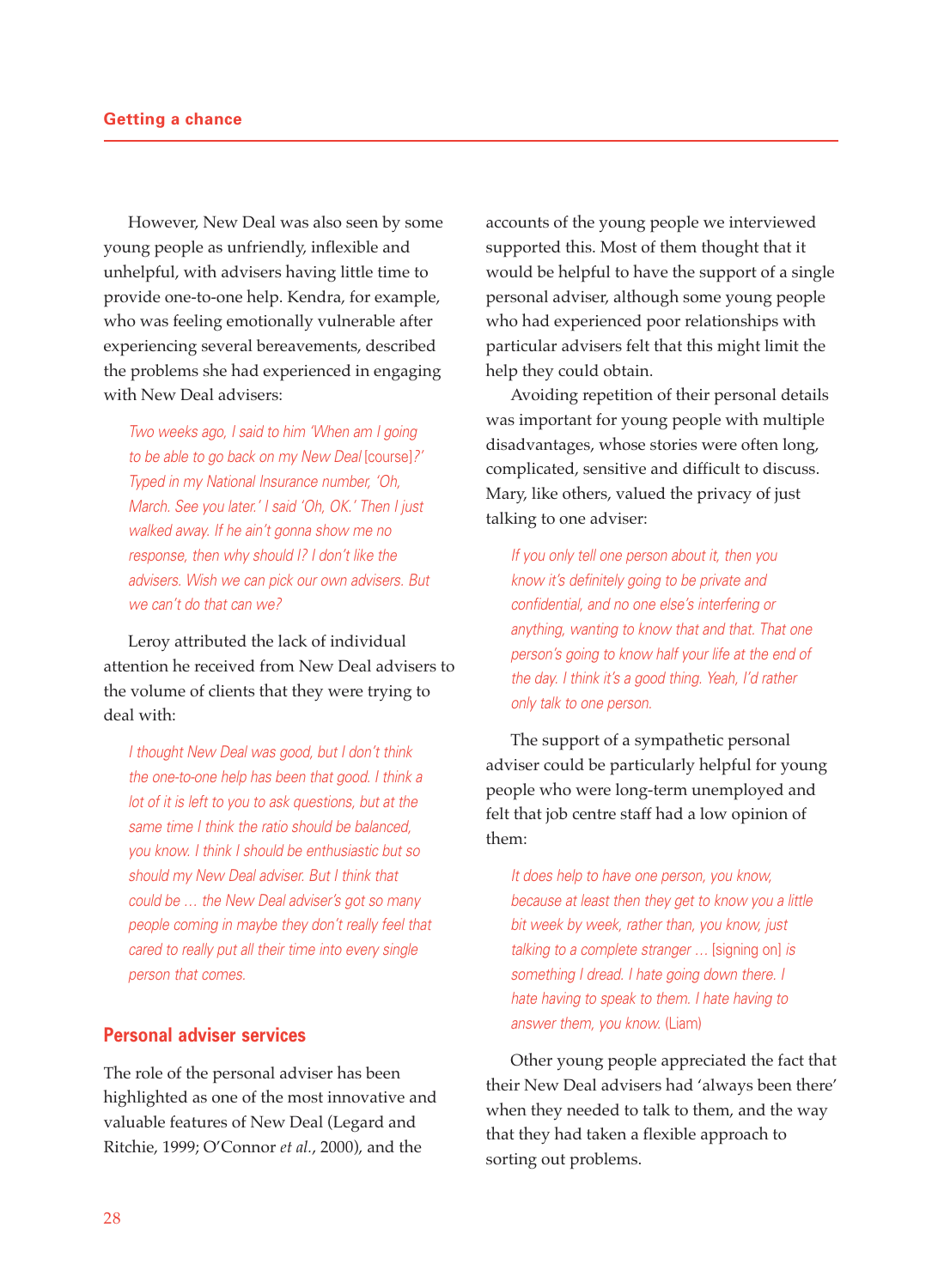Some young people felt that personal advisers could take a more individualised approach to the provision of guidance. Jermaine described the type of service that he would like to see:

If he was going the way to find these specific jobs that people were interested in and also which people have been designed to do … If he were to go away and look for a job that would fit them but was also what they wanted as well. I think that could work.

Several young people expressed their need for someone who could help to motivate them and provide focus for their job search. One or two young people said that it would have been helpful to have personal adviser support available for problems that occurred in work.

Disadvantaged young people repeatedly emphasised the importance of having an adviser who was caring and understanding, and some suggested that unemployed people themselves should be trained as advisers. Several of those who had negative experiences of the Employment Service felt that other agencies would be better placed to provide them with personalised support. Sometimes, this was because they were seen as neutral, without responsibility for checking benefit eligibility. Sometimes, specialists in particular areas, such as the employment of offenders, were seen as most helpful. Although Employment Service advisers can make referrals to other agencies, and some of the young people we interviewed had been referred in this way, most did not appear to be aware of this possibility. A number of young people would have liked a more wide-ranging personal advisory service that would deal in an

integrated way with the various problems that made it difficult for them to work, including childcare, problems in completing benefit forms and debt.

#### **Support groups**

Support groups were particularly beneficial where they helped people connect with others who had similar experiences. Many young people who felt depressed and isolated were keen to gain support from others who really understood what they were going through, although the initial experience was not always easy:

Some people tend to be shy and like just don't want to be in that group. I were a bit like that at first but we've all got similar problems, like the unemployment thing, so why not speak out? (Mary)

Barry, who came across as depressed and disaffected, said that he would like to find a group of people who were 'just the same as me, and people on probation'. Steve, who had a combination of literacy problems, poor mental health and a criminal record, said that he would like to attend a support group every day, if it was local. Kendra and Melanie both described how support groups had helped them to develop understanding from other people's perspectives, as well as providing a group of people who were understanding of them.

While some young people saw support groups as a way of helping with difficult personal experiences, others were most interested in groups that were focused around the process of looking for work. Work-focused support groups were seen as a useful way of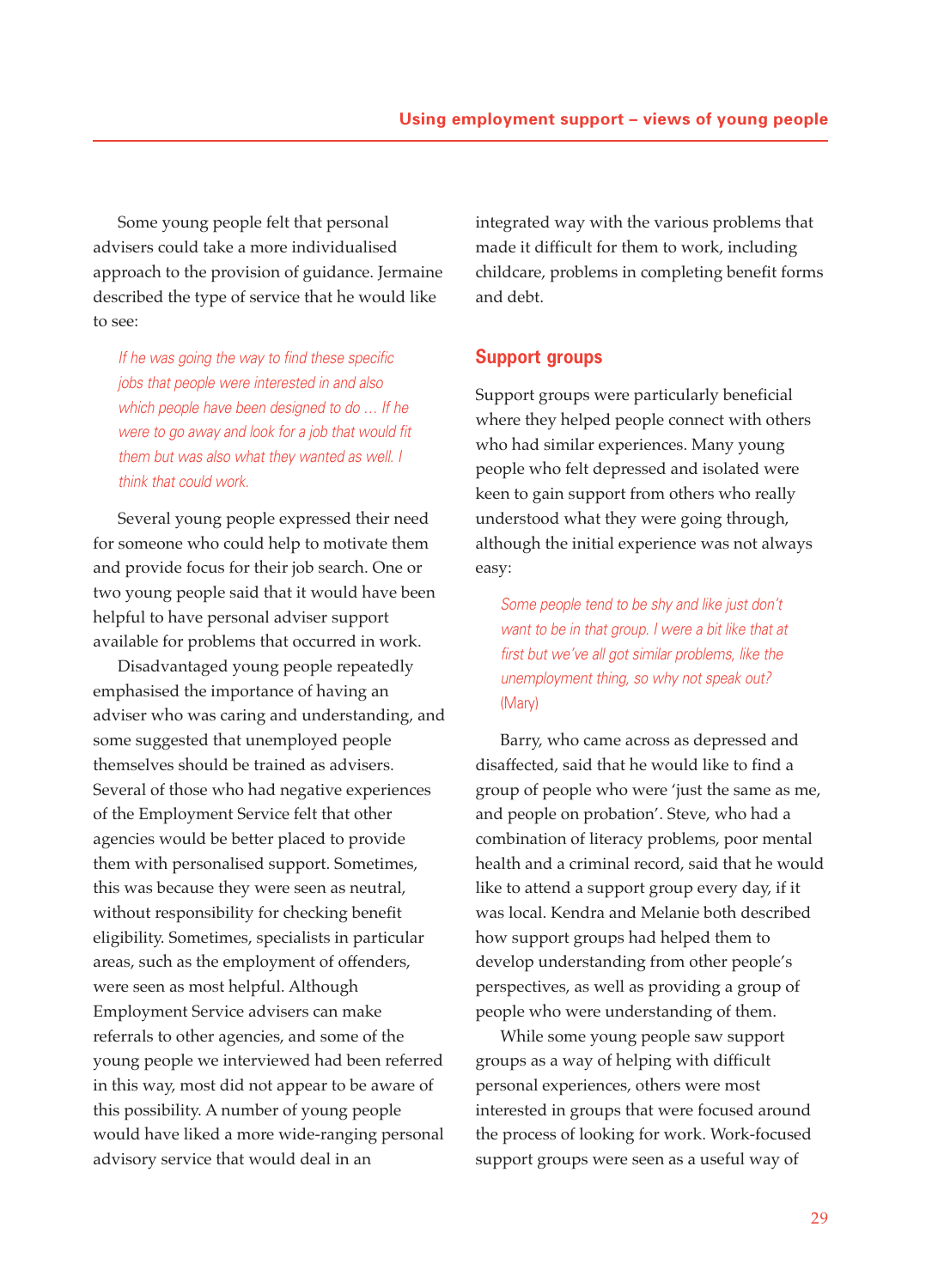building confidence and overcoming the isolation that was sometimes a feature of unemployment. Ruksana described how unemployed friends had served as a kind of informal support group when she had been looking for jobs. Like a number of other young people, she also saw the support group as a potential source of information about job vacancies.

Jermaine and Leroy, who were both of Caribbean origin, described how support groups could help people not only to share but also to overcome negative experiences that had previously blocked their progress. Leroy himself had taken the initiative of becoming a mentor and was providing support to a young man who was in prison.

However, some young people were put off by the stigma attached to support groups and saw them as only for people with 'severe problems'. Many said that they had difficulty relating to strangers in a group situation, and issues of confidentiality were a problem where sensitive subjects were being discussed. Young people who could draw on understanding family members and friends for support sometimes felt that they had no need for a more formal support group. It was quite common for disadvantaged young people to feel that they didn't want other people 'knowing their business', and one or two felt ashamed to discuss their problems in front of a wider group:

You don't really want to tell everybody that you ain't got no qualifications. You don't want to tell everybody that you've been out of work for so long, you know. So, it's like, even though people are in the same situation as you and people probably won't criticise you, it's better one to one. (Paula)

Some felt that they would end up taking on other people's problems in addition to their own, others that it would be depressing to have to listen to other people's experiences of disadvantage:

I couldn't really sit there with other people banging on about what experience they've had, cos that would just send me nuts you know. It would be like, 'I thought I was bad, but you're worse.' (Jack)

A particular problem that could occur with support groups was where participants were encouraged to discuss a range of sensitive issues, but these were not followed up with offers of help. Three young people who had participated in support groups raised this issue. Martin had left a compulsory probation group for this reason and his failure to attend had contributed to his being sent back to prison.

#### **Job-search coaching**

The young people were asked if they would find it useful to have someone help them to plan the steps they needed to take to prepare for work, and whether they would value help in the development of job-search skills, such as making applications and dealing with interviews. Some said that they were already highly motivated for work and felt confident about selling themselves effectively to employers. Others acknowledged that their lifestyles when unemployed were somewhat incompatible with work, but felt that they were able to adapt quite quickly once they found a job.

Several young people described their resentment at having been forced to undertake job-search courses in order to retain their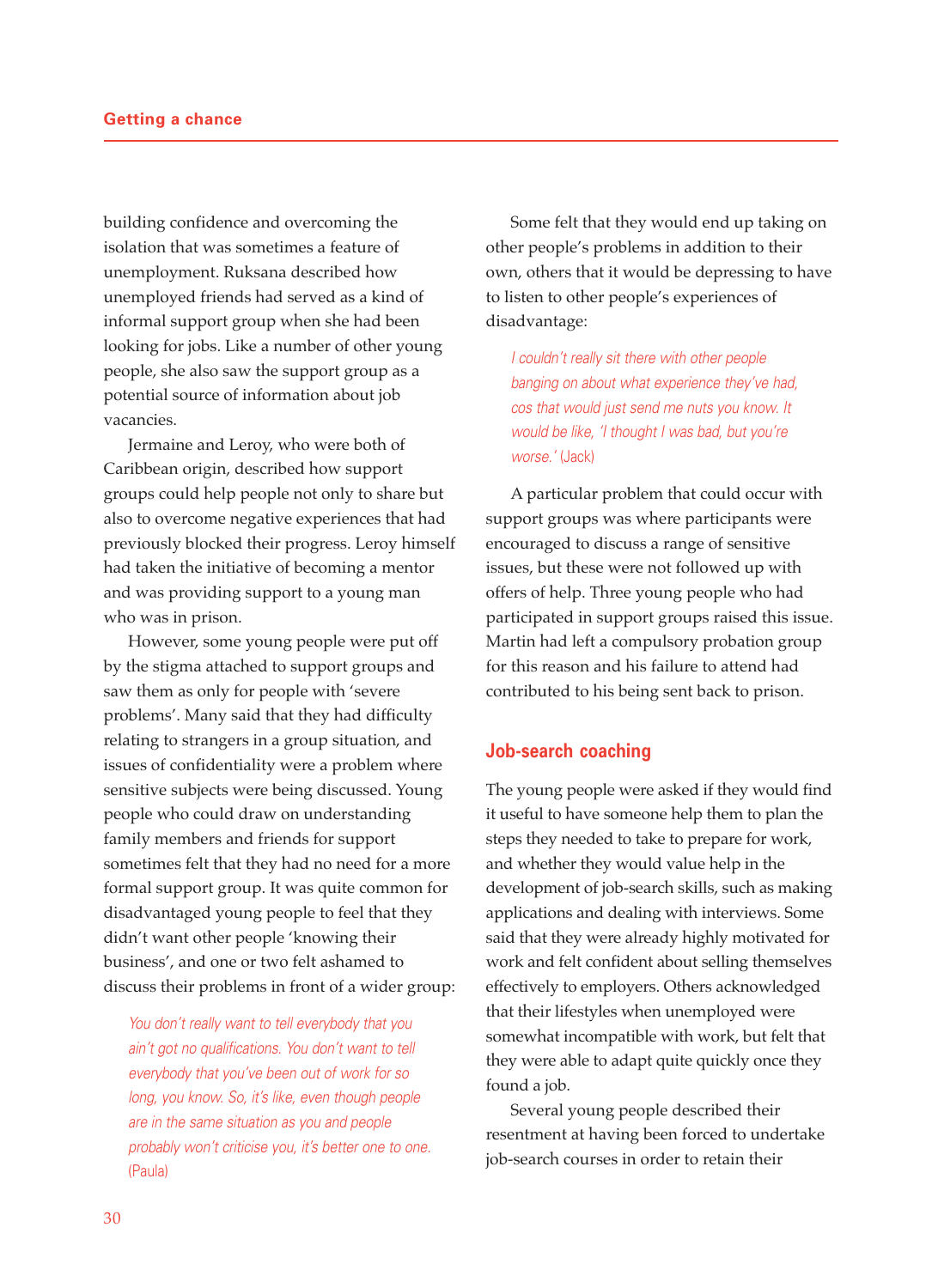benefits when they felt they did not need this kind of help. Others disliked the authoritarian approach and school-like atmosphere of some of the courses. Melanie explained the importance of allowing unemployed people to take some initiative:

They're all very good ideas, but if they're done in a rigid way – being set this and set that and set the other – I think it would cause more problems than they're worth. People, not people – myself – I don't particularly like being told what to do, and that is a problem, especially if I'm going to be employed. Structure – giving a structure is a good idea, but being able to make some of the structure up yourself.

Other young people described how much they had enjoyed job-search courses and how these had helped to increase their confidence. Some of those we interviewed felt that they would benefit from help to establish work routines, and help to improve interview techniques was seen as especially useful. Daniel described how, without such help, he might never have found a job:

I didn't know what to say. I'd go in, they'd ask you questions: 'What could you contribute to this company?' 'Er, er, I don't know.' You didn't know what to say. But I went to this course thing and I went to a job: 'What can you contribute to this company?' 'I'm a reliable person, I can work by myself or with others.' You know. Before I didn't know how to say that.

Although all the young people we spoke to had entered New Deal, a considerable number had unmet needs for help in developing interview skills. Josie said:

As long as you've got confidence within, you'll be all right, whereas I didn't have none … If you have an employee and employer like sitting there, you could do interview techniques and stuff like that. I don't know anywhere that does that. That would be a good idea. At least, then, you'd know what sort of questions they were going to ask. You're going to be prepared for your answers, which would be quite good.

#### **Work trials**

Almost all of the young people we spoke to were highly motivated to work. One illustration of this was their keenness to undertake work trials, despite worries about expenses, and the lingering feeling that they could be exploitative. Lack of experience was a huge barrier for many of these young people and work trials provided them with something new to put on their CVs. They also hoped that there might be the prospect of further employment once the trial period was completed:

I think it would be great, yeah, it would be good. It gives you more help, you know, and helps you to find a good job. And plus, if they ask, you can tell them you've done this, you've done that. Just say you go to apply for a packing job and you have different experience or different qualifications, that might still help. Yeah, I say that would help you and they might keep you. (Fatima)

Some Asian young people saw work trials as a way of proving themselves to employers. Zabir, for example, felt that they would be a way of overcoming the prejudice that he believed to exist among white employers: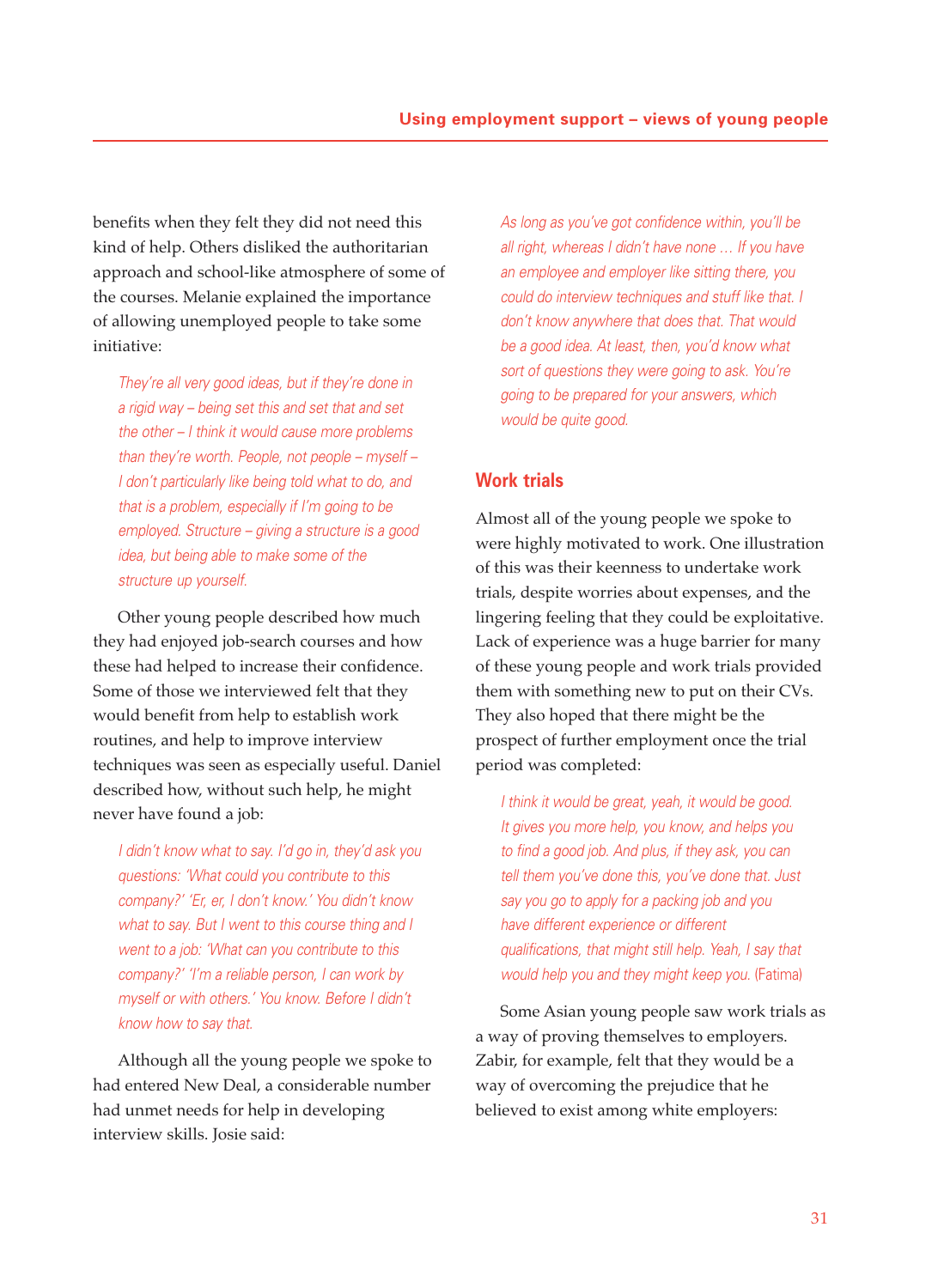Asian people, you know, lot of them have got massive, huge skills, so I think that, if somebody can say 'Try me, test me for a week', go for it. I think it is a very good idea. That's what I always thought of when I applied for my job. Test me, give me the opportunity, test me in one week. I will be doing your work, even voluntary ... Take Asian people, try them one week and it will sort the problems.

The opportunity for a work trial was seen as interesting and enjoyable by many young people who were disillusioned by the kind of support they had obtained while unemployed. Barry, for example, came across as apathetic about job search, but was enthusiastic about the idea of an opportunity to try out 'any trade', in particular as an electrician, painter, carpenter or mechanic. Several young women would have liked to try out occupations such as hairdressing or catering before embarking on a college course. Other young people saw work trials as providing the chance to try out more unusual careers. They could also provide the opportunity to try a job and leave if it was unsuitable, without jeopardising benefit eligibility.

The main drawback of work trials was not the issue of working for nothing (although some young people pointed this out as a factor likely to put other people off), but the prospect of disappointment when the trial came to an end. John described the way that it might raise his spirits, only to dash them again. Rasheed said that he would rather just start a job:

Work trial is different, you know what I mean. A person who goes for that will have on his mind 'If I don't do right ... this could happen.'

#### **Training opportunities**

Training opportunities were generally seen as providing a chance to catch up with competitors in the labour market and almost all the young people we spoke to were keen to receive more training. Tariq, who was about to start training as a bus driver after leaving a higher level business course because of family problems, had asked employers to train him in factory work:

I said 'Train me, give me a training. See how, for a week or two. If you think I'm not good enough for the job, OK.' …Some say 'We don't have time to train someone.' Some say 'We don't work that way.' They don't see it profitable to train someone or anything like that in a factory.

Julie had left school at the age of 12 and felt that she deserved a second chance to gain some qualifications:

I should be able to go to college as many years as I like, take as many courses as I like, get all the certificates I like, and then eventually I feel I've got enough to qualify for so many jobs, go and get a job. So they wouldn't have to worry about me saying 'Oh, I couldn't get a job because I haven't got what I need for it.' So, I think, if they help people a lot more to college and things like that, the unemployment would go down.

Many young people particularly wanted opportunities for on-the-job training and several expressed their willingness to work for low pay in return for the chance to train. As well as providing opportunities for development, such training was seen as providing security for young people who lacked confidence when they first started a job. Ruksana had been provided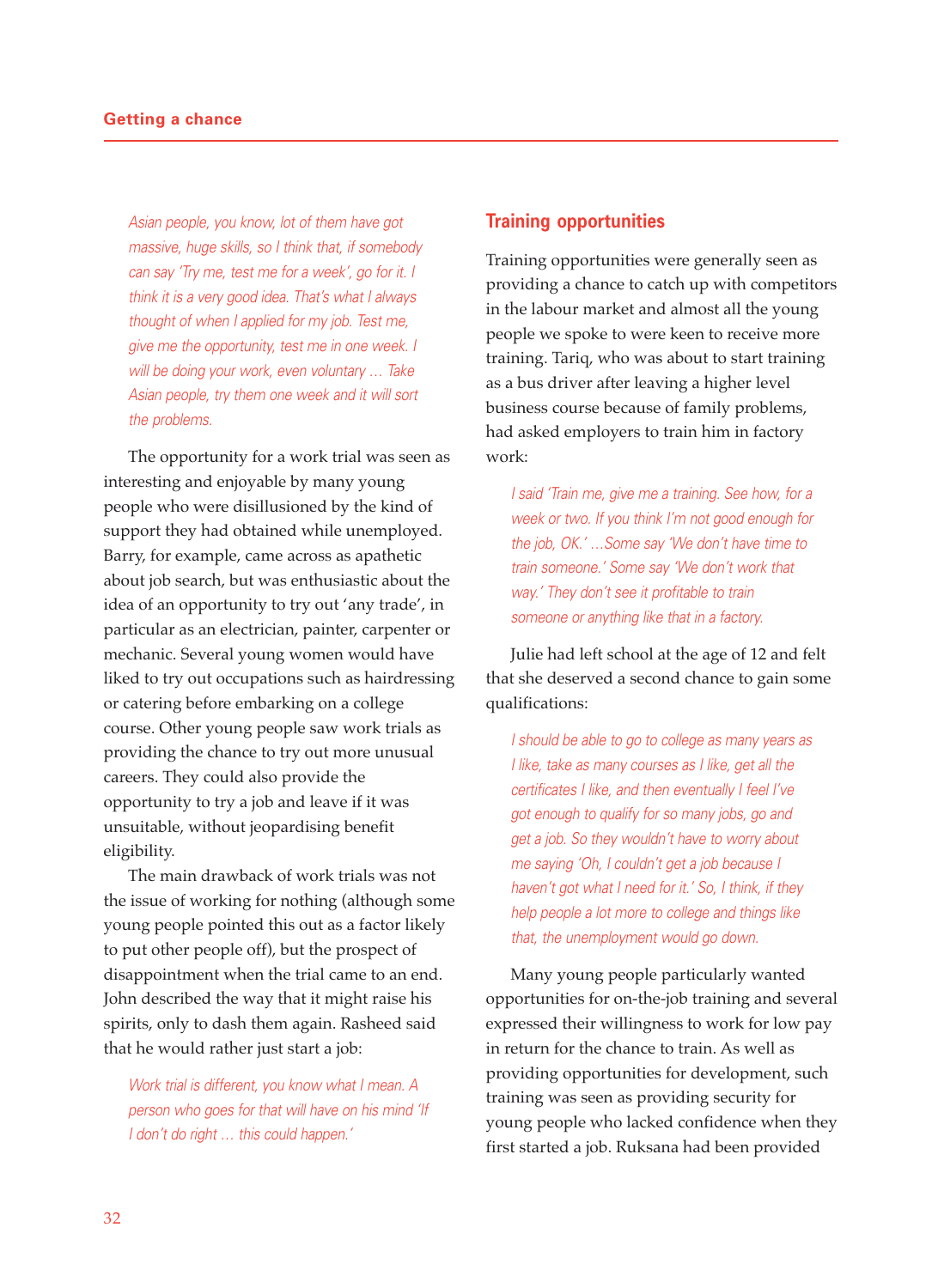with such training on her New Deal employment option placement. She had never worked before starting this job as a dental receptionist and was worried that she would not be able to cope. She described how her boss had trained her and had taken her on as a permanent employee at the end of the placement:

I didn't have a clue how to do it, so he actually trained me … And it actually took me about six months to actually get used to it because some people do take time and I was one of those who took a long time to actually pick up everything … for the first six months I was on New Deal and then afterwards he actually employed me.

#### **Employment advocacy**

Like work trials, advocacy was seen as a way of helping young people to get a chance with employers. Mary had received this kind of help through New Deal:

If I went and everything, I wouldn't really know what to say, I'd be really shy ... My New Deal adviser actually did sort all that out for me, so I wouldn't have owt like to worry about.

Several young people felt that, if organisations could help them prepare employers in advance for the support they might need, this might help them to retain a job for longer. For example, Fatima had a sight impairment and problems with her back. She was positive about the idea of preparing employers for this in advance:

Well, it's good, isn't it? The employer – you tell him about your problems and he reacts, sort of, training and everything, you know. It would help you because they will know as well. Without going to that place, working place and the same employer doesn't know you have this problem and they say 'Oh, we don't want this person who's got this problem' or 'You can't do this', and they can sack you. And, if they know, then they might understand.

However, young people who had found it difficult to get a job were generally wary of bringing up issues that employers might see as negative and several felt that it might be counterproductive to tell the employer too much about their problems. Akash, for example, felt it would be helpful to have someone putting pressure on employers to provide a proper training package, but that it would only work if everyone received the same treatment:

They've basically got to do that with everyone, everyone that applies for a job, so that it becomes the norm for employers to see that sort of thing happens. Whereas, if I was one in ten employees that was getting that sort of help, my employer would be twice as likely to fire me … If the other ten people had people behind them saying to the employers 'Look, what kind of training package are you offering to this guy? Why ain't you doing this for him?' You know, the employer would feel genuinely pressured. He'd try to do a better job.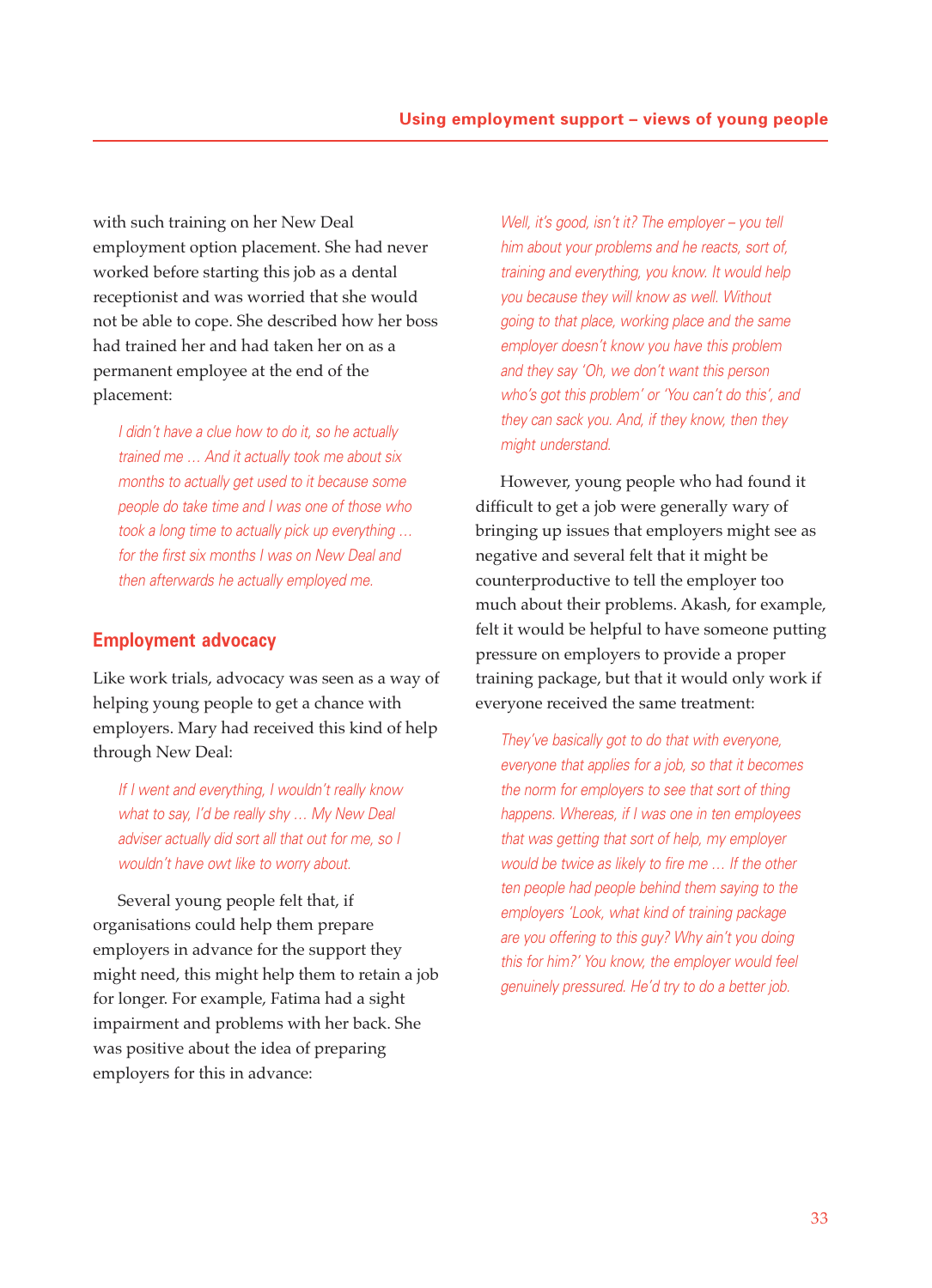# **5 Conclusions and policy implications**

There is concern that current labour market programmes, such as New Deal, may not be fully meeting the needs of those people who are most disadvantaged. This project aimed to discover more about the employment support needs of young people facing multiple disadvantages.

The research showed the following:

- The roots of labour market disadvantage often lay in poor school experiences. The same personal circumstances that could make employment difficult also made school difficult. Frequent moves between schools, especially where these were associated with family difficulties, seemed to have particularly severe effects on labour market transitions.
- Unemployment had an overwhelmingly negative impact on these already disadvantaged young people, depriving them of social contacts and a meaningful routine, increasing their financial insecurity and undermining their confidence.
- Most of those we interviewed had some employment experience but this was usually in part-time, temporary and lowskilled work. Lack of labour market security made it very difficult for young people to achieve security and independence in their finances or living arrangements. Most dreamed of a fulltime permanent job offering the prospect of security for themselves and their families, and the chance to realise their potential.

• Problems accessing childcare facilities were a major barrier to work for young mothers, particularly when they had no support from other family members.

Support workers from the organisations we spoke to tended to deal with disadvantaged young people who were at some distance from the labour market. They were concerned with:

- ways of engaging people who were experiencing a range of problems and encouraging them to access help
- providing support in a flexible way that was appropriate to the needs of individuals
- helping young people to set both shorterand longer-term goals for themselves, and to work towards these in a planned way
- raising confidence, and developing discipline and motivation
- breaking down barriers to employment.

Although structure was seen as important, most support workers felt that opportunities to make progress were lost where disadvantaged young people were asked to wait for help. Gains could also be wiped out if support was withdrawn when young people reached certain milestones, such as starting a job. They emphasised the importance of providing disadvantaged young people with opportunities to succeed, while also building up their resilience to cope with experiences of rejection.

Some of the young people blamed themselves for their poor prospects in the labour market, but their stories showed that many had also been let down in various ways.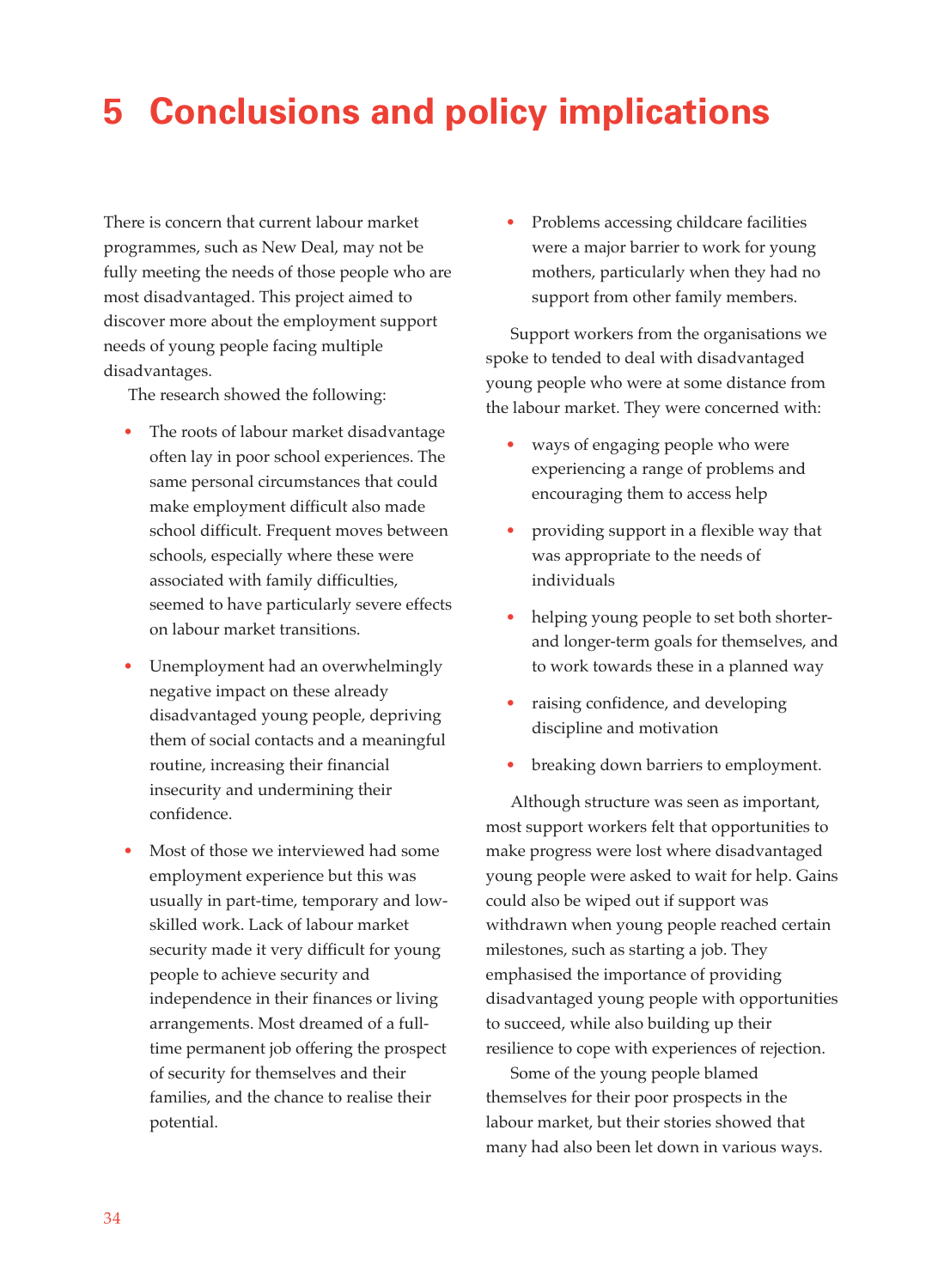Above all, they felt that they needed to be given a chance. Aged between 20 and 26 years at the time of our interviews, they were still at the beginning of their working lives, but many felt that opportunities for education, training and careers guidance had already passed them by. Almost without exception, they were keen to receive more employment support and all were enthusiastic about at least some of the types that were suggested. These young people, who had all experienced combinations of difficult personal circumstances, wanted:

- professional and other kinds of support delivered by people who were friendly, caring and understanding of their experiences
- help and guidance with setting long-term employment goals
- the opportunity to take some of the initiative themselves, to make choices and to decide the kinds of support that would be most appropriate for them
- helpful and flexible advisers, who made them feel that they were worth making an effort for
- more help in preparing themselves for interviews
- more opportunities to gain work experience, skills and qualifications
- the chance to prove their abilities to employers.

The 20 organisations we visited provided examples of some of the excellent work that is being done to set up employment support services that are appropriate to the needs of

multiply disadvantaged young people. Their approach, combining friendly accessible services, flexible support provided when the young people needed it, specialist help with particular issues, help to raise confidence and a focus on selling young people to employers on the basis of their positive abilities, was largely what disadvantaged young people wanted. However, such services are resource intensive and available only in certain areas, and most of the young people we spoke to had not had access to this degree of support, although they had all taken part in New Deal.

New Deal itself could embody many of the positive features described above, but its success in doing so was highly dependent on the commitment of individual personal advisers, who did not always have the resources to provide an intensive service to New Deal clients. Some disadvantaged young people found it hard to trust Employment Service advisers, who provided support but could also withdraw it, cutting people's benefits if they did not comply with certain conditions. Restrictions on eligibility for New Deal support, and on the length and intensity of support that could be provided, also reduced the value of this programme for many disadvantaged young people.

A key finding of this research was that appropriate labour market support was highly valued by young people with multiple disadvantages. They were keen to receive more such support, and were motivated to make an effort themselves where they saw the possibility of improved employment prospects. Inappropriate provision, on the other hand, was seen as a waste of resources and a waste of young people's time. Disabled young people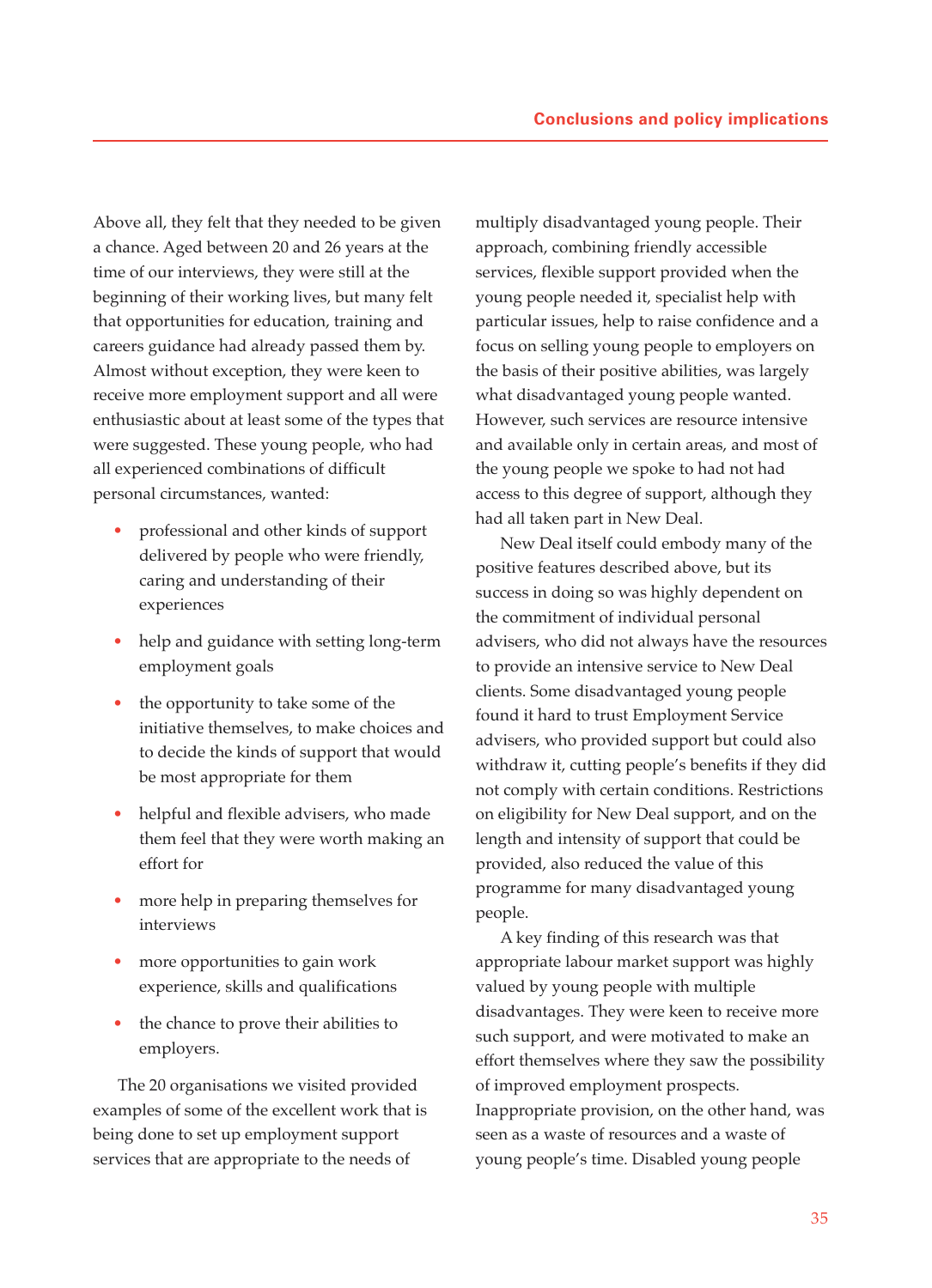were particularly likely to have spent years without work. The provision of more intensive support to help these young people find work might have cost more initially, but would probably have resulted in savings over the longer term.

The research has a number of implications for policy development in this area:

- Many young people require additional support in school, either as a result of special educational needs or because of personal circumstances such as being in care. Early provision of such support could avoid much of the labour market disadvantage currently associated with these circumstances.
- Young people with multiple disadvantages have longer and more complex transitions from education to the labour market than their peers, and are likely to require support beyond the age of 19, when support from the Connexions service ends, particularly where they are not in close contact with their families.
- As levels of unemployment fall, the unemployed population is increasingly made up of people with multiple disadvantages, but many are highly motivated to find work. If the New Deal for Young People is to reach this group, it will need to incorporate the types of

personalised, intensive and flexible support that organisations working with disadvantaged young people have found to be effective. This support needs to be provided early, and to incorporate opportunities and rewards for achievement.

- Funding for employment support work needs to recognise the long-term and incremental nature of redressing labour market disadvantage, and should not be linked solely to the achievement of job outcomes.
- Funding regimes need to be flexible enough to allow support to be provided in at least the initial stages of employment if job outcomes are to be sustained by the most disadvantaged.
- Disadvantaged young people need to be given a chance, but many employers are not prepared to take the risk. The expansion of social firms and Intermediate Labour Markets could provide one source of vacancies for groups that find it hard to get a foothold in the labour market. Mainstream employers should also be encouraged to employ more disadvantaged young people, and should be given more support when they do so.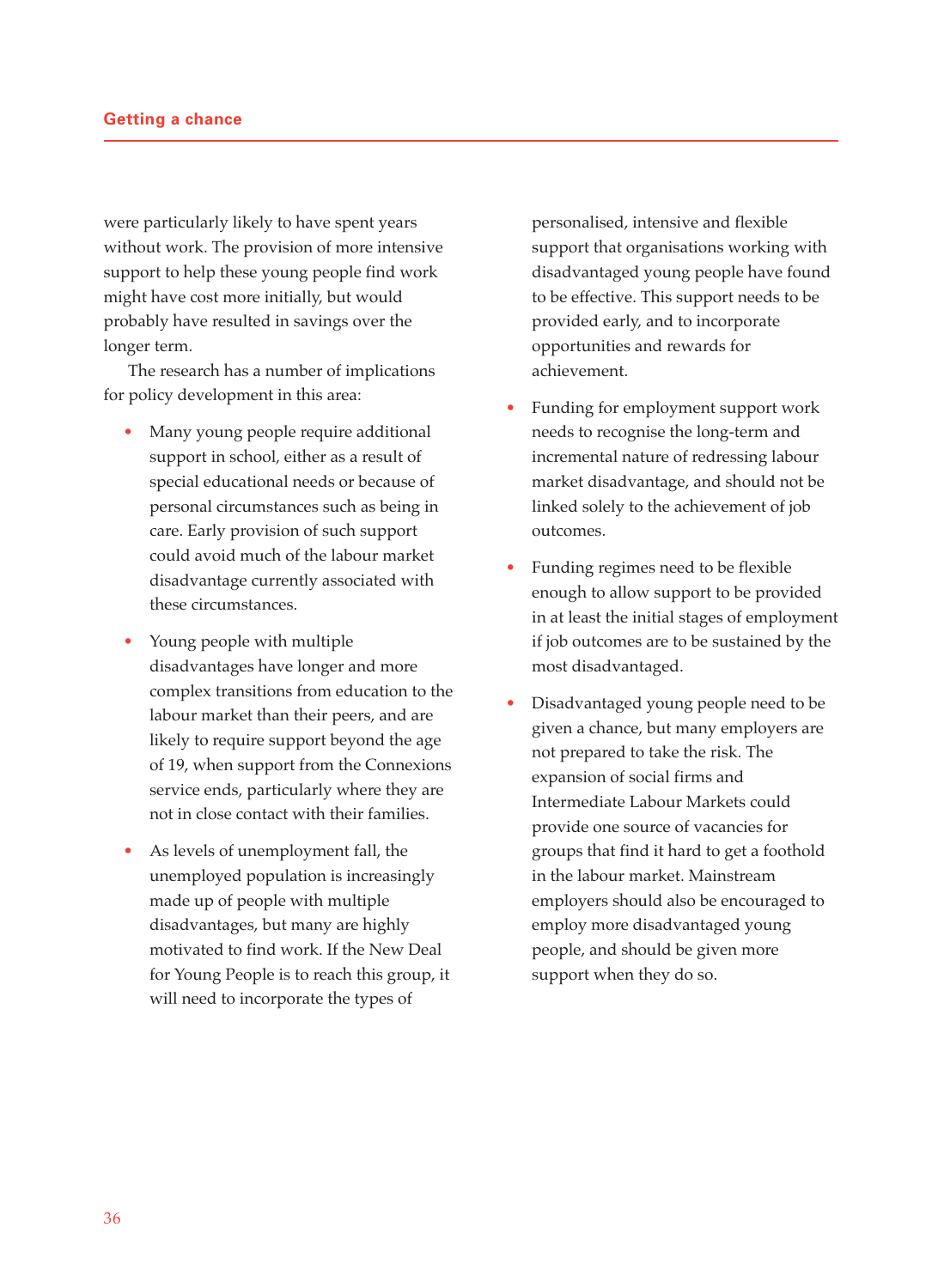### **Notes**

### **Chapter 1**

- 1 See, for instance, the recent government White Paper *Towards Full Employment in a Modern Society* (The Stationery Office, 2001), which states that 'more needs to be done … to help those with multiple barriers to work, such as homelessness, mental health problems, or drug or alcohol misuse' (p. 24).
- 2 Forty-nine interviews were carried out but one proved impossible to transcribe.
- 3 NVivo 1.2.
- 4 Surveys were carried out by the British Market Research Bureau (BMRB) and analysed by the Policy Studies Institute (see Bryson *et al*., 2000; Bonjour *et al*., 2001). There were around 6,010 respondents to the first wave of interviews, which were undertaken approximately six months after the young people entered New Deal, representing a response rate of about 54 per

cent. Of these respondents, 3,391 also completed a second-wave interview, approximately 18 months after entering the programme; 2,988 said that they would be prepared to be contacted for further research and our sample is drawn from this group.

### **Chapter 2**

1 Although this is likely to reflect our sampling method, which was unlikely to reach currently homeless young people.

### **Chapter 3**

1 This includes disabled people, lone parents, ex-offenders, care leavers, homeless people, people with English for speakers of other languages (ESOL) needs, people with literacy and numeracy problems and former members of the armed services.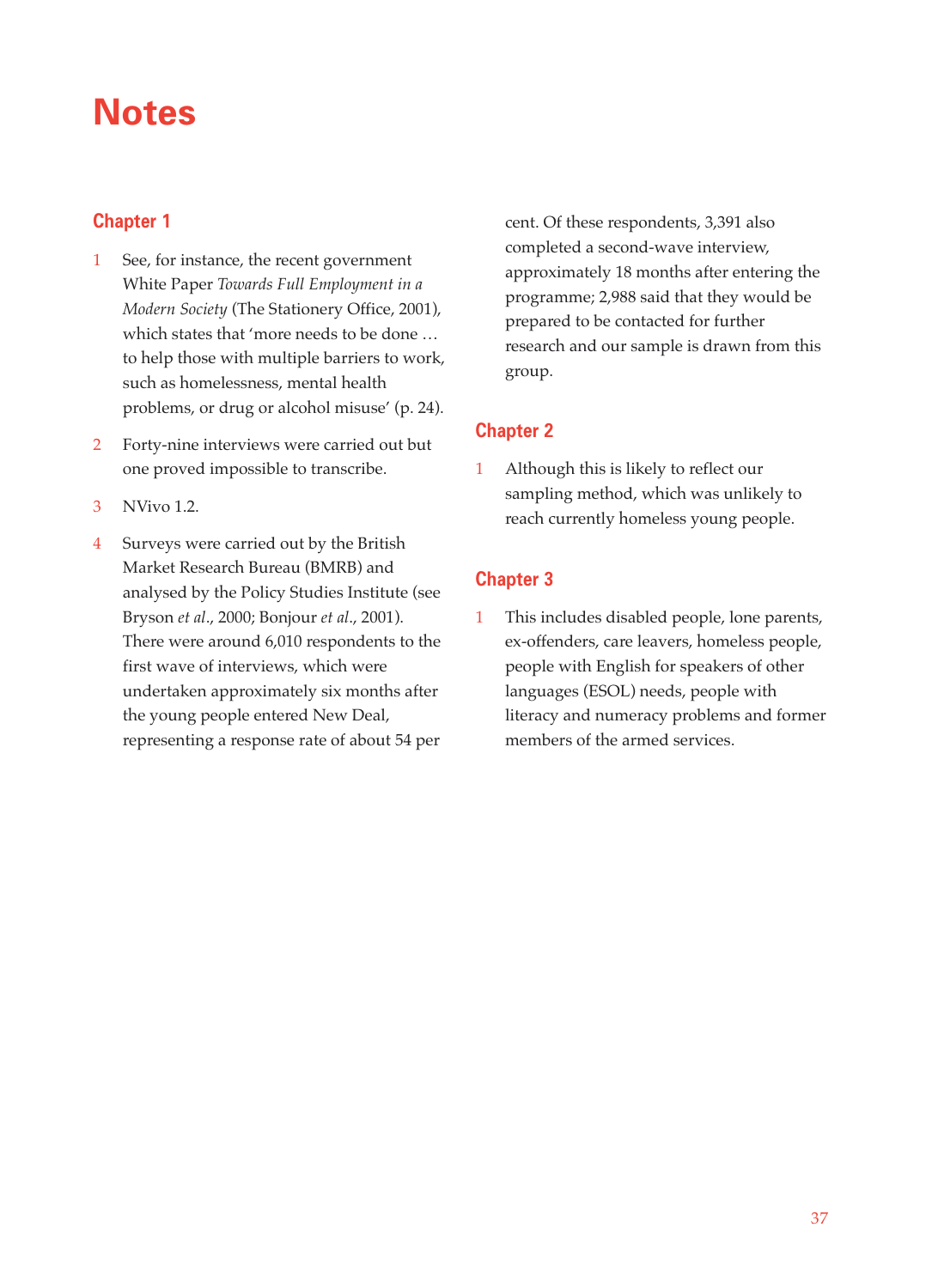### **Bibliography**

Aggleton, P., Hurry, J. and Warwick, I. (eds) (2000) *Young People and Mental Health*. Chichester: John Wiley & Sons

Anderson, I. and Quilgars, D. (1995) *Foyers for Young People – Evaluation of a Pilot Project*. York: Centre for Housing Policy, York University

Ashworth, K. *et al*. (2001) *Education Maintenance Allowance – The First Year. A Qualitative Evaluation*. London: DfEE

Banks, M., Bates, I., Breakwell, G., Bynner, J., Elmer, N., Jamieson, I. and Roberts, K. (1992) *Careers and Identities*. Buckingham: OUP

Bentley, T. and Gurumurthy, R. (1999) *Destination Unknown – Engaging with the Problems of Marginalised Youth*. London: Demos

Berthoud, R. (1999) *Young Caribbean Men and the Labour Market*. York: YPS for JRF

Biehal, N. and Wade, J. (1999) 'I thought it would be easier – the early housing careers of young people leaving care', in J. Rugg (ed.) *Young People, Housing and Social Policy*. London: Routledge

Bivand, P. (2001) '"Employment First" at heart of New Deal Mark II', *Working Brief*, April, pp. 10–13

Blackaby, D., Clark, K., Drinkwater, S., Leslie, D., Murphy, P. and O'Leary, N. (2000) *Earnings and Employment Opportunities of Disabled People*. RR133. London: DfEE

Bloch, A. (1996) *Beating the Barriers: The Employment and Training Needs of Refugees in Newham.* London: Newham Council

Bonjour, D., Dorsett, R., Knight, G., Lissenburgh, S., Mukherjee, A., Payne, J., Range, M., Urwin, P. and White, M. (2001) *New Deal for Young People: National Survey of Participants: Stage 2*. ESR67. Sheffield: Employment Service

Booth, A., Fransesconi, M. and Frank, J. (2000) 'Temporary jobs: stepping stones or dead ends?', paper presented at Policy Studies Institute seminar, 14 November

Bradshaw, J. (ed.) (2001) *Poverty – The Outcomes for Children*. London: Family Policy Studies Centre

Bridges, A. (1998) *Increasing the Employability of Offenders*. Oxford: Centre for Criminological Research, University of Oxford

Brophy, M., Maxey, K., Abraham, T., Bird, P. and Stanikzai, F. (1998) *Refugee Education, Training and Employment in Inner London – A Baseline Study*. London: Africa Educational Trust

Brown, D., Dickens, R., Gregg, P., Machin, S. and Manning, A. (2001) *Recruiting and Retaining Employees in Low-paid Labour Markets*. York: YPS for JRF

Bryson, A., Knight, G. and White, M. (2000) *New Deal for Young People – National Survey of Participants: Stage One. ESR44.* Sheffield: Employment Service

Burchardt, T. (2000) *Enduring Economic Exclusion – Disabled People, Income and Work*. York: YPS for JRF

Campbell, M. with Sanderson, I. and Walton, F. (1998) *Local Responses to Long-term Unemployment*. York: YPS for JRF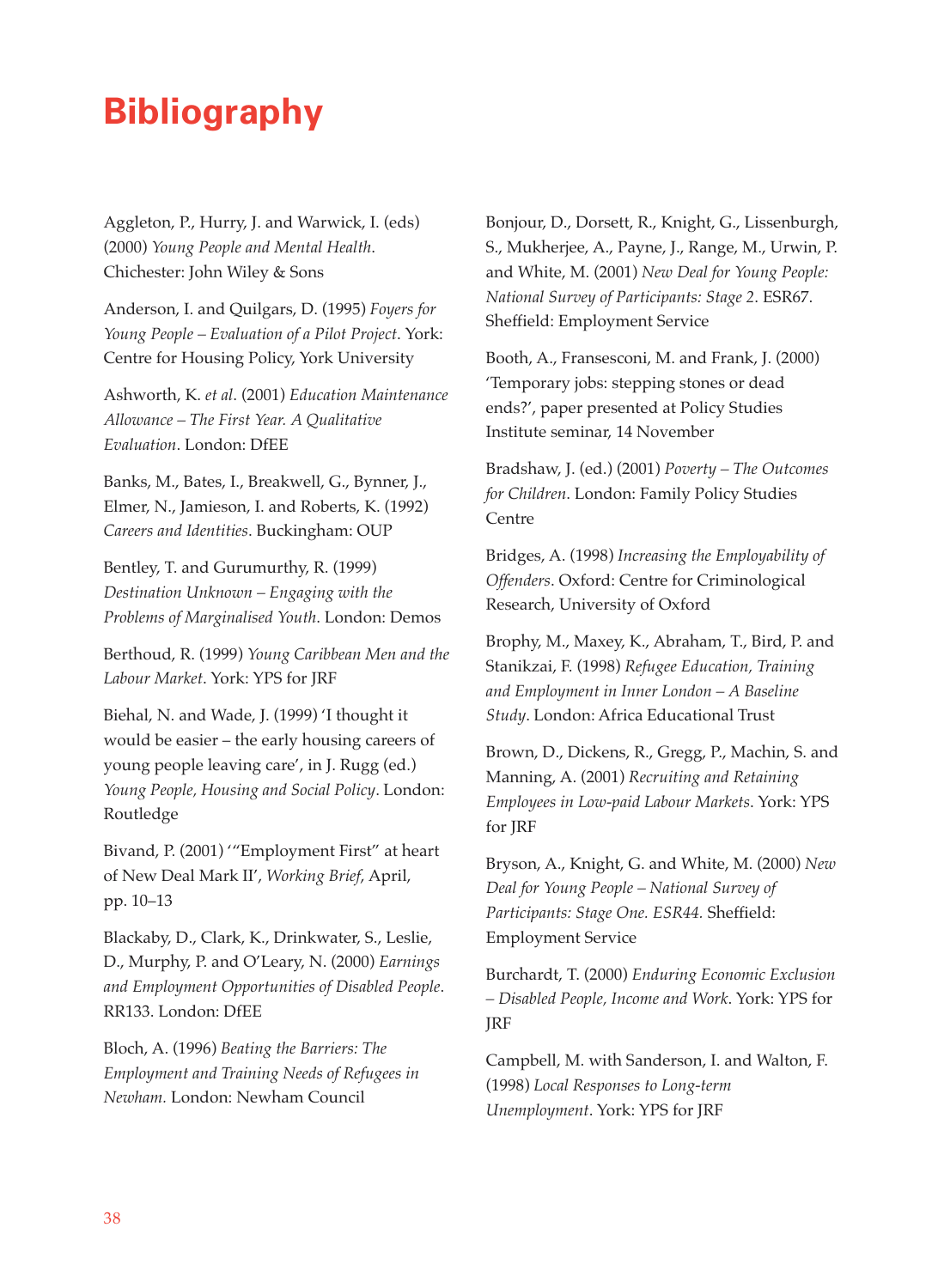Chatrik, B. (1994) *Foyers – A Home and a Job?* London: Youthaid

Chatrik, B. (1997) *New Deal – Fair Deal? Black Young People in the Labour Market*. London: Barnado's, the Children's Society and Youthaid

Coate, J. and Kamasa, K. (1997) *Refugees and Asylum Seekers in Haringey*. London: London Borough of Haringey

Colley, H. (2000) 'Mind the gap: policy goals and young people's resistance in a mentoring programme', paper presented to the BERA Annual Conference, Cardiff University, September

*Coming in from the Cold – The Government's Strategy on Rough Sleeping* (1999) London: Rough Sleepers Unit

*Coming in from the Cold – Delivering the Strategy* (2000) London: Rough Sleepers Unit

Department for Education and Employment (DfEE) (1997) *Survey of Careers Work with Disaffected Young People*. London: DfEE

Department of Health (2000) 'Educational qualifications of care leavers, year ending 31 March 2000: England', obtained from www.doh.gov.uk/public/sb0025.htm on 21.12.2000

Dewson, S., Eccles, J., Tackey, N. and Jackson, A. (2000) *Measuring Soft Outcomes and Distance Travelled: A Review of Current Practice*. RR219. London: DfEE

Erens, B. and Ghate, D. (1993) *Invalidity Benefit: A Longitudinal Survey of New Recipients*. DSS Research Report 20. London: HMSO

Evans, C. and Kazis, R. (undated) 'Improving the employment prospects of low income job seekers – the role of labour market intermediaries', report of seminar held in January 1999, no publisher indicated

Evers, A. and van der Flier, H. (1984) 'Ethnic minorities on the labour market', in P. Drenth, H. Thierry and C. de Wolff (eds) *Handbook of Work and Organizational Psychology.* Chichester: Wiley

Fergusson, R., Pye, D., Esland, G., McLaughlin, E. and Muncie, J. (2000) 'Normalised dislocation and new subjectivities in post-16 markets for education and work', *Critical Social Policy,* Vol. 20, No. 3, pp. 283–305

Fitzgerald, R., Finch, S. and Nove, A. (2000) *Black Caribbean Young Men's Experiences of Education and Employment*. Research Report 186. London: DfEE

Fitzpatrick, S. (2000) *Young Homeless People*. London: Macmillan

Fletcher, D., Woodhill, D. and Herrington, A. (1998*) Building Bridges into Employment and Training for Ex-offenders*. York: YPS for JRF

Fletcher, D., Taylor, A., Hughes, S. and Breeze, J. (2001) *Recruitment and Employment of Offenders*. York: YPS for JRF

Fryer, D. (1997) 'International perspectives on youth unemployment and mental health: some central issues', *Journal of Adolescence*, Vol. 20, pp. 333–42

Gregg, P. and Wadsworth, J. (1997) 'The changing nature of entry jobs in Britain', in P. Gregg (ed.) *Jobs, Wages and Poverty*. London: Centre for Economic Performance, LSE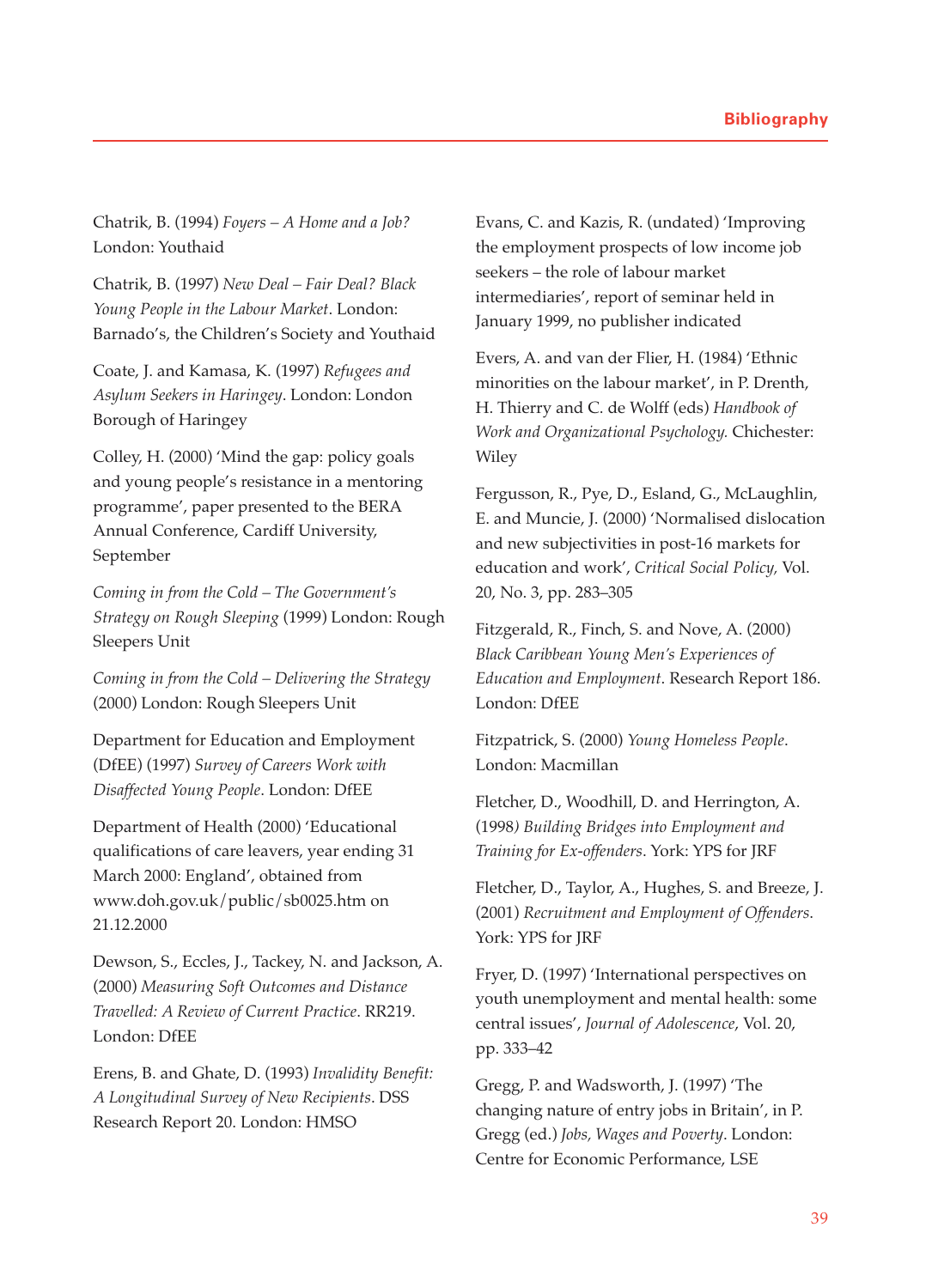Gregg, P. and Wadsworth, J. (2000) 'Mind the gap, please: the changing nature of entry jobs in Britain', *Economica,* Vol. 67, pp. 499–524

Hagell, A. and Shaw, C. (1996) *Opportunity and Disadvantage at Age 16*. London: Policy Studies Institute

Hamlyn, B. and Lewis, D. (2000) *Women Prisoners: A Survey of their Work and Training Experiences in Custody and on Release*. Home Office Research Study 208. London: Home **Office** 

Hammond, J., Pozner, A. and Ng, M.-L. (2000) *Welfare to Work: What Works for People with Mental Health Problems?* London: Mental Health Foundation

Hasluck, C. (1999) *Employers, Young People and the Unemployed: A Review of Research*. ESR12. Sheffield: Employment Service

Hasluck, C. (2000a) *Early Lessons from the Evaluation of the New Deal Programmes*. ESR49. Sheffield: Employment Service

Hasluck, C. (2000b) *New Deal for Young People, Two Years on*. ESR41. Sheffield: Employment Service

Hillage, J. and Pollard, E. (1998) *Employability: Developing a Framework for Policy Analysis*. RR85. Suffolk: DfEE Publications

James, P., Bruyere, S. and Cunningham, I. (1997) 'Absence and disability management', *Review of Employment Topics*, Vol. 5, No. 1, pp. 152–85

Jones, J. (2000) *'Looked After' Young People: Voices of Experience*. London: DfEE

Kinder, K. and Wilkin, A. (1998) *With All Respect – Reviewing Disaffection Strategies*. Slough: NFER Legard, R. and Ritchie, J. (1999) *New Deal for Young Unemployed People: National Gateway*. ESR16. Sheffield: Employment Service

Legard, R. *et al*. (2001) *Staying Away or Staying On? A Qualitative Evaluation of the Education Maintenance Allowance*. London: DfEE

Lloyd, T. (1999) *Young Men, the Job Market and Gendered Work*. York: YPS for JRF

McDonald, A., Saunders, L. and Benefield, P. (1999) *Boys' Achievement, Progress, Motivation and Participation: Issues Raised by the Recent Literature*. Slough: NFER

McDowell, L. (2000) 'The trouble with men? Young people, gender transformations and the crisis of masculinity', *International Journal of Urban and Regional Research*, Vol. 24, No. 1, pp. 201–9

McNeish, W. (2000) 'Labour market programmes for young unemployed people in Britain', working paper prepared for Leonardo project meeting, Paris, 24–25 February

Marshall, B. and McFarlane, R. (2000) *The Intermediate Labour Market – A Tool for Tackling Long-term Unemployment*. York: YPS for JRF

Meadows, P. (2001) *Young Men on the Margins of Work: An Overview Report*. York: YPS for JRF

Meltzer, H. and Gatwood, R., with Goodman, R. and Ford, T. (2000) *Mental Health of Children and Adolescents in Great Britain*. London: The Stationery Office

Mental Health Foundation (1997) *Knowing Our Own Minds – A Survey of how People in Emotional Distress Take Control of their Lives*. London: Mental Health Foundation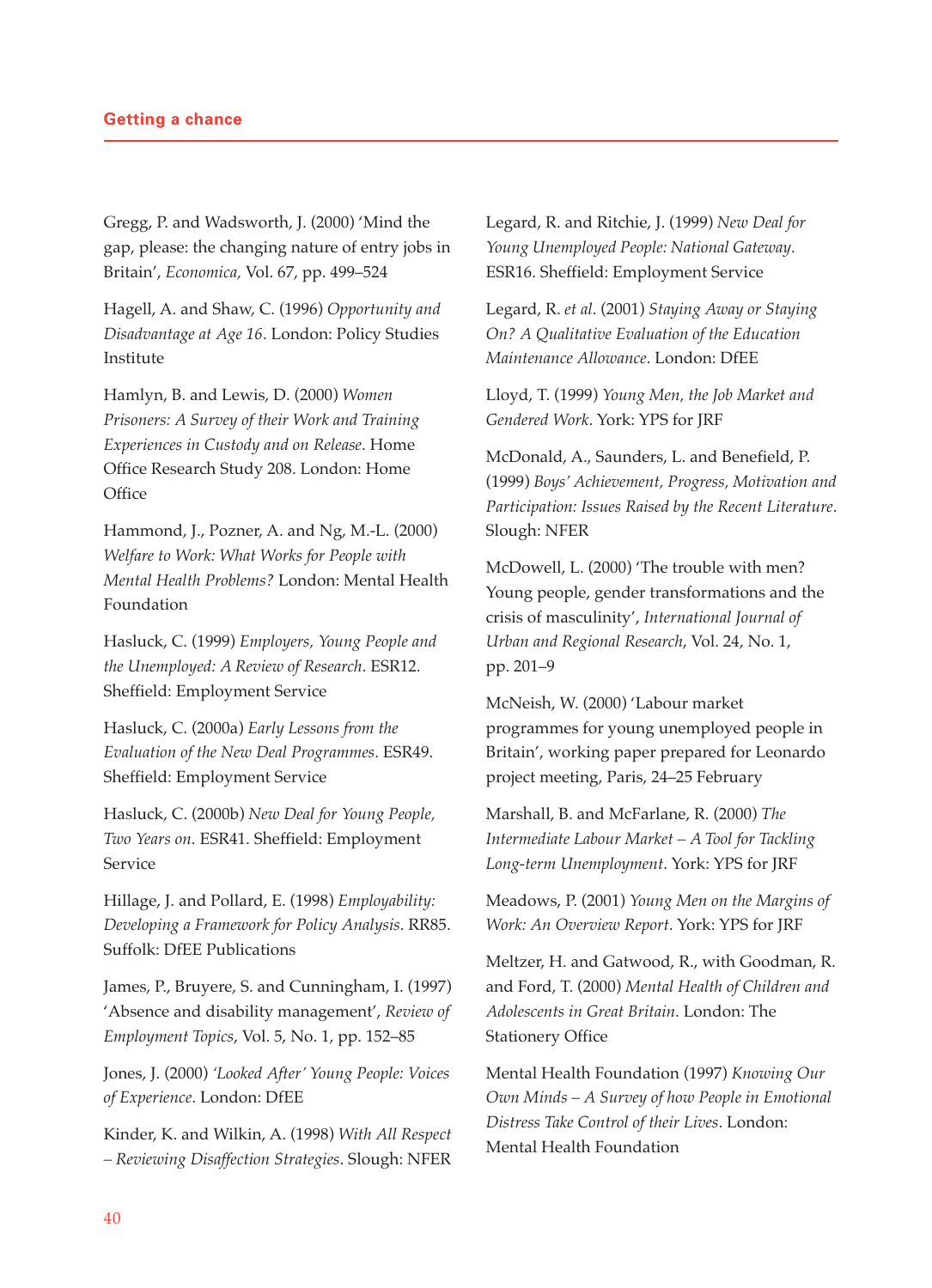Morris, M., Nelson, J., Stoney, S. and Benefield, P. (1999) *Disadvantaged Youth: A Critical Review of the Literature on Scope, Strategies and Solutions*. RR169. London: DfEE

Morris, M., Nelson, J., Rickinson, M., Stoney, S. and Benefield, P. (1999) *A Literature Review of Young People's Attitudes towards Education, Employment and Training*. RR170. London: DfEE

NACRO (1997) *Offenders and Employment – Offenders Talking about their Search for Work*. London: NACRO

NACRO (1999) *Going Straight to Work*. London: **NACRO** 

National Strategy for Neighbourhood Renewal (2000) *Report of Policy Action Team 12 – Young People*. London: Home Office

Neale, J. (1997) 'Housing and illicit drug use', *Housing Review,* Vol. 46, No. 5, pp. 10–16

Neale, J. (1998) 'Drug users aren't working', *Druglink*, April, pp. 21–2

New Deal Task Force (1999) *Bridges to Work – New Directions for Intermediaries*. London: New Deal Task Force

New Deal Task Force Working Group (1998) *Meeting the Needs of Disadvantaged Young People*. London: New Deal Task Force Working Group

O'Connor, W., Bruce, S. and Ritchie, J. (1999) *New Deal for Young People: Pathfinder Followthrough*. ESR29. Sheffield: Employment Service

O'Connor, W., Bruce, S. and Ritchie, J. (2000) *New Deal for Young People: National Followthrough*. ESR47. Sheffield: Employment Service O'Connor, W., Ritchie, J. and Woodfield, K. (2001) *Experiences of New Deal: Qualitative Profiles of Young Participants*. ESR71. Sheffield: Employment Service

O'Donnell, K. (2001) *New Deal for Young People: Survey of Leavers to Unknown Destinations*. ESR63. Sheffield: Employment Service

OFSTED (1999) *Raising the Attainment of Minority Ethnic Pupils – School and LEA Responses*. London: OFSTED

Osler, A., Watling, R., Busher, H., Cole, T. and White, A. (2001) *Reasons for Exclusion from School*. Research Brief 244. London: DfEE

Pathak, S. (2000) *Race Research for the Future – Ethnicity in Education, Training and the Labour Market*. RTP01. London: DfEE

Payne, J. (2000a) 'Student success rates in post-16 qualifications: data from the England and Wales Youth Cohort Study', *DfEE Research Brief*, RBX 11/00

Payne, J. (2000b) *Young People not in Education, Employment or Training – Data from the England and Wales Youth Cohort Study*. RR201. London: DfEE

Platt, J. (1995) 'Vocational rehabilitation of drug users', *Psychological Bulletin,* Vol. 117, No. 3, pp. 416–33

Pozner, A., Ng, M.L., Hammond, J. and Shepherd, G. (1996*) Working it out: Creating Work Opportunities for People with Mental Health Problems – A Development Handbook*. Brighton: Pavilion Publishing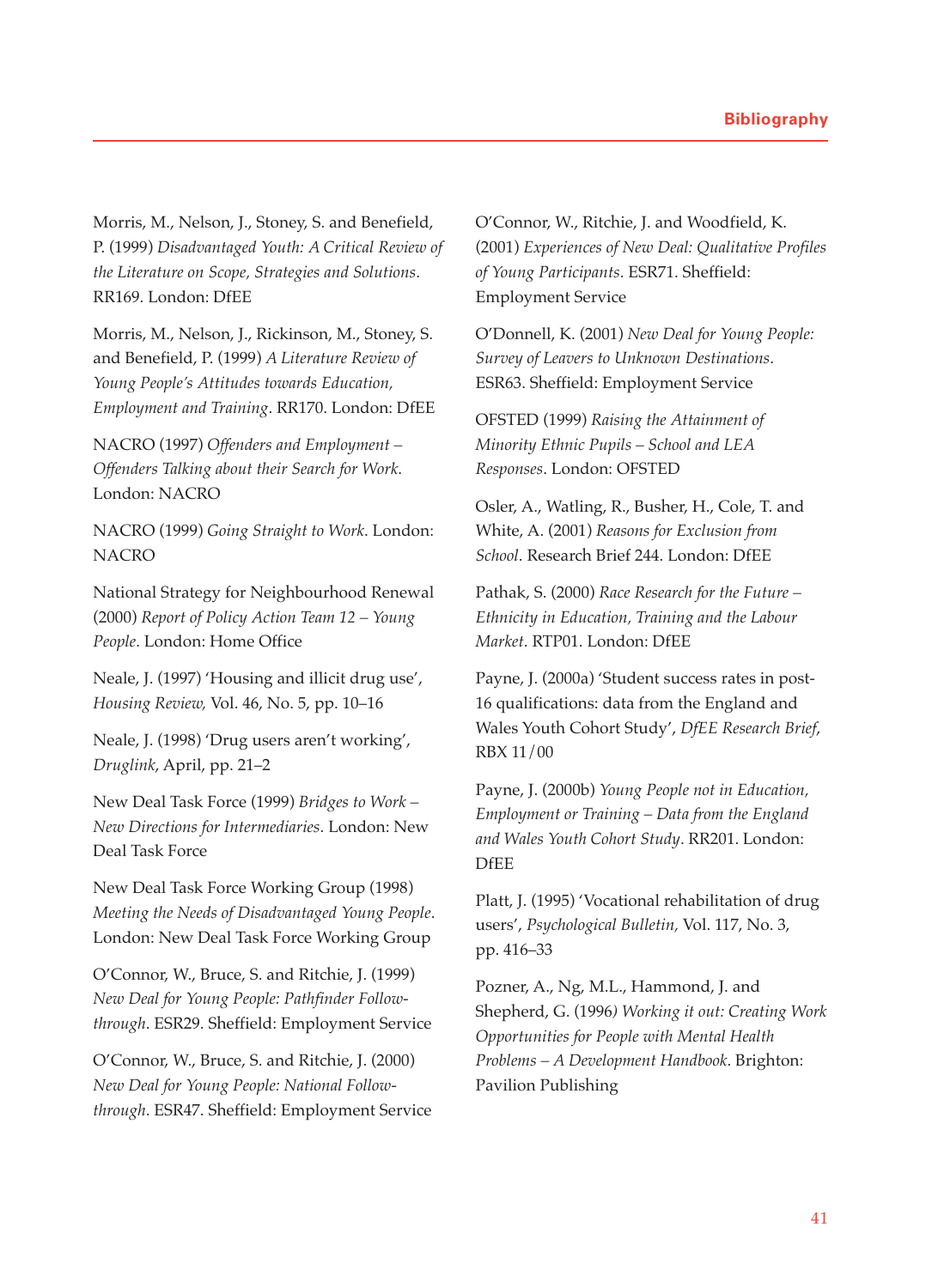Rabiee, P., Priestley, M. and Knowles, J. (2001) *Whatever Next? Young Disabled People Leaving Care*. York: YPS

Randall, G. and Brown, S. (1999) *Ending Exclusion: Employment and Training Schemes for Homeless Young People*. York: YPS for JRF

Richardson, F. and Thompson, P. (2000) *New Deal for Young People: Rough Sleepers Awareness and Attitude Survey*. ESR61. Sheffield: Employment Service

Sly, F. (1996) 'Disability and the labour market', *Labour Market Trends*, September, pp. 413–24

Smith, J., Gifford, S. and O'Sullivan, A. (1998) *The Family Background of Young Homeless People*. London: Family Policy Studies Centre

Social Exclusion Unit (1998) *Truancy and Social Exclusion*. Cm. 3957. London: The Stationery **Office** 

Spilsbury, M. and Cummins, J. (1997) *Excluded Youths*. London: FOCUS Central London

(The) Stationery Office (2001) *Towards Full Employment in a Modern Society*. Cm. 5084. London: The Stationery Office

Stein, M. (1997) *What Works in Leaving Care?* London: Barnado's

Stone, V., Cotton, D. and Thomas, A. (2000) *Mapping Troubled Lives: Young People not in Education, Employment or Training*. RR181. London: DfEE

Twomey, B. (2001) 'Disability and the labour market: results from the summer 2000 LFS', *Labour Market Trends*, May, pp. 241–52

Uggen, C. (2000) 'Work as a turning point in the life course of criminals: a duration model of age, employment and recidivism', *American Sociological Review*, Vol. 67, August, pp. 529–46

Walker, R., Stafford, B., Youngs, R. and Ashworth, K. (1999) *Young Unemployed People: (A) Characteristics of the New Deal Target Group (B) Labour Market Characteristics and Outcomes*. ESR19. Sheffield: Employment Service

Webster, D. (2000) 'The geographical concentration of labour market disadvantage', *Oxford Review of Economic Policy*, Vol. 16, No. 1, pp. 114–28

White, M. and Forth, J. (1998) *Pathways through Unemployment – The Effects of a Flexible Labour Market*. York: YPS for JRF

Woodfield, K., Turner, R. and Ritchie, J. (1999) *New Deal for Young People: The Pathfinder options*. ESR25. Sheffield: Employment Service

Wrench, J. and Hassan, E., with Owen, D. (1996) *Ambition and Marginalisation: A Qualitative Study of Underachieving Young Men of Afro-Caribbean Origin*. RS31. London: DfEE

Wyler, S. (1999) *New Deal, Big Deal? The Experience of Homeless Young People in the First Years of the Government's New Deal*. London: Centrepoint/Crisis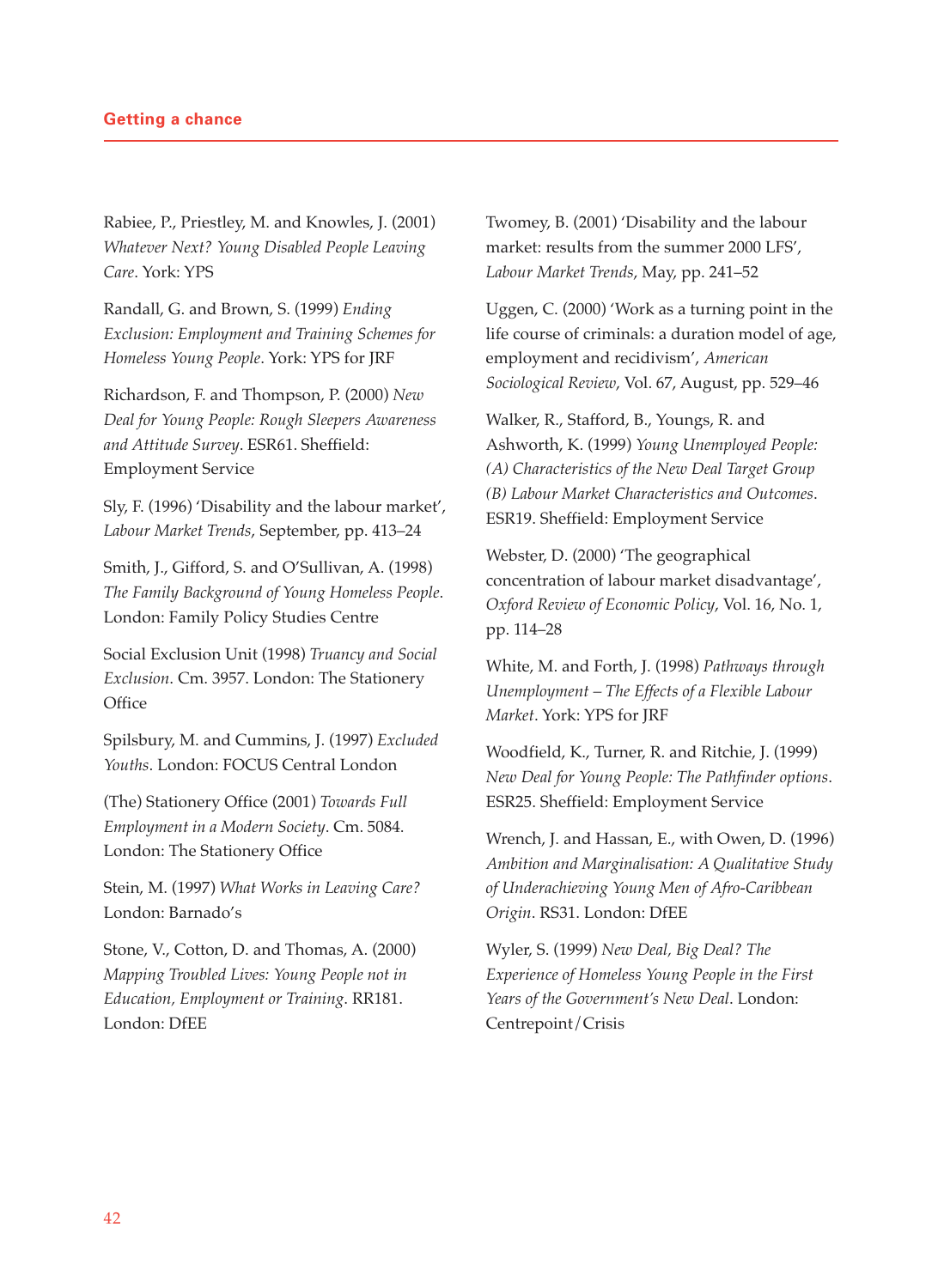# **Appendix 1**

### **Organisational characteristics**

| Org.*        | Main user groups                                                                                     | <b>Main services</b>                                   | <b>Access</b><br>criteria | <b>Time</b><br>limits? | <b>Location</b>    |
|--------------|------------------------------------------------------------------------------------------------------|--------------------------------------------------------|---------------------------|------------------------|--------------------|
| $\mathbf{A}$ | Homeless                                                                                             | Short courses,<br>counselling,<br>residential          | <b>Broad</b>              | Yes                    | <b>South East</b>  |
| B            | Mental health,<br>disability                                                                         | Short courses,<br>work placements                      | <b>Broad</b>              | N <sub>o</sub>         | South East         |
| $\mathsf{C}$ | Offenders and families Job-search advice,                                                            | general support                                        | <b>Broad</b>              | N <sub>o</sub>         | North East         |
| $\mathbf D$  | Unemployed, minority New Deal<br>ethnic groups                                                       |                                                        | <b>Narrow</b>             | Yes                    | North West         |
| ${\bf E}$    | Disability, learning<br>disability                                                                   | Supported work<br>placements, brokerage                | <b>Broad</b>              | N <sub>o</sub>         | South East         |
| ${\bf F}$    | Drug users,<br>ex-offenders                                                                          | Detox referrals, work<br>placements                    | <b>Broad</b>              | N <sub>o</sub>         | North West         |
| $\mathsf G$  | Homeless, refugees                                                                                   | ESOL, job search,<br>careers advice                    | <b>Broad</b>              | <b>Yes</b>             | South East         |
| $H_{\rm}$    | Disability, learning<br>disability                                                                   | Work experience,<br>supported placements,<br>brokerage | <b>Broad</b>              | N <sub>o</sub>         | North East         |
| I            | Alcohol and drug users Counselling<br>and families                                                   |                                                        | <b>Broad</b>              | N <sub>o</sub>         | South East         |
| J            | <b>Care leavers</b>                                                                                  | Careers advice,<br>residential, work<br>placements     | <b>Narrow</b>             | N <sub>o</sub>         | <b>South East</b>  |
| $\mathbf K$  | Refugees                                                                                             | Careers advice, ESOL,<br>vocational courses            | <b>Broad</b>              | N <sub>o</sub>         | <b>South East</b>  |
| L            | Minority ethnic groups Careers advice, work                                                          | placement, short courses                               | <b>Broad</b>              | N <sub>o</sub>         | South East         |
| M            | Alcohol and drug users, Counselling, detox,<br>minority ethnic groups, IT courses<br>homeless people |                                                        | <b>Broad</b>              | N <sub>o</sub>         | South East         |
| N            | Unemployed, minority Brokerage, referrals to<br>ethnic groups,                                       | training provision                                     | Broad                     | N <sub>o</sub>         | South East         |
|              | ex-offenders                                                                                         |                                                        |                           |                        | continued overleaf |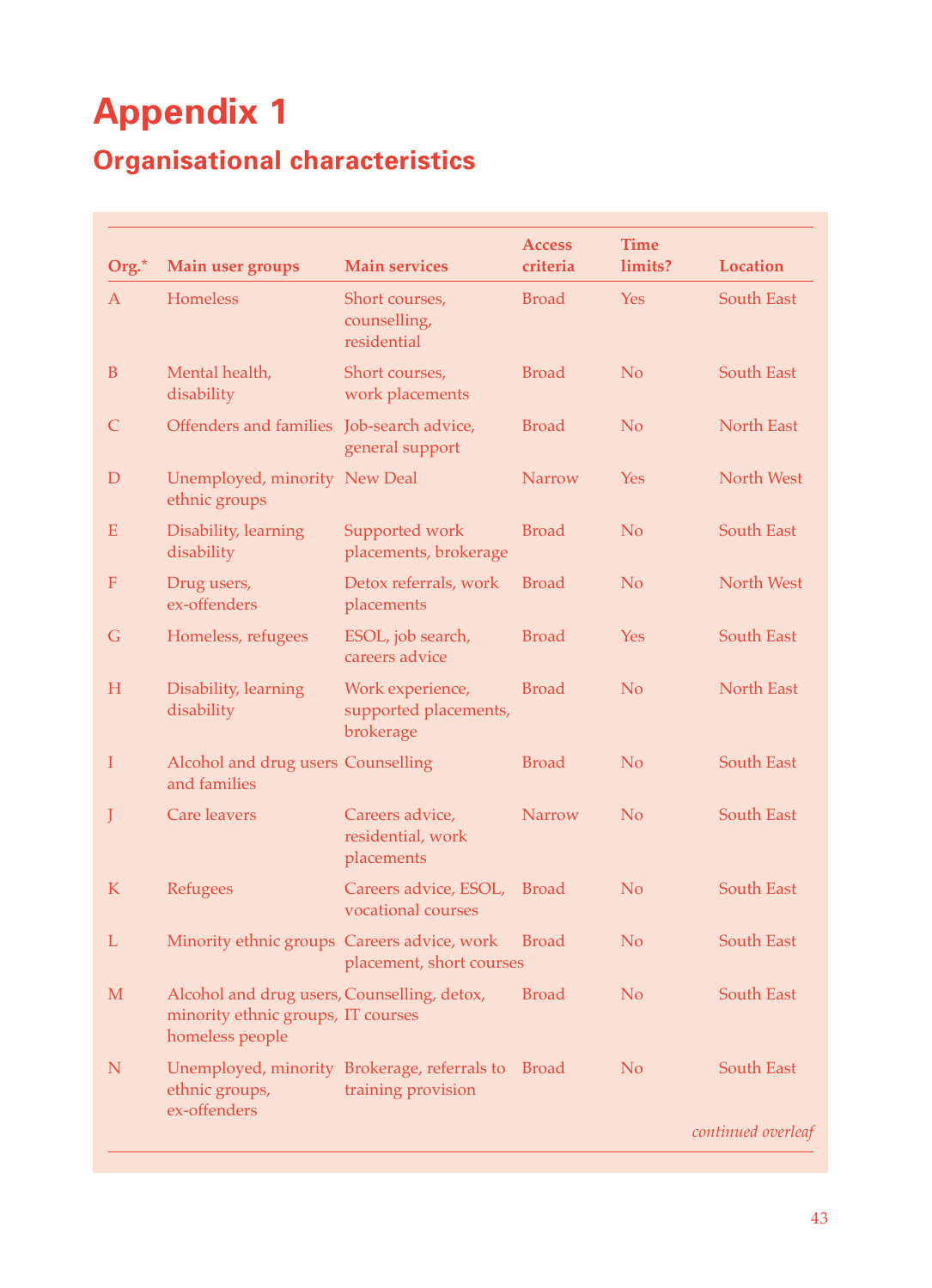### **Getting a chance**

| $Org.*$      | Main user groups                                                                        | <b>Main services</b>                              | <b>Access</b><br>criteria | <b>Time</b><br>limits? | Location          |
|--------------|-----------------------------------------------------------------------------------------|---------------------------------------------------|---------------------------|------------------------|-------------------|
| $\Omega$     | Ex-offenders, basic<br>skills needs                                                     | Basic skills training,<br>job search, mentoring   | <b>Narrow</b>             | No                     | South East        |
| P            | Ex-offenders, care<br><i>leavers</i>                                                    | Careers advice                                    | <b>Narrow</b>             | No                     | <b>South East</b> |
| Q            | Refugees                                                                                | <b>Training</b>                                   | <b>Broad</b>              | <b>Yes</b>             | <b>South East</b> |
| $\mathbb{R}$ | Disability, mental<br>health, learning<br>disability                                    | Training, work<br>placements                      | <b>Broad</b>              | Yes.                   | South East        |
| S            | Unemployed drug<br>users                                                                | Referral to detox, job<br>search, general support | <b>Narrow</b>             | No                     | South East        |
| T            | Unemployed, women, Training, work<br>minority ethnic groups, placements<br>lone parents |                                                   | <b>Broad</b>              | No                     | South East        |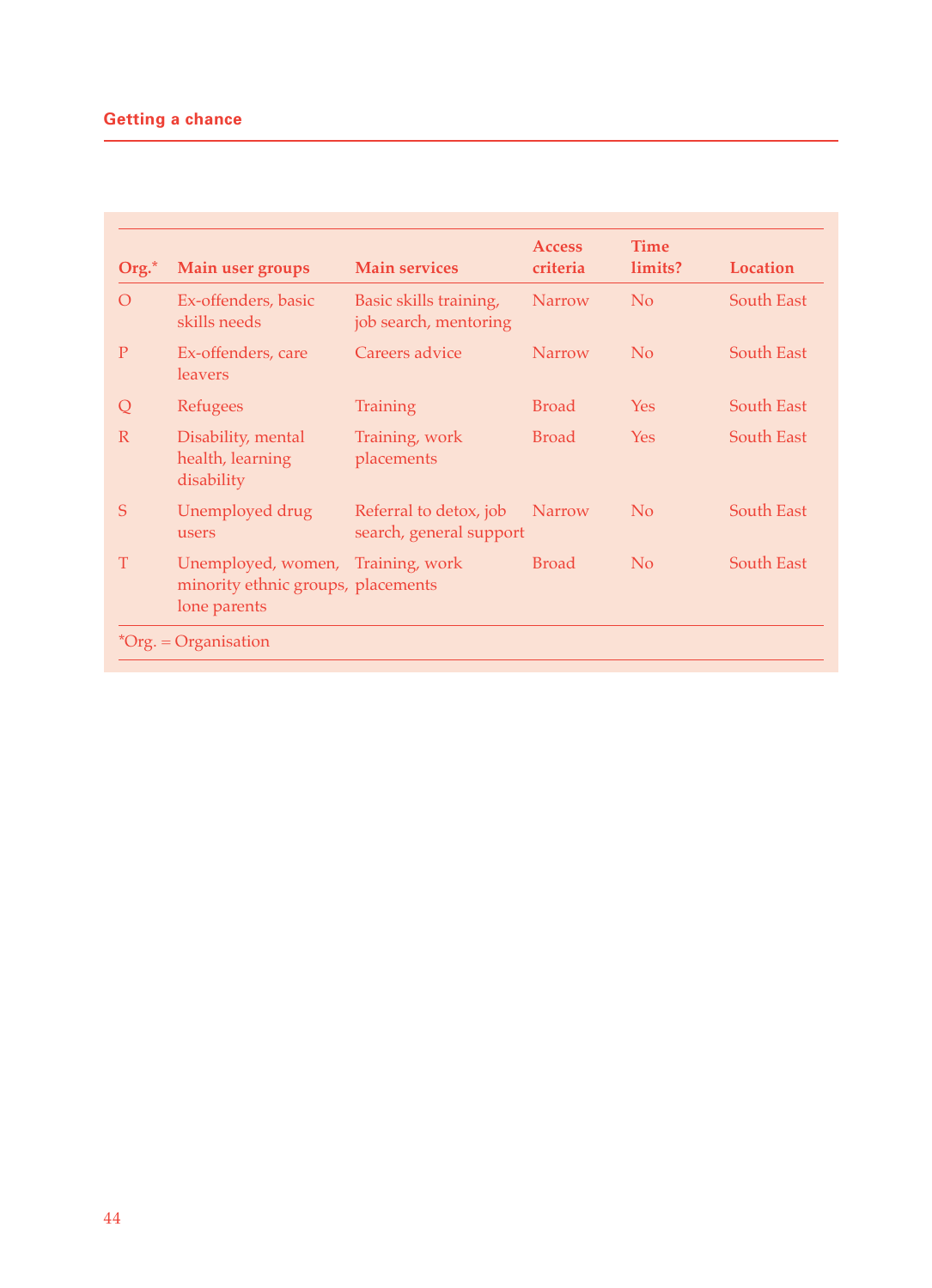# **Appendix 2**

### **Characteristics of multiply disadvantaged young people**

|                                 |             |            |     |                                     |       | <b>Row percentages</b> |
|---------------------------------|-------------|------------|-----|-------------------------------------|-------|------------------------|
|                                 |             |            |     | Number of disadvantages experienced |       |                        |
|                                 |             |            |     | <b>Three</b>                        |       | Weighted Unweighted    |
|                                 | <b>None</b> | <b>One</b> | Two | or more                             | base  | base                   |
| All respondents to both surveys | 51          | 28         | 13  | 8                                   | 3,391 | 3,391                  |
| <b>JRF</b> sample               | $\theta$    | 6          | 63  | 30                                  |       | 49                     |
| Those who experienced:          |             |            |     |                                     |       |                        |
| Problems with the law           | $\theta$    | 25         | 37  | 38                                  | 347   | 349                    |
| <b>Homelessness</b>             | $\Omega$    | 30         | 30  | 40                                  | 504   | 496                    |
| Problems with drugs or alcohol  | 0           | 8          | 30  | 62                                  | 205   | 113                    |
| Time in care                    | 0           | 19         | 24  | 58                                  | 183   | 166                    |
| Poor mental health (wave 1)     | $\Omega$    | 29         | 31  | 40                                  | 362   | 359                    |
| Disability or long-term health  |             |            |     |                                     |       |                        |
| problem                         | $\theta$    | 39         | 32  | 29                                  | 440   | 436                    |
| Literacy or numeracy problems   | $\theta$    | 46         | 31  | 23                                  | 838   | 864                    |

# **Table A2.1 Number of 'selection' disadvantages experienced, by type of disadvantage**

#### **Table A2.2 Percentage who experienced various additional disadvantages, by number of selection disadvantages experienced (respondents to both New Deal surveys)**

|                                           | Column percentages (multiple response) |      |             |  |  |
|-------------------------------------------|----------------------------------------|------|-------------|--|--|
|                                           | Number of disadvantages experienced    |      |             |  |  |
|                                           | <b>None</b>                            | One  | Two or more |  |  |
|                                           | $\%$                                   | $\%$ | $\%$        |  |  |
| No qualifications                         | 13                                     | 26   | 42          |  |  |
| No driving licence                        | 68                                     | 76   | 82          |  |  |
| Private or social rented housing          | 58                                     | 68   | 80          |  |  |
| Financial hardship in last 12 months      | 59                                     | 76   | 82          |  |  |
| Series of temporary or casual jobs        | 34                                     | 36   | 40          |  |  |
| Never employed                            | 30                                     | 33   | 31          |  |  |
| Lacked confidence in ability to find work | 10                                     | 19   | 29          |  |  |
| Weighted base                             | 1,730                                  | 944  | 717         |  |  |
| Unweighted base                           | 1,715                                  | 956  | 720         |  |  |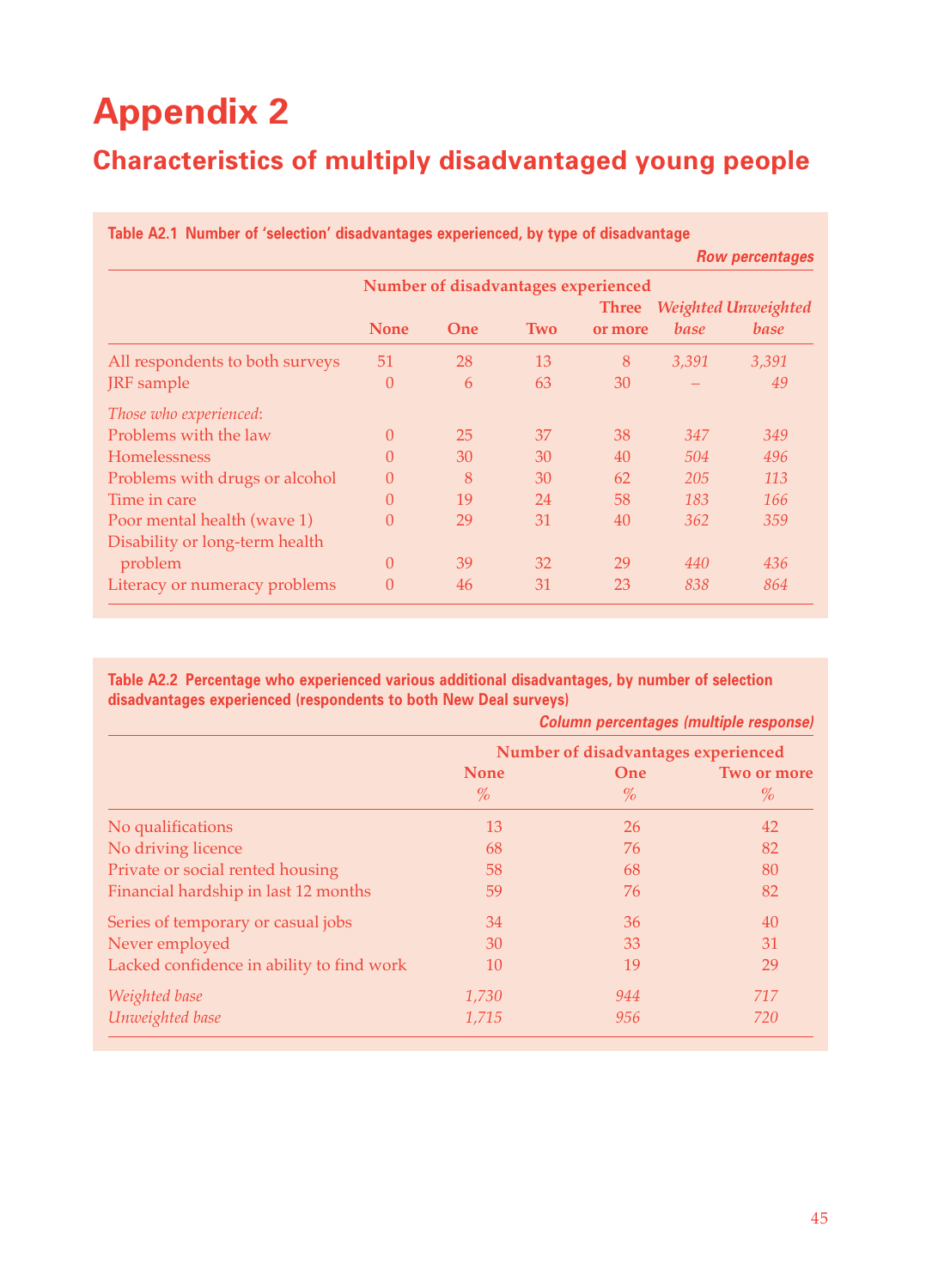**Table A2.3 Experience of disadvantage by gender and major ethnic group (respondents to both New Deal surveys)**

| Column percentages (multiple response) |  |  |
|----------------------------------------|--|--|
|                                        |  |  |

|                                    | <b>Male</b> | Female       | White          | <b>Black</b> | <b>Asian</b>   |
|------------------------------------|-------------|--------------|----------------|--------------|----------------|
| <b>Disadvantage</b>                | %           | %            | %              | %            | %              |
| Problems with the law              | 14          | $\mathbf{1}$ | 11             | 9            | $\overline{4}$ |
| Homelessness                       | 15          | 14           | 16             | 13           | 6              |
| Drug or alcohol problems           | 5           | 1            | $\overline{4}$ | $\mathbf{1}$ | 1              |
| Time in care                       | 5           | 6            | 6              | 11           | 1              |
| Poor mental health                 | 13          | 10           | 11             | 13           | 11             |
| Disability                         | 13          | 13           | 14             | 7            | 8              |
| Basic skills problems              | 25          | 23           | 25             | 28           | 22             |
| No qualifications                  | 24          | 20           | 24             | 21           | 20             |
| No driving licence                 | 72          | 80           | 75             | 83           | 58             |
| Rented housing                     | 64          | 68           | 66             | 84           | 38             |
| Financial hardship                 | 70          | 64           | 69             | 75           | 54             |
| Series of temporary or casual jobs | 38          | 33           | 37             | 39           | 29             |
| Never employed                     | 28          | 37           | 29             | 32           | 53             |
| Lacked confidence in ability to    |             |              |                |              |                |
| find work                          | 16          | 18           | 16             | 16           | 18             |
| Weighted base                      | 2,387       | 1,004        | 2,917          | 143          | 276            |
| Unweighted base                    | 2,383       | 1,008        | 2,715          | 190          | 400            |
|                                    |             |              |                |              |                |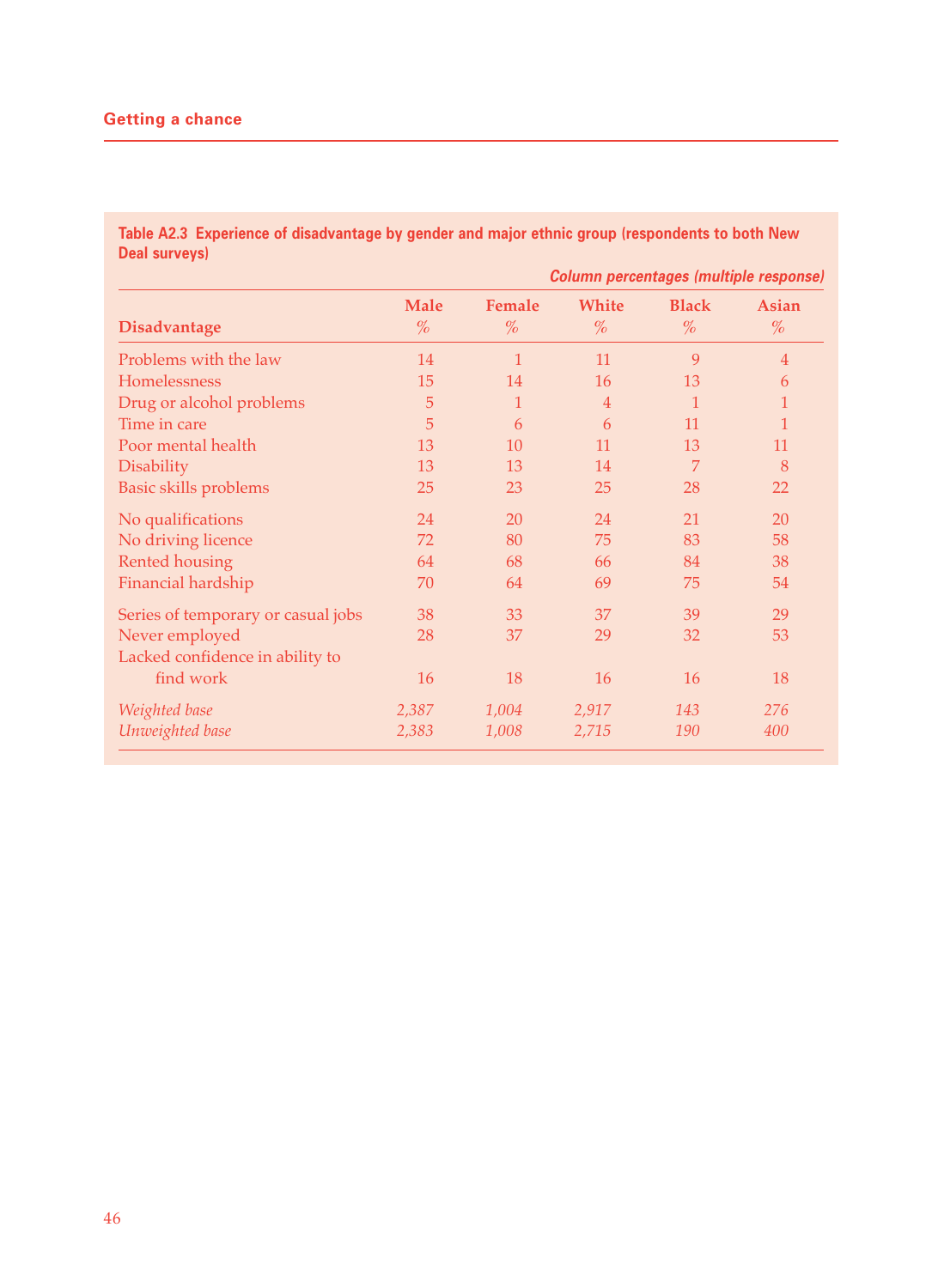|                              | <b>London</b> and<br><b>South East</b> | <b>Yorkshire and</b><br>Humberside | <b>West Midlands</b> |
|------------------------------|----------------------------------------|------------------------------------|----------------------|
|                              |                                        |                                    |                      |
| Men                          |                                        |                                    |                      |
| <b>Black African</b>         |                                        | 0                                  | 0                    |
| <b>Black Caribbean/other</b> | $\overline{2}$                         | $\cup$                             | 2                    |
| Indian                       | $\overline{2}$                         |                                    | $\left( \right)$     |
| Pakistani                    | $\Omega$                               |                                    |                      |
| Bangladeshi                  | 0                                      |                                    |                      |
| White UK                     | 2                                      | 9                                  | 4                    |
| White other                  | 1                                      |                                    | $\Omega$             |
| <i>Women</i>                 |                                        |                                    |                      |
| <b>Black African</b>         | $\overline{2}$                         | 0                                  | $\theta$             |
| <b>Black Caribbean/other</b> | $\overline{2}$                         | $\cup$                             | 0                    |
| Indian                       | 0                                      |                                    |                      |
| Pakistani                    | 0                                      |                                    |                      |
| Bangladeshi                  |                                        |                                    |                      |
| White UK                     | 6                                      | З                                  | 2                    |
| White other                  | 0                                      | $\left( \right)$                   | $\Omega$             |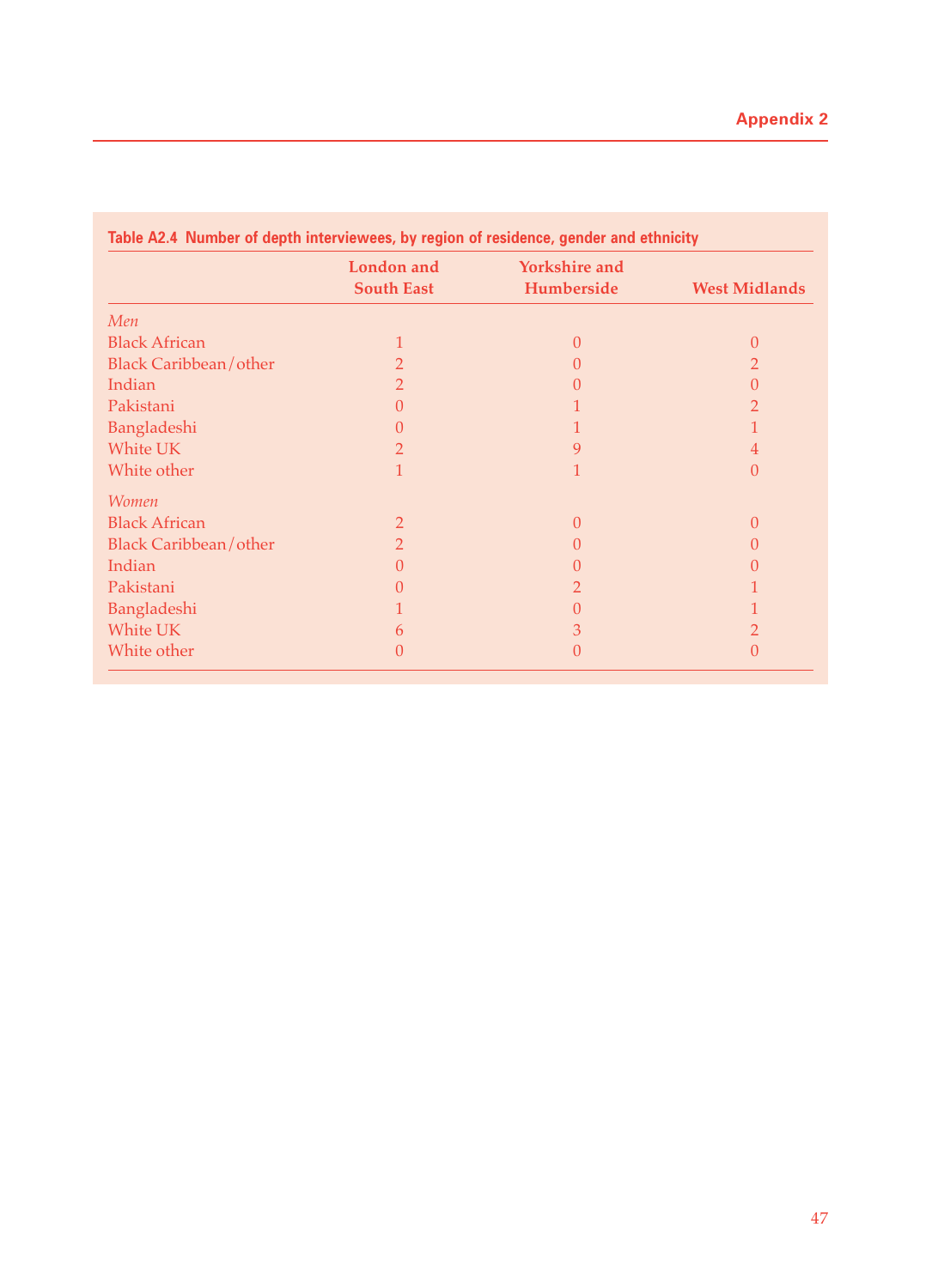### **Titles available in the Work and Opportunity series:**

#### *Published in 1997*

#### **Making work pay: Lone mothers, employment and well-being**

*Alex Bryson, Reuben Ford and Michael White*

This study tracks a sample of lone mothers over five years to find out what works in moving them off benefit, and what really makes a difference in easing hardship. £11.95

#### *Published in 1998*

#### **Pathways through unemployment: The effects of a flexible labour market**

*Michael White and John Forth*

A study of the effects and long-term consequences of flexible forms of work – particularly the parttime, self-employed and temporary jobs often taken up by unemployed people. £11.95

#### **Local responses to long-term unemployment**

*Mike Campbell with Ian Sanderson and Fiona Walton*

A review of research to date on how to reconnect the long-term unemployed to the labour market. £12.95

#### *Published in 1999*

#### **Company recruitment policies: Implications for production workers**

*Stanley Siebert*

This study explores whether increased regulation of the labour market has an impact on hiring standards, screening out less qualified workers and so reducing their job opportunities. £12.95

#### **Young men, the job market and gendered work**

*Trefor Lloyd*

A study of whether young men are being adequately prepared for the contemporary workplace, and whether their, or others', gender assumptions are affecting their opportunities. £10.95

#### **Back to work: Local action on unemployment**

#### *Ian Sanderson with Fiona Walton and Mike Campbell*

This report complements *Local responses to long-term unemployment* (above), presenting detailed casestudy research into what local action is effective in getting people into work. £13.95

#### **Ending exclusion: Employment and training schemes for homeless young people**

#### *Geoffrey Randall and Susan Brown*

An evaluation of the particular difficulties in finding work faced by this group, and an assessment of the impact of a range of projects designed to assist them.

£13.95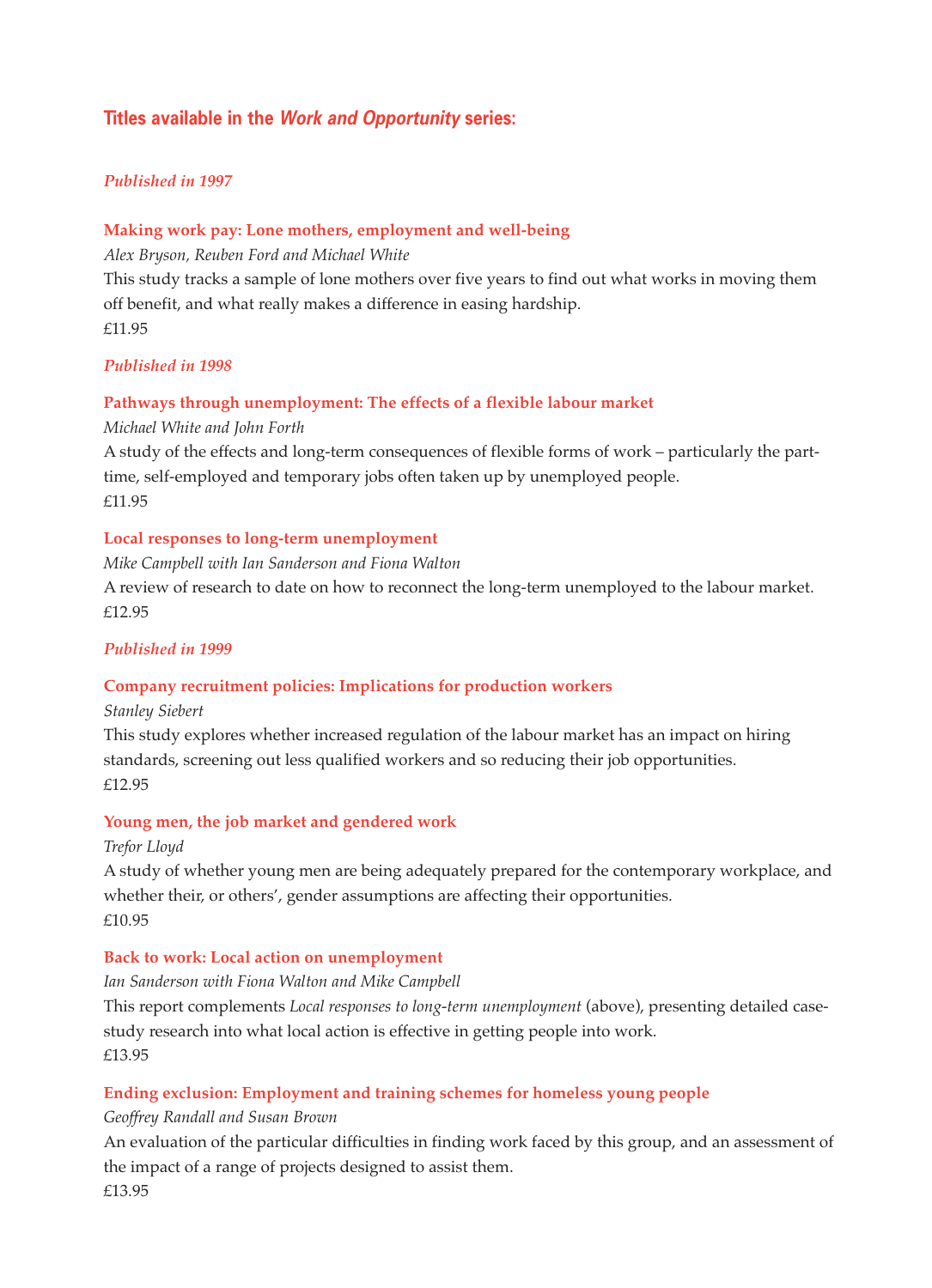#### **Job insecurity and work intensification: Flexibility and the changing boundaries of work**

*Brendan J. Burchell, Diana Day, Maria Hudson, David Ladipo, Roy Mankelow, Jane P. Nolan, Hannah Reed, Ines C. Wichert and Frank Wilkinson*

An exploration into the effect of job insecurity on the social, physical and psychological well-being of employees.

£13.95

### **Whose flexibility? The costs and benefits of 'non-standard' working arrangements and contractual relations**

*Kate Purcell, Terence Hogarth and Claire Simm*

Drawing on the experience of a range of industries and organisations, the report analyses the economic, operational and social effects of flexible employment practices. £13.95

#### **Finding work in rural areas: Barriers and bridges**

#### *Sarah Monk, Jessica Dunn, Maureen Fitzgerald and Ian Hodge*

A timely analysis of disadvantage in rural areas, and the role employment plays in this. The report focuses on the particular problems people in rural areas face and what strategies work in attempting to find work.

£12.95

#### **Work and young men**

### *Bruce Stafford, Claire Heaver, Karl Ashworth, Charlotte Bates, Robert Walker, Steve McKay and Heather Trickey*

A study which analyses whether certain young men are underachieving, and what the long-term consequences of this are. The authors also review the social, personal and economic factors that affect how young men are integrated into the labour market. £13.95

#### **Making the grade: Education, the labour market and young people**

#### *Peter Dolton, Gerry Makepeace, Sandra Hutton and Rick Audas*

The decisions young people make when they first become eligible to leave school are crucial to their long-term prospects. This wide-ranging study investigates what influences a child's performance and choices during this important time.

£14.95

#### **Young Caribbean men and the labour market: A comparison with other ethnic groups**

#### *Richard Berthoud*

An exploration of the challenges faced by a group of young people with an exceptionally high risk of unemployment. The study relates young Caribbean men's experiences in the labour market to other ethnic groups, whose employment prospects vary substantially. £14.95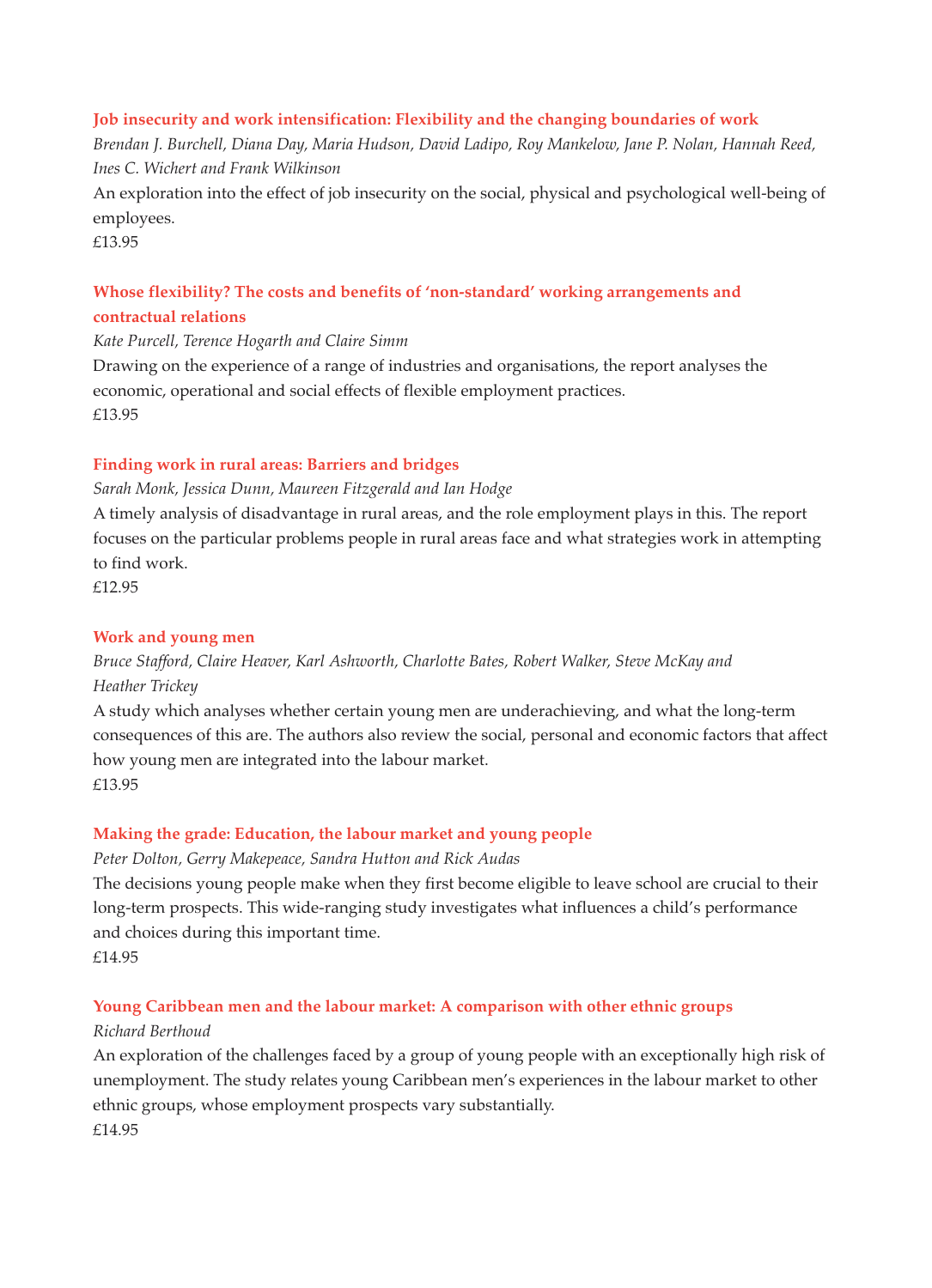#### *Published in 2000*

#### **Young people in rural Scotland: Pathways to social inclusion and exclusion**

#### *Stephen Pavis, Stephen Platt and Gill Hubbard*

This report provides substantial first-hand evidence of what life is like for rural young people today. It explores the impact of education on their work opportunities, and how rural wages, available accommodation and isolation affect their lifestyle and their transitions to adulthood. £12.95

#### **Youth unemployment in rural areas**

#### *Fred Cartmel and Andy Furlong*

A review of the distinctive features of rural youth unemployment, including seasonal work, transport issues and the importance of local networks in obtaining work. £12.95

#### **Successful futures? Community views on adult education and training**

#### *Helen Bowman, Tom Burden and John Konrad*

This study focuses on the perceptions and experiences of people who have taken part in the new Government schemes designed to enable them to find work and increase their skills. £12.95

#### **The intermediate labour market: A tool for tackling long-term unemployment**

#### *Bob Marshall and Richard Macfarlane*

An examination of ILM programmes, designed to move people back into work. It looks at their structure, and what factors lie behind achieving successful implementation and results. £13.95

#### **Enduring economic exclusion: Disabled people, income and work**

#### *Tania Burchardt*

This report offers details analysis of the position of disabled people in the labour market and in the income distribution, and how the situation has changed since the 1980s. £14.95

#### *Published in 2001*

#### **Everything under a fiver: Recruitment and retention in lower paying labour markets**

*Donna Brown, Richard Dickens, Paul Gregg, Stephen Machin and Alan Manning* A study of firms offering 'entry-level' jobs, whose wages are in the bottom fifth of the national earnings distribution. The report not only throws light on how these firms and their workers behave, but also explores how their behaviour relates to economic theory.

£13.95